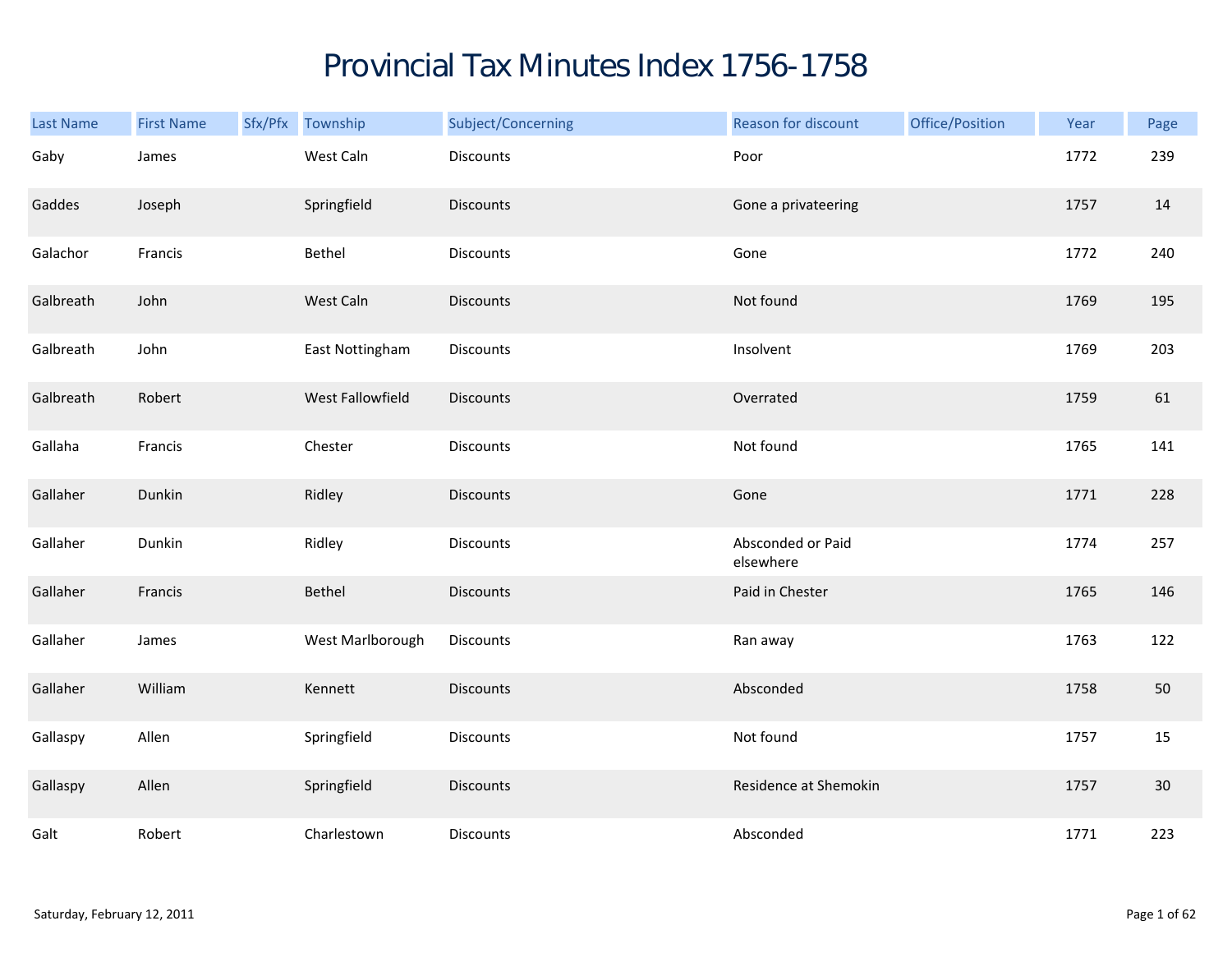| Last Name | <b>First Name</b> | Sfx/Pfx Township        | Subject/Concerning | Reason for discount              | Office/Position          | Year | Page           |
|-----------|-------------------|-------------------------|--------------------|----------------------------------|--------------------------|------|----------------|
| Gamble    | Andrew            | New London              | <b>Discounts</b>   | Overrated                        |                          | 1770 | 207            |
| Gamble    | George            | Radnor                  | Discounts          | Absconded                        |                          | 1771 | 223            |
| Gamble    | James             | Lower Chichester        | <b>Discounts</b>   | Gone                             |                          | 1775 | 266            |
| Gamble    | Patrick           | Concord                 | Discounts          | Paid in Birmingham               |                          | 1756 | $\overline{7}$ |
| Gamble    | Patrick           | Concord                 | <b>Discounts</b>   | Paid in Birmingham               |                          | 1758 | 46             |
| Gamble    | William           | Lower Darby             | Discounts          | Poor & Gone                      |                          | 1770 | 214            |
| Ganby     | Thomas            | Middletown              | <b>Discounts</b>   | Poor                             |                          | 1775 | 267            |
| Gandy     | Thomas            | Birmingham              | Discounts          | Poor                             |                          | 1769 | 203            |
| Gardner   | Francis           | <b>West Nantmeal</b>    | Paid for service   |                                  | Township Assessor        | 1768 | 173            |
| Gardner   | Francis           | Londonderry             | Discounts          | Overrated, Broke or<br>Absconded |                          | 1770 | 212            |
| Gardner   | John              | Oxford                  | Paid for service   | Absconded                        | <b>Township Assessor</b> | 1763 | 117            |
| Gardner   | John              | <b>Upper Chichester</b> | Discounts          | Can't be recovered               |                          | 1770 | 211            |
| Gardner   | William           | East Marlborough        | Discounts          | Poor                             |                          | 1770 | 216            |
| Gardner   | William           | East Marlborough        | Discounts          | Poor                             |                          | 1772 | 235            |
| Garner    | Francis           | <b>West Nantmeal</b>    | Paid for service   |                                  | Township Assessor        | 1767 | 163            |
| Garner    | John              | Londonderry             | Discounts          | Sickly                           |                          | 1762 | 106            |
| Garner    | Joseph            | East Caln               | Discounts          | Apprentice                       |                          | 1766 | 156            |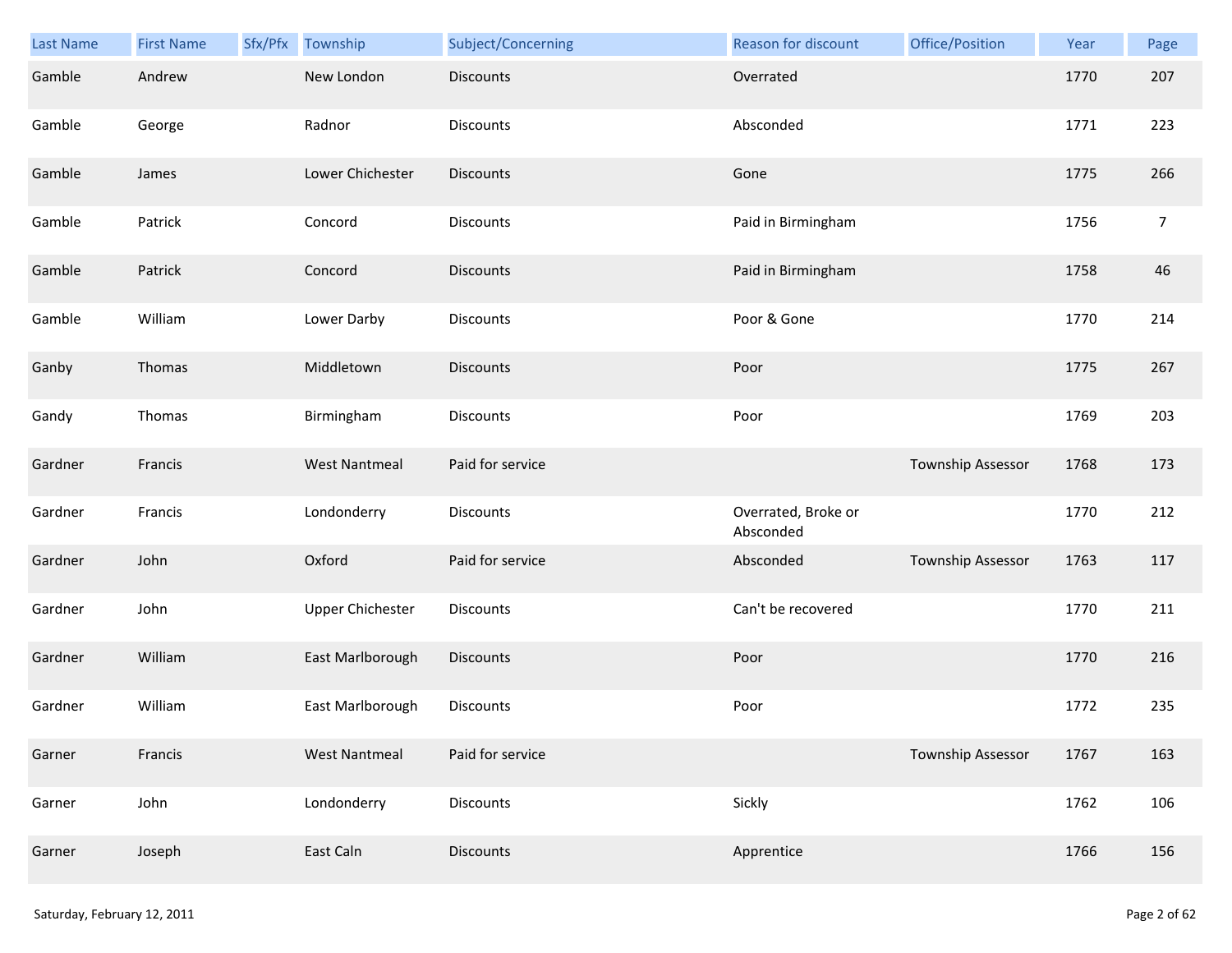| Last Name | <b>First Name</b> | Sfx/Pfx | Township         | Subject/Concerning              | <b>Reason for discount</b> | Office/Position                  | Year | Page |
|-----------|-------------------|---------|------------------|---------------------------------|----------------------------|----------------------------------|------|------|
| Garner    | Samuel            |         | Uwchlan          | <b>Discounts</b>                |                            |                                  | 1765 | 140  |
| Garner    | William           |         | East Marlborough | <b>Discounts</b>                | Poor                       |                                  | 1769 | 195  |
| Garnett   | Henry             |         | Pikeland         | Discounts                       | Under age                  |                                  | 1769 | 192  |
| Garratt   | Josiah            |         | Willistown       | <b>Discounts</b>                | Overrated                  |                                  | 1757 | 22   |
| Garret    | George            |         | Newtown          |                                 |                            | Township Assessor                | 1760 | 83   |
| Garret    | Thomas            |         | Goshen           | Neglected or refused to pay tax |                            |                                  | 1759 | 67   |
| Garret    | William           |         | Whiteland        | Allowed an order                |                            | <b>Tax Collector</b><br>(Former) | 1767 | 164  |
| Garretson | Garret            |         | Aston            | <b>Discounts</b>                | Absconded                  |                                  | 1772 | 238  |
| Garrett   | George            |         | Newtown          | Paid for service                |                            | Township Assessor                | 1761 | 93   |
| Garrett   | Joseph            |         | Goshen           | Paid for service                |                            | Township Assessor                | 1774 | 254  |
| Garrett   | Patrick           |         | Ridley           | Discounts                       |                            |                                  | 1763 | 121  |
| Garrett   | Thomas            |         | Whiteland        | Neglected or refused to pay tax |                            |                                  | 1758 | 38   |
| Garrett   | William           |         | Lower Darby      | Paid for service                |                            | Township Assessor                | 1760 | 82   |
| Garrett   | William           |         | Willistown       | <b>Discounts</b>                |                            |                                  | 1772 | 237  |
| Garrill   | James             |         | West Bradford    | <b>Discounts</b>                | Gone                       |                                  | 1773 | 248  |
| Gartley   | Henry             |         | Oxford           | <b>Discounts</b>                |                            |                                  | 1767 | 170  |
| Gatchell  | Elisha            |         | East Nottingham  | Paid for service                |                            | Township Assessor                | 1762 | 103  |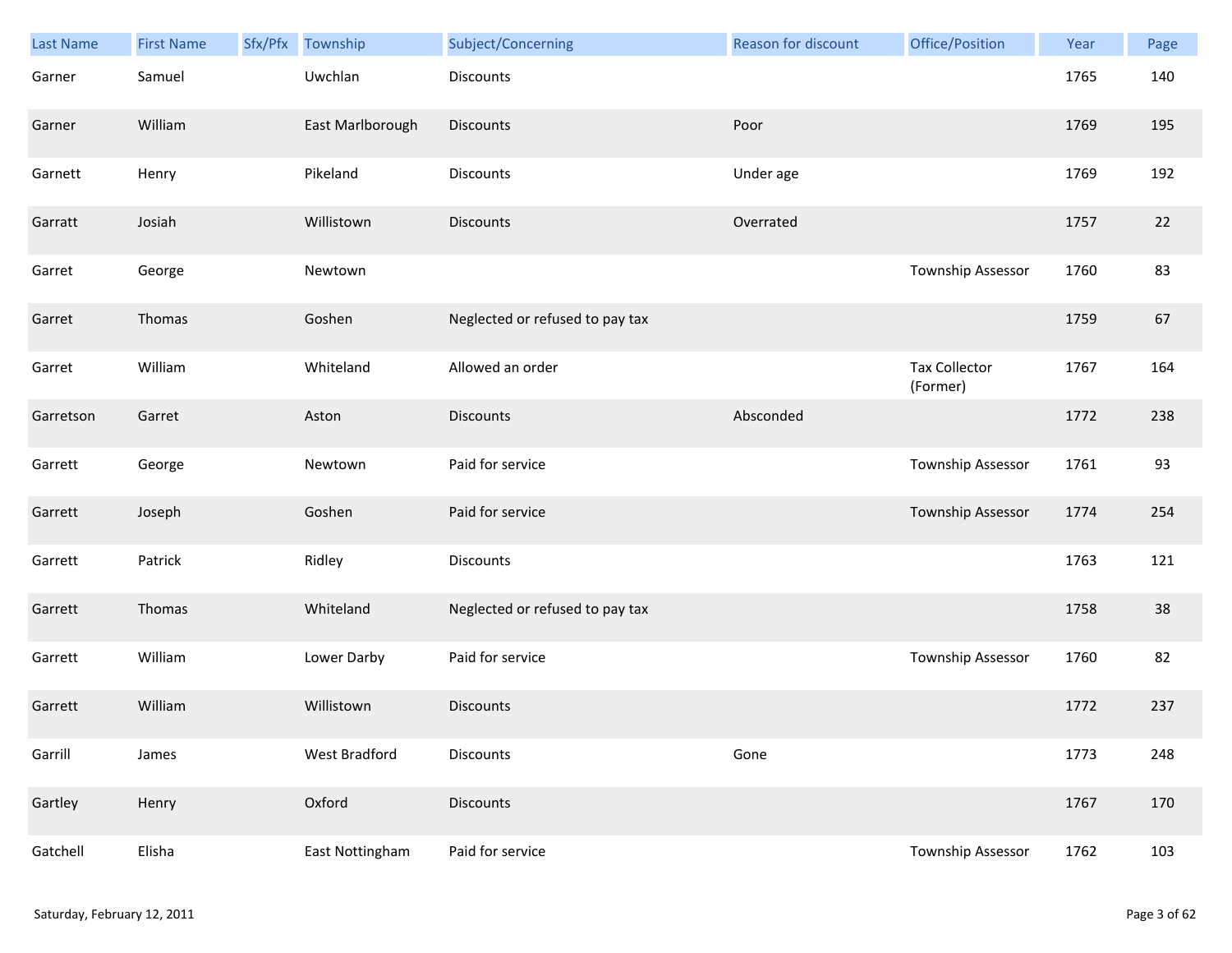| <b>Last Name</b> | <b>First Name</b> | Sfx/Pfx | Township             | Subject/Concerning | Reason for discount               | Office/Position | Year | Page |
|------------------|-------------------|---------|----------------------|--------------------|-----------------------------------|-----------------|------|------|
| Gatchell         | Elisha            |         | East Nottingham      | <b>Discounts</b>   | Stock overrated                   |                 | 1771 | 221  |
| Gattie           | William           |         | Oxford               | <b>Discounts</b>   | Absconded                         |                 | 1771 | 227  |
| Gaut             | James             |         | <b>West Nantmeal</b> | <b>Discounts</b>   | Gone                              |                 | 1772 | 240  |
| Gaut             | John              |         | <b>West Nantmeal</b> | <b>Discounts</b>   | Paid elsewhere or<br>Absconded    |                 | 1774 | 254  |
| Gavin            | Francis           |         | Middletown           | <b>Discounts</b>   | Married                           |                 | 1769 | 192  |
| Gavin            | Francis           |         | Middletown           | <b>Discounts</b>   | Absconded                         |                 | 1769 | 201  |
| Gawthrope        | James             |         | East Nottingham      | Discounts          | Absconded & Poor                  |                 | 1771 | 230  |
| Gelespie         | Alexander         |         | New London           | Discounts          | Sickly                            |                 | 1769 | 196  |
| Gelespie         | Alexander         |         | New London           | <b>Discounts</b>   | Impotent                          |                 | 1770 | 213  |
| Gelespie         | Charles           |         | New London           | <b>Discounts</b>   | Absconded                         |                 | 1771 | 223  |
| Gelespie         | John              |         | New London           | Discounts          | Absconded, Sickly or<br>Insolvent |                 | 1770 | 216  |
| Gelespie         | William           |         | New London           | <b>Discounts</b>   | Absconded, Sickly or<br>Insolvent |                 | 1770 | 216  |
| Gelespie         | William           |         | New London           | <b>Discounts</b>   | Dead                              |                 | 1771 | 223  |
| Gelespie         | William           |         | Goshen               | <b>Discounts</b>   | Not found                         |                 | 1773 | 246  |
| Gelespy          | David             |         | East Nottingham      | Discounts          |                                   |                 | 1767 | 170  |
| Gelespy          | John              |         | Whiteland            | <b>Discounts</b>   | In Goal                           |                 | 1767 | 164  |
| Gelespy          | Samuel            |         | New London           | Discounts          | Gone                              |                 | 1766 | 158  |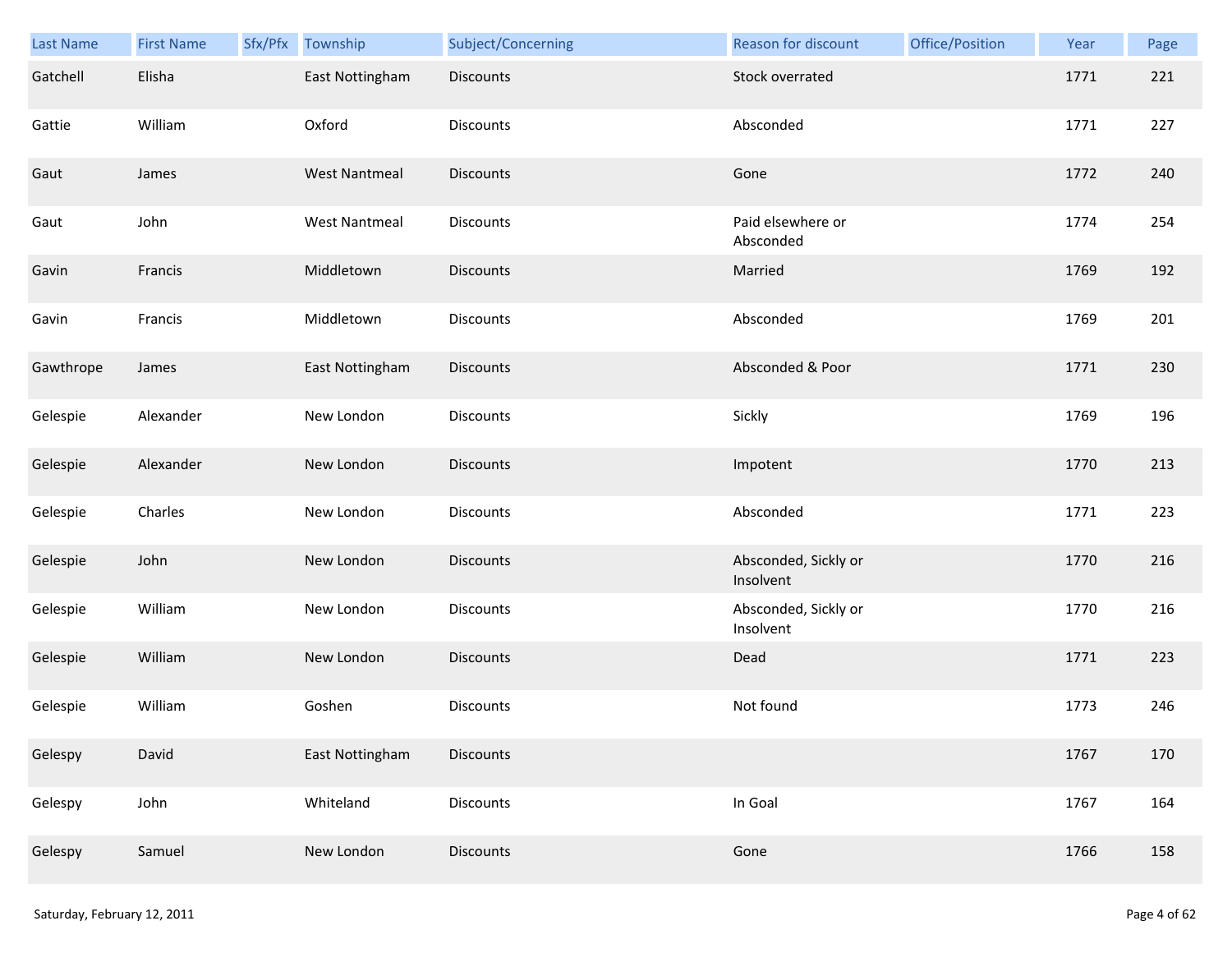| Last Name | <b>First Name</b> | Sfx/Pfx | Township   | Subject/Concerning              | <b>Reason for discount</b> | Office/Position   | Year | Page |
|-----------|-------------------|---------|------------|---------------------------------|----------------------------|-------------------|------|------|
| George    | David             |         | Ridley     | Discounts                       | Married                    |                   | 1764 | 129  |
| George    | David             |         | Marple     | <b>Discounts</b>                | Under age                  |                   | 1766 | 157  |
| George    | David             |         | Radnor     | Discounts                       | Ran away                   |                   | 1767 | 168  |
| George    | David             |         | Ridley     | <b>Discounts</b>                | Married                    |                   | 1768 | 184  |
| George    | Edward            |         | Radnor     | Neglected or refused to pay tax |                            |                   | 1758 | 48   |
| George    | John              |         | Radnor     | <b>Discounts</b>                | <b>Broke</b>               |                   | 1759 | 63   |
| George    | John              |         | Whiteland  | Discounts                       | Not found                  |                   | 1765 | 142  |
| George    | William           |         | Ridley     | <b>Discounts</b>                | Married                    |                   | 1764 | 129  |
| German    | Lewis             |         | Radnor     | Paid for service                |                            | Constable         | 1759 | 58   |
| Gest      | Richard           |         | East Caln  | <b>Discounts</b>                | Poor                       |                   | 1772 | 242  |
| Gettis    | (Widow)           |         | New London | <b>Discounts</b>                | Mistake                    |                   | 1768 | 182  |
| Gheen     | Joseph            |         | Willistown | Discounts                       | Wrong rated                |                   | 1771 | 226  |
| Gibb      | Hugh              |         | West Caln  | Neglected or refused to pay tax |                            |                   | 1758 | 47   |
| Gibbins   | James             |         | Westtown   | Paid for service                |                            | Constable         | 1759 | 63   |
| Gibbons   | Abraham           |         | Westtown   | Discounts                       | Paid in Lancaster County   |                   | 1763 | 113  |
| Gibbons   | James             |         | Westtown   | <b>Discounts</b>                | Overrated                  |                   | 1757 | 20   |
| Gibbons   | James             |         | Westtown   | Paid for service                |                            | Township Assessor | 1764 | 129  |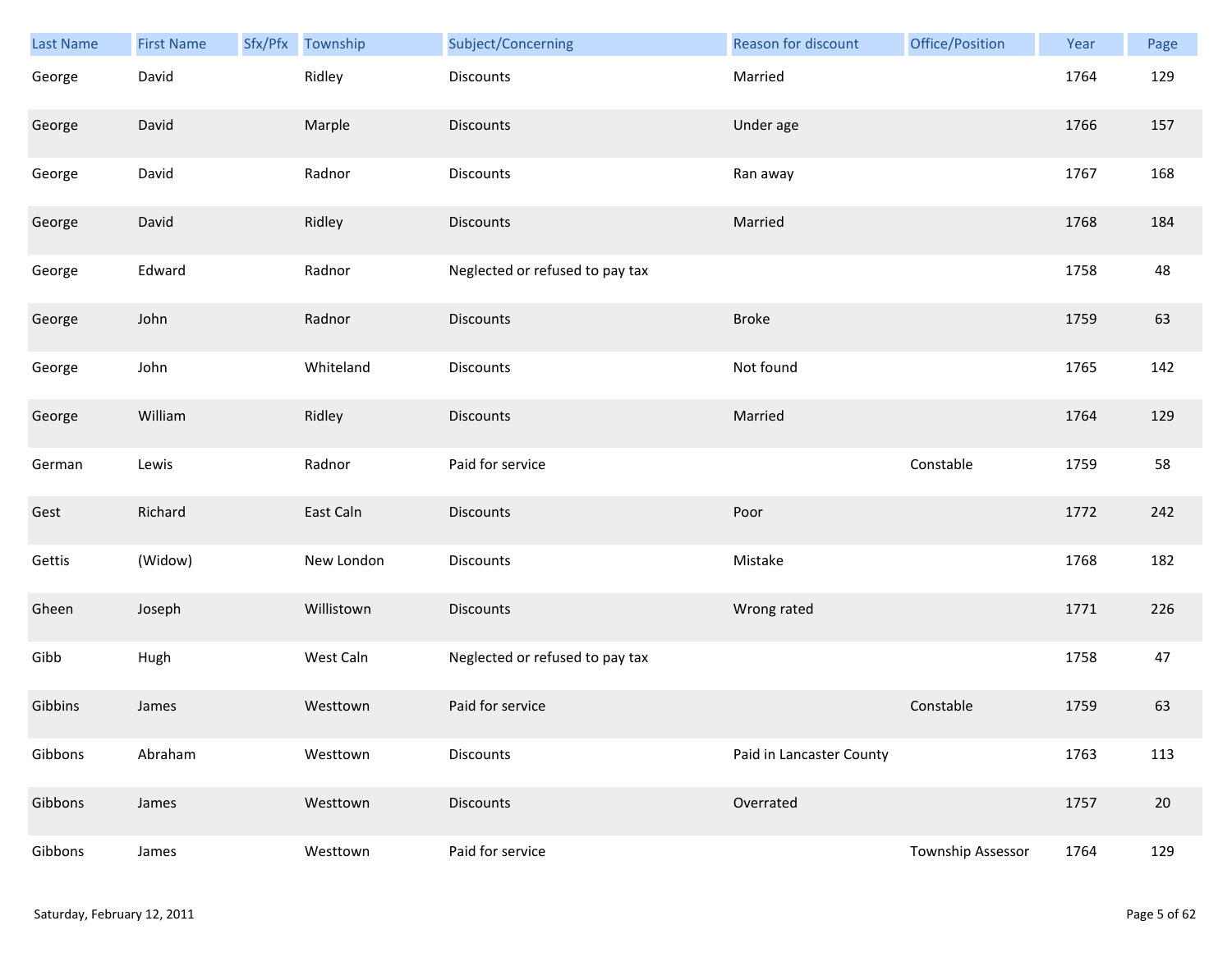| <b>Last Name</b> | <b>First Name</b> | Sfx/Pfx Township | Subject/Concerning           | Reason for discount | Office/Position        | Year | Page |
|------------------|-------------------|------------------|------------------------------|---------------------|------------------------|------|------|
| Gibbons          | James             |                  | Present at meeting           |                     | <b>County Assessor</b> | 1766 | 161  |
| Gibbons          | James             |                  | Not present at meeting       |                     | <b>County Assessor</b> | 1767 | 164  |
| Gibbons          | James             |                  | Paid for service             |                     | <b>County Assessor</b> | 1767 | 165  |
| Gibbons          | James             | Westtown         | Discounts                    | Overrated           |                        | 1767 | 165  |
| Gibbons          | James             |                  | Present at meeting           |                     | <b>County Assessor</b> | 1767 | 165  |
| Gibbons          | James             | Westtown         | Allowed an order for payment |                     |                        | 1767 | 165  |
| Gibbons          | James             |                  |                              |                     |                        | 1767 | 166  |
| Gibbons          | James             |                  | Allowed an order             |                     |                        | 1767 | 168  |
| Gibbons          | James             |                  | Present at meeting           |                     | <b>County Assessor</b> | 1767 | 171  |
| Gibbons          | James             |                  | Not present at meeting       |                     | <b>County Assessor</b> | 1768 | 173  |
| Gibbons          | James             |                  | Paid for service             |                     | <b>County Assessor</b> | 1768 | 175  |
| Gibbons          | James             |                  | Present at meeting           |                     | <b>County Assessor</b> | 1768 | 181  |
| Gibbons          | James             |                  | Paid for service             |                     |                        | 1768 | 184  |
| Gibbons          | James             |                  | Present at meeting           |                     | <b>County Assessor</b> | 1768 | 185  |
| Gibbons          | James             |                  | Not present at meeting       |                     | <b>County Assessor</b> | 1768 | 186  |
| Gibbons          | James             | Westtown         | Appointed                    |                     | Treasurer              | 1770 | 204  |
| Gibbons          | James             |                  |                              |                     | Treasurer              | 1776 | 275  |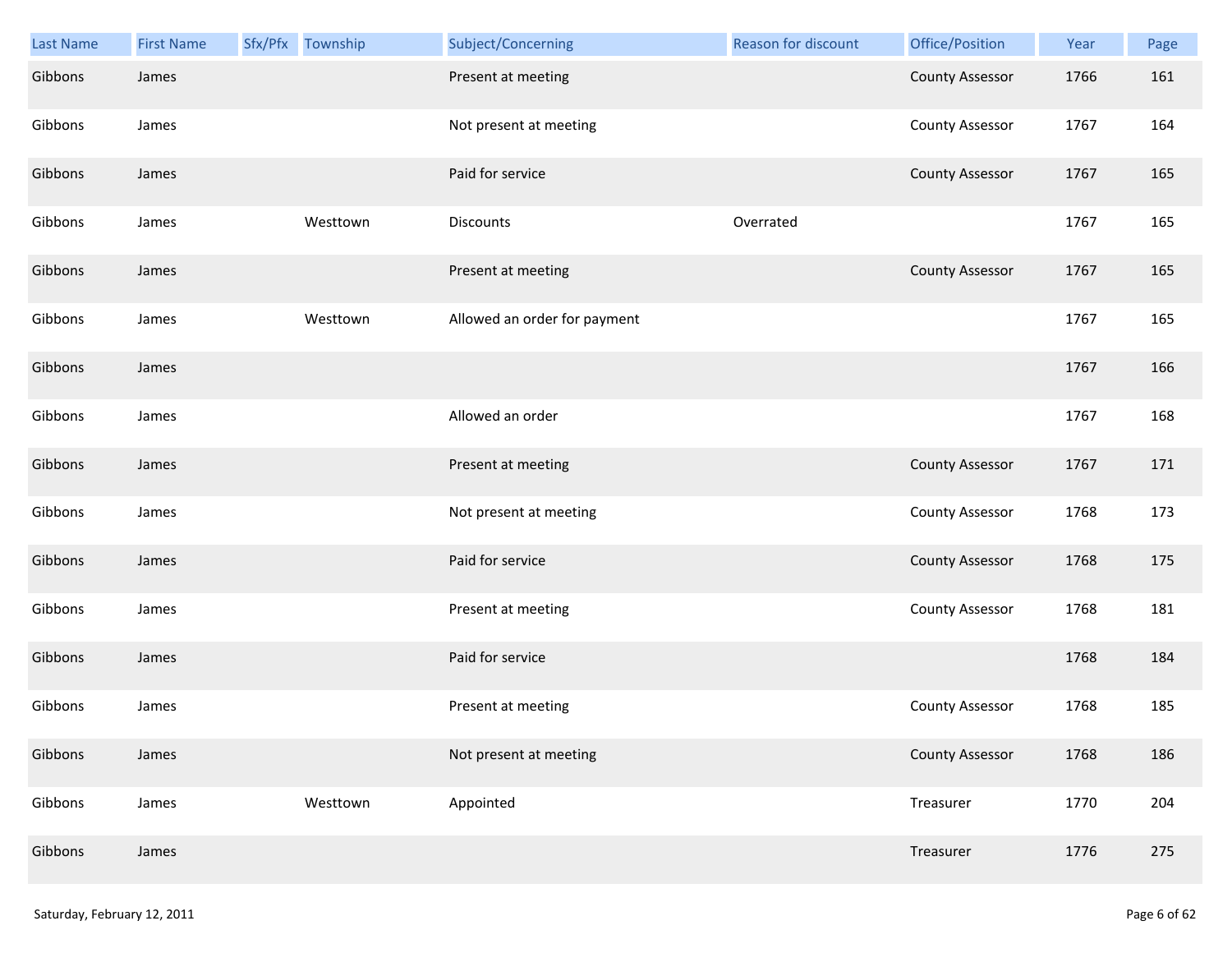| Last Name | <b>First Name</b> |     | Sfx/Pfx Township | Subject/Concerning                                                      | <b>Reason for discount</b> | Office/Position   | Year | Page |
|-----------|-------------------|-----|------------------|-------------------------------------------------------------------------|----------------------------|-------------------|------|------|
| Gibbons   | James             |     |                  |                                                                         |                            | Treasurer         | 1777 | 279  |
| Gibbons   | James             |     |                  | Discounted the collector of West<br>Whiteland who was robbed by Hessian |                            | Treasurer         | 1778 | 283  |
| Gibbons   | John              |     | Springfield      | House where appeals will be held                                        |                            |                   | 1772 | 243  |
| Gibbons   | Joseph            | Jr. | Westtown         | <b>Discounts</b>                                                        | Overrated                  |                   | 1761 | 93   |
| Gibbons   | Joseph            |     | Westtown         | Paid for service                                                        |                            | Township Assessor | 1770 | 213  |
| Gibbons   | Joseph            |     | Westtown         | Paid for service                                                        |                            | Township Assessor | 1771 | 221  |
| Gibbons   | Phillip           |     | Lower Chichester | Discounts                                                               | Poor                       |                   | 1763 | 121  |
| Gibbs     | Aaron             |     | Thornbury        | <b>Discounts</b>                                                        | Absconded                  |                   | 1767 | 169  |
| Gibbs     | Hugh              |     | West Caln        | Discounts                                                               | <b>Broke</b>               |                   | 1759 | 65   |
| Gibbs     | James             |     | West Caln        | Paid for service                                                        |                            | Township Assessor | 1767 | 170  |
| Gibbs     | James             |     | Charlestown      | Discounts                                                               | Enlisted &/or Poor         |                   | 1777 | 278  |
| Gibbs     | John              |     | Charlestown      | <b>Discounts</b>                                                        | Enlisted &/or Poor         |                   | 1777 | 278  |
| Gibson    | Alexander         |     | West Fallowfield | Paid for service                                                        |                            | Constable         | 1759 | 59   |
| Gibson    | Alexander         |     |                  | Allowed an order                                                        |                            |                   | 1759 | 68   |
| Gibson    | Andrew            |     | West Fallowfield | Discounts                                                               |                            |                   | 1775 | 265  |
| Gibson    | Andrew            |     | West Fallowfield | <b>Discounts</b>                                                        |                            |                   | 1775 | 268  |
| Gibson    | Henry             |     | West Marlborough | <b>Discounts</b>                                                        | Absconded                  |                   | 1765 | 139  |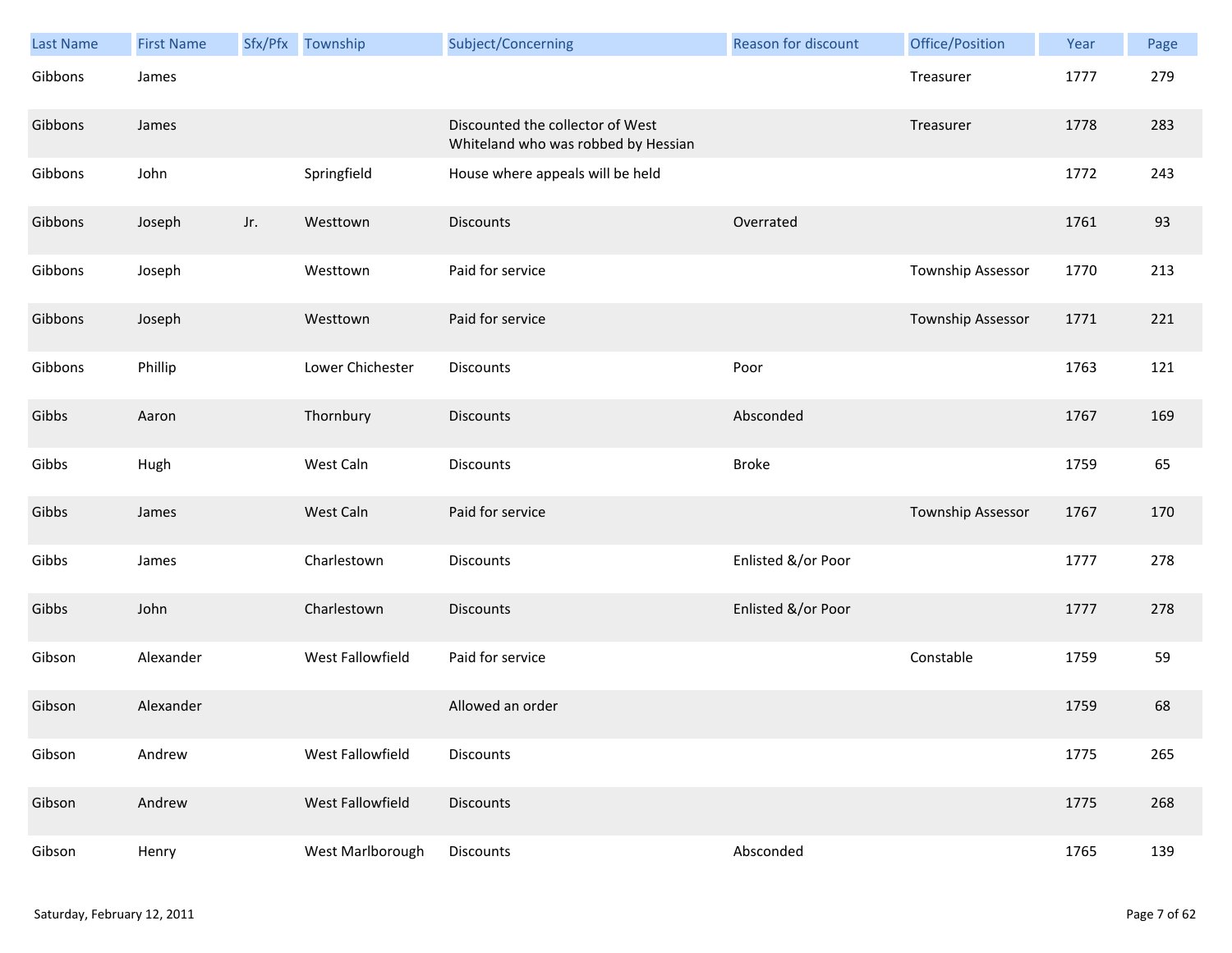| Last Name | <b>First Name</b> | Sfx/Pfx | Township             | Subject/Concerning              | Reason for discount                   | Office/Position   | Year | Page |
|-----------|-------------------|---------|----------------------|---------------------------------|---------------------------------------|-------------------|------|------|
| Gibson    | John              |         | West Fallowfield     | <b>Discounts</b>                |                                       |                   | 1768 | 186  |
| Gibson    | Thomas            |         | Birmingham           | Paid for service                |                                       | Constable         | 1759 | 64   |
| Gibson    | Thomas            |         | Kennett              | <b>Discounts</b>                | Taxed for a slave past any<br>service |                   | 1768 | 184  |
| Gibson    | Thomas            |         | Pennsbury            | Paid for service                |                                       | Township Assessor | 1772 | 238  |
| Gibson    | William           |         | Kennett              | <b>Discounts</b>                |                                       |                   | 1768 | 184  |
| Gibson    | William           |         | West Fallowfield     | Discounts                       | In Carolina                           |                   | 1773 | 250  |
| Gibson    | William           |         | Charlestown          | <b>Discounts</b>                | Ran away                              |                   | 1774 | 256  |
| Giffin    | Robert            |         | New London           | <b>Discounts</b>                | Overrated                             |                   | 1757 | 19   |
| Giffin    | Robert            |         | <b>West Bradford</b> | <b>Discounts</b>                | Under age                             |                   | 1765 | 139  |
| Giffin    | Robert            |         | New London           | Paid for service                |                                       | Township Assessor | 1767 | 164  |
| Giffin    | Robert            |         | New London           | Paid for service                |                                       | Township Assessor | 1768 | 173  |
| Gilkey    | William           |         | <b>West Nantmeal</b> | Discounts                       | Overrated                             |                   | 1758 | 42   |
| Gilkey    | William           |         | <b>West Nantmeal</b> | Neglected or refused to pay tax |                                       |                   | 1758 | 48   |
| Gill      | James             |         | East Caln            | Discounts                       |                                       |                   | 1773 | 249  |
| Gill      | Michael           |         | Radnor               | <b>Discounts</b>                | Not found                             |                   | 1764 | 131  |
| Gillaland | James             |         | Londonderry          | Paid for service                |                                       | Township Assessor | 1759 | 60   |
| Gilleland | Archibald         |         | Londonderry          | Discounts                       | Gone or Poor                          |                   | 1778 | 282  |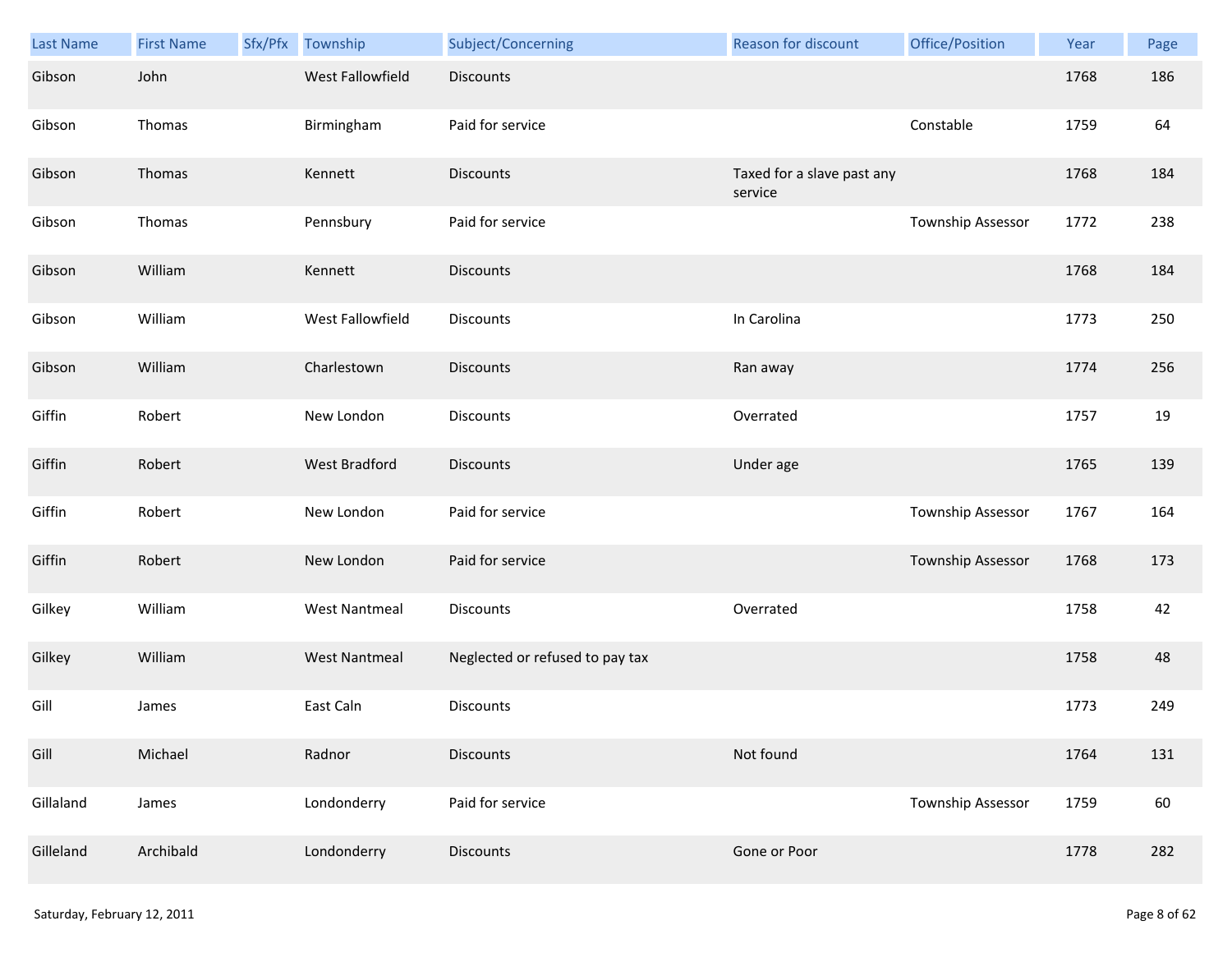| Last Name  | <b>First Name</b> | Sfx/Pfx | Township             | Subject/Concerning              | <b>Reason for discount</b> | Office/Position   | Year | Page |
|------------|-------------------|---------|----------------------|---------------------------------|----------------------------|-------------------|------|------|
| Gillfillen | Robert            |         | <b>West Bradford</b> | <b>Discounts</b>                | Under age                  |                   | 1766 | 155  |
| Gilmore    | Francis           |         | West Marlborough     | Neglected or refused to pay tax |                            |                   | 1758 | 32   |
| Gilmore    | William           |         | Middletown           | Discounts                       | Absconded                  |                   | 1770 | 215  |
| Gilpin     | George            |         | East Fallowfield     | Discounts                       | Overcharged                |                   | 1759 | 68   |
| Gilpin     | George            |         | Birmingham           | Paid for service                |                            | Township Assessor | 1760 | 73   |
| Gilpin     | George            |         | Birmingham           |                                 |                            | Township Assessor | 1760 | 84   |
| Gilpin     | George            |         | Fallowfield          |                                 |                            |                   | 1761 | 95   |
| Gilpin     | George            |         | Birmingham           | Paid for service                |                            | Township Assessor | 1761 | 95   |
| Gilpin     | George            |         | Birmingham           | Paid for service                |                            | Township Assessor | 1762 | 103  |
| Gilpin     | George            |         | Birmingham           | Paid for service                |                            | Township Assessor | 1771 | 224  |
| Gilpin     | George            | Jr.     | Birmingham           | Discounts                       | Paid in New Castle County  |                   | 1773 | 249  |
| Gilpin     | Gideon            |         | Birmingham           | Paid for service                |                            | Township Assessor | 1772 | 233  |
| Gilpin     | Gideon            |         |                      | Paid for service                |                            |                   | 1772 | 242  |
| Gilpin     | Gideon            |         | Birmingham           | Paid for service                |                            | Township Assessor | 1776 | 270  |
| Gilpin     | Joseph            |         | Concord              | <b>Discounts</b>                | Overrated                  |                   | 1758 | 44   |
| Gimes      | William           |         | Charlestown          | <b>Discounts</b>                | Overrated                  |                   | 1776 | 276  |
| Girey      | Andrew            |         | Whiteland            | Neglected or refused to pay tax |                            |                   | 1758 | 38   |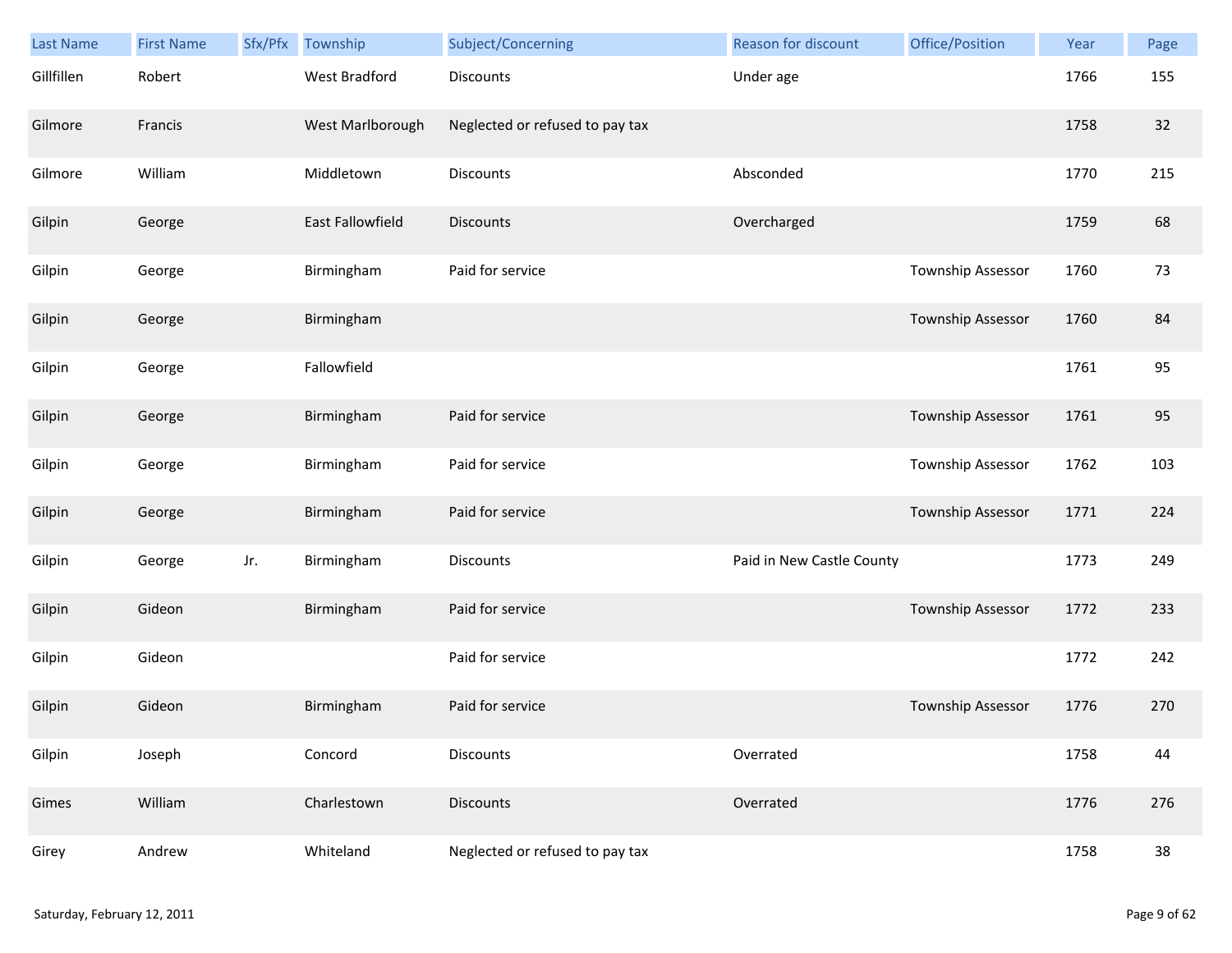| Last Name  | <b>First Name</b> | Sfx/Pfx | Township                | Subject/Concerning | Reason for discount | Office/Position          | Year | Page           |
|------------|-------------------|---------|-------------------------|--------------------|---------------------|--------------------------|------|----------------|
| Given      | Charles           |         | <b>East Nantmeal</b>    | <b>Discounts</b>   | Ran away            |                          | 1757 | 25             |
| Gladhanger | Conrad            |         | Whiteland               | <b>Discounts</b>   | Gone                |                          | 1759 | 66             |
| Glanwell   | Robert            |         | <b>West Nantmeal</b>    | Discounts          |                     |                          | 1765 | 140            |
| Glass      | Martin            |         | Charlestown             | <b>Discounts</b>   | Poor                |                          | 1775 | 266            |
| Gleave     | Isaac             |         | Springfield             | Discounts          | Overrated           |                          | 1756 | $\overline{4}$ |
| Gleeson    | Thomas            |         | Middletown              | Discounts          | Gone                |                          | 1772 | 240            |
| Glen       | John              |         | Oxford                  | <b>Discounts</b>   | Poor & Ancient      |                          | 1757 | 21             |
| Glen       | Robert            |         | <b>Upper Providence</b> | Discounts          | Enlisted            |                          | 1760 | 81             |
| Glen       | William           |         | Oxford                  | <b>Discounts</b>   | Overrated           |                          | 1757 | 21             |
| Glen       | William           |         | Oxford                  | Discounts          | Poor                |                          | 1758 | 48             |
| Glendening | James             |         | West Fallowfield        | Paid for service   |                     | <b>Township Assessor</b> | 1767 | 164            |
| Glendening | James             |         | West Fallowfield        | Paid for service   |                     | Township Assessor        | 1768 | 173            |
| Glendening | James             |         | West Fallowfield        | Paid for service   |                     | Township Assessor        | 1769 | 191            |
| Glendening | James             |         | West Fallowfield        | Paid for service   |                     | Township Assessor        | 1770 | 206            |
| Glissen    | John              |         | Chester                 | <b>Discounts</b>   |                     |                          | 1773 | 252            |
| Glisson    | Thomas            |         | Thornbury               | Discounts          | Absconded           |                          | 1770 | 215            |
| Glive      | Isaac             |         | Chester                 | <b>Discounts</b>   | Gone                |                          | 1773 | 250            |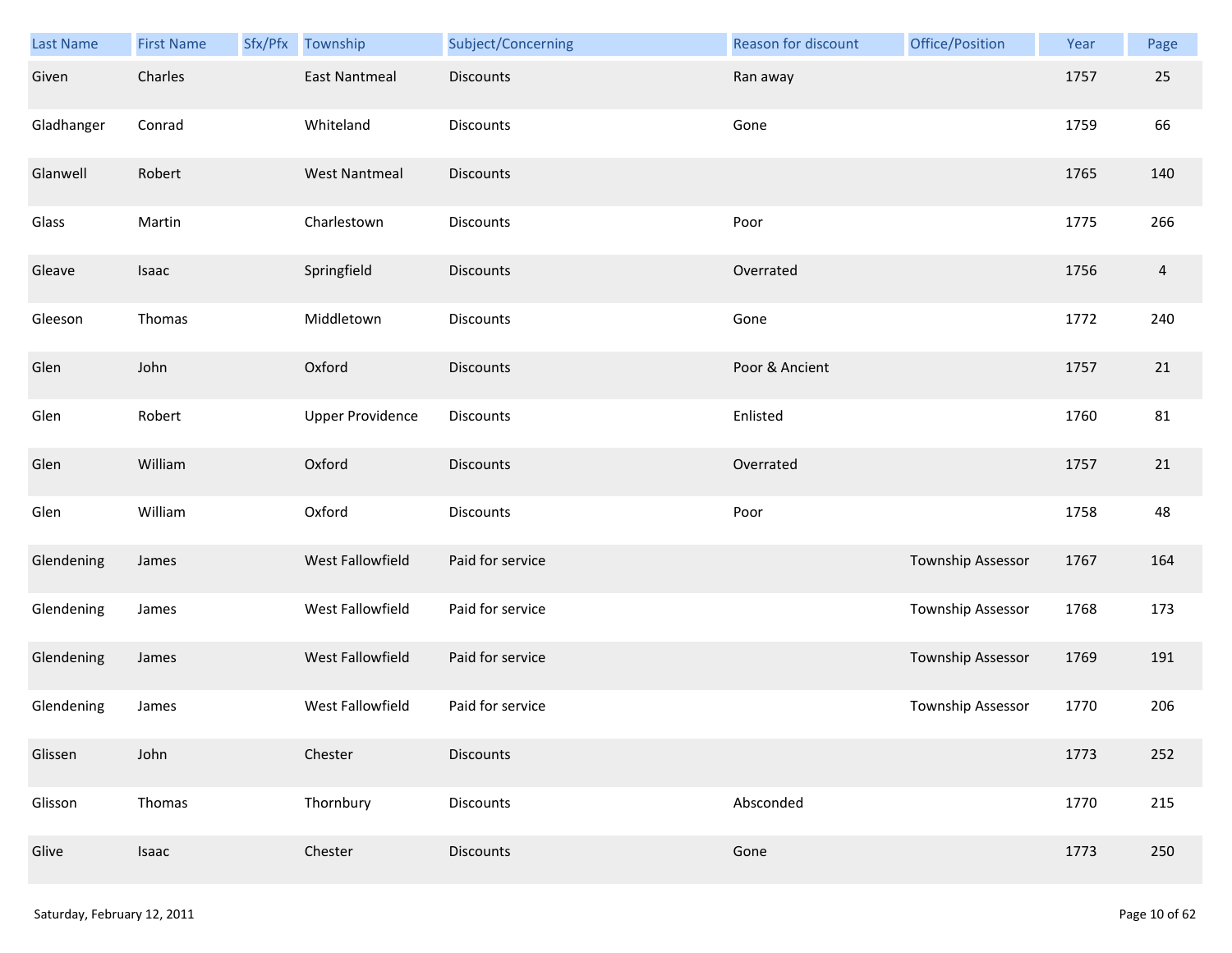| Last Name | <b>First Name</b> | Sfx/Pfx | Township                | Subject/Concerning              | <b>Reason for discount</b> | Office/Position   | Year | Page |
|-----------|-------------------|---------|-------------------------|---------------------------------|----------------------------|-------------------|------|------|
| Glover    | Archibald         |         | East Nottingham         | Discounts                       | Poor                       |                   | 1758 | 47   |
| Gocher    | Henry             |         | Aston                   | <b>Discounts</b>                | Poor                       |                   | 1766 | 157  |
| Godfrey   | William           |         | Tredyffrin              | Paid for service                |                            | Township Assessor | 1762 | 102  |
| Goff      | Patrick           |         | Ridley                  | <b>Discounts</b>                | Lame                       |                   | 1768 | 184  |
| Golocher  | William           |         | Charlestown             | Discounts                       |                            |                   | 1775 | 266  |
| Goodloop  | John              |         | New Garden              | <b>Discounts</b>                | Not to be had              |                   | 1768 | 181  |
| Goodman   | Matthew           |         | East Nottingham         | Discounts                       | Enlisted                   |                   | 1758 | 47   |
| Goodwin   | Thomas            |         | Goshen                  | Neglected or refused to pay tax |                            |                   | 1758 | 52   |
| Goodwin   | Thomas            |         | Goshen                  | Neglected or refused to pay tax |                            |                   | 1762 | 108  |
| Goodwyn   | Thomas            |         | Goshen                  | Neglected or refused to pay tax |                            |                   | 1759 | 67   |
| Gooney    | Robert            |         | New London              | Discounts                       |                            |                   | 1770 | 210  |
| Gordon    | Patrick           |         | Aston                   | <b>Discounts</b>                | Absconded                  |                   | 1771 | 231  |
| Gordon    | Peter             |         | East Caln               | Discounts                       | Absconded                  |                   | 1765 | 143  |
| Gordon    | Robert            |         | West Nottingham         | <b>Discounts</b>                | Poor                       |                   | 1759 | 67   |
| Gordon    | Robert            |         | West Nottingham         | Discounts                       | Gone to Maryland           |                   | 1769 | 203  |
| Gorman    | Hannah            |         | Chester                 | Discounts                       |                            |                   | 1772 | 236  |
| Gorman    | Richard           |         | <b>Upper Providence</b> | Discounts                       | Overrated                  |                   | 1759 | 60   |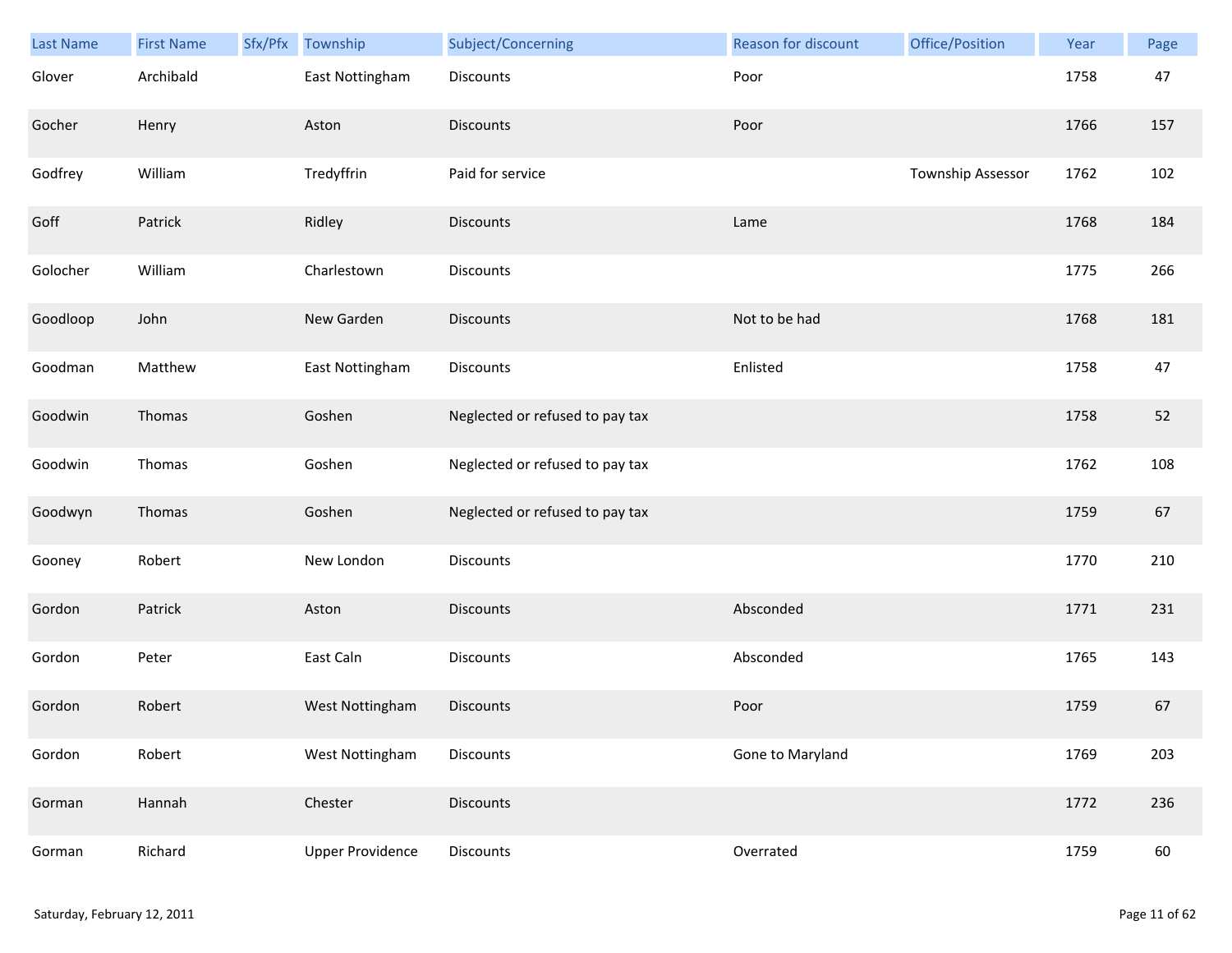| Last Name | <b>First Name</b> |      | Sfx/Pfx Township     | Subject/Concerning              | Reason for discount | Office/Position   | Year | Page |
|-----------|-------------------|------|----------------------|---------------------------------|---------------------|-------------------|------|------|
| Gormley   | James             |      | Kennett              | <b>Discounts</b>                | Absconded           |                   | 1770 | 211  |
| Gorral    | Thomas            |      | East Caln            | Discounts                       | Under age           |                   | 1760 | 74   |
| Gorrall   | Robert            |      | East Caln            | Neglected or refused to pay tax |                     |                   | 1760 | 74   |
| Gorrel    | Robert            |      | East Caln            | <b>Discounts</b>                |                     |                   | 1764 | 130  |
| Gothrop   | Thomas            |      | East Nottingham      | <b>Discounts</b>                | Not in the County   |                   | 1768 | 186  |
| Gould     | Sanders           |      | East Caln            | Discounts                       | Poor & Ran away     |                   | 1769 | 204  |
| Gowdey    | John              |      | West Fallowfield     | <b>Discounts</b>                | Gone                |                   | 1770 | 210  |
| Grace     | Robert            |      | Coventry             |                                 |                     | Township Assessor | 1760 | 84   |
| Graham    | Arthur            |      | <b>West Nantmeal</b> | Paid for service                |                     | Township Assessor | 1762 | 102  |
| Graham    | Arthur            |      | <b>West Nantmeal</b> | Discounts                       |                     |                   | 1764 | 130  |
| Graham    | Arthur            |      | <b>West Nantmeal</b> | <b>Discounts</b>                | Paid in Carolina    |                   | 1768 | 182  |
| Graham    | Charles           |      | West Marlborough     | Discounts                       | Insolvent           |                   | 1772 | 239  |
| Graham    | George            |      |                      | Allowed an order                |                     |                   | 1763 | 115  |
| Graham    | George            |      | Charlestown          | Discounts                       | Enlisted &/or Poor  |                   | 1777 | 277  |
| Graham    | Henry             | Esq. | Chester              | <b>Discounts</b>                | Overrated           |                   | 1767 | 164  |
| Graham    | Hugh              |      | New London           | Discounts                       | Not found           |                   | 1765 | 143  |
| Graham    | Joseph            |      | <b>West Nantmeal</b> | Discounts                       |                     |                   | 1764 | 130  |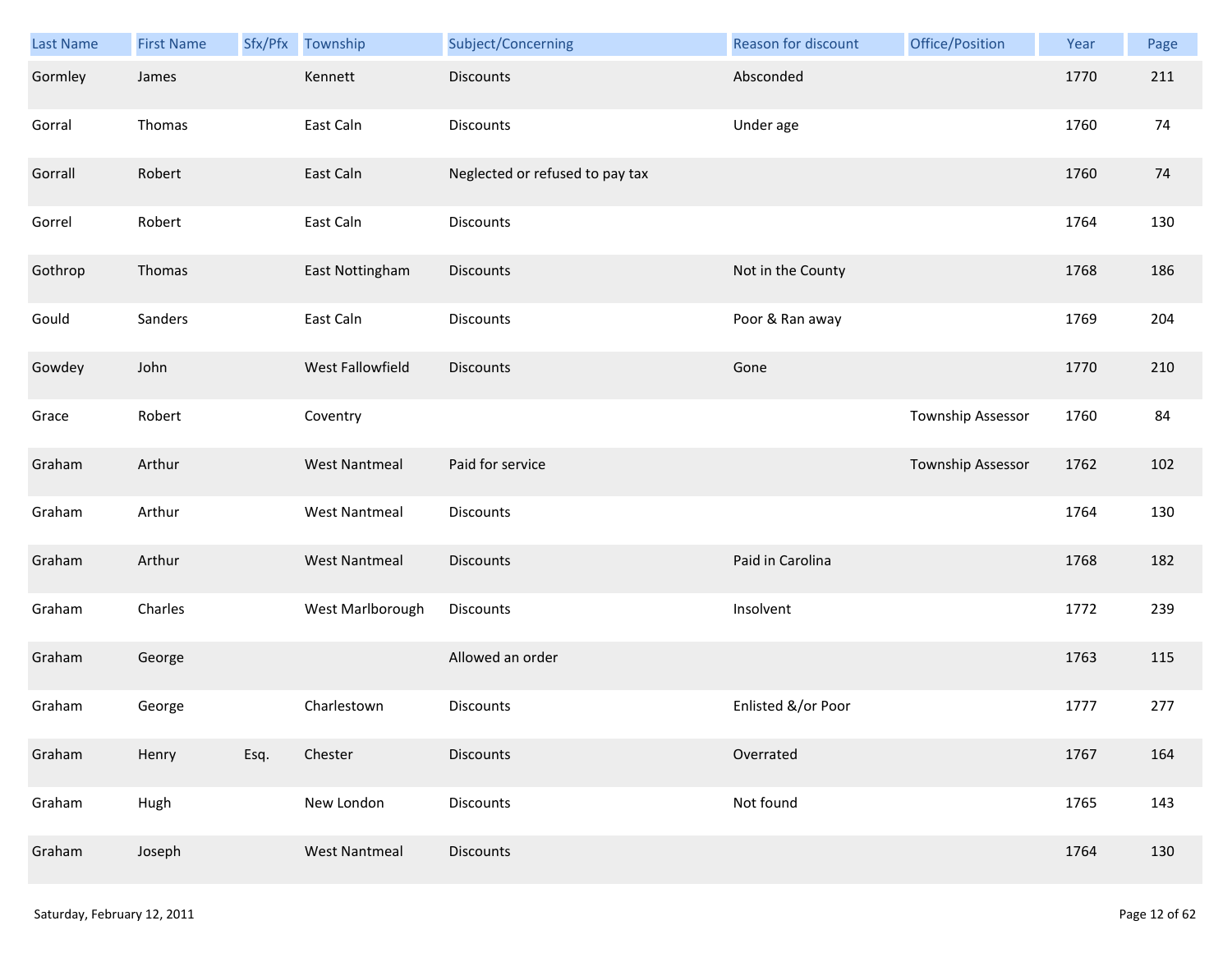| Last Name | <b>First Name</b> | Sfx/Pfx | Township                | Subject/Concerning              | <b>Reason for discount</b>     | Office/Position          | Year | Page |
|-----------|-------------------|---------|-------------------------|---------------------------------|--------------------------------|--------------------------|------|------|
| Graham    | Michael           |         | <b>West Nantmeal</b>    | Discounts                       | Under age                      |                          | 1772 | 242  |
| Graham    | Michael           |         | <b>West Nantmeal</b>    | <b>Discounts</b>                | Paid elsewhere or<br>Absconded |                          | 1774 | 254  |
| Graham    | Michael           |         | <b>West Nantmeal</b>    | Discounts                       |                                |                          | 1775 | 262  |
| Graham    | Robert            |         | Lower Darby             | <b>Discounts</b>                | Out of the county              |                          | 1772 | 240  |
| Graham    | William           |         | <b>West Nantmeal</b>    | Neglected or refused to pay tax |                                |                          | 1758 | 48   |
| Graham    | William           |         | Charlestown             | Paid for service                |                                | <b>Township Assessor</b> | 1765 | 139  |
| Grant     | John              |         | Lower Darby             | Discounts                       | Paid in Upper Providence       |                          | 1758 | 49   |
| Grant     | John              |         | <b>Upper Providence</b> | <b>Discounts</b>                |                                |                          | 1764 | 128  |
| Grant     | Patrick           |         | West Caln               | <b>Discounts</b>                | Gone                           |                          | 1773 | 250  |
| Grant     | William           |         | West Fallowfield        | Paid for service                |                                | Township Assessor        | 1767 | 164  |
| Grant     | William           |         | East Fallowfield        | Paid for service                |                                | <b>Township Assessor</b> | 1771 | 225  |
| Grant     | William           |         | East Fallowfield        | Paid for service                |                                | <b>Township Assessor</b> | 1775 | 261  |
| Grant     | William           |         | East Fallowfield        | Paid for service                |                                | <b>Township Assessor</b> | 1775 | 269  |
| Granthum  | Jacob             |         | Ridley                  | <b>Discounts</b>                |                                |                          | 1770 | 215  |
| Gray      | Edward            |         | <b>West Nantmeal</b>    | Discounts                       | Paid elsewhere or<br>Absconded |                          | 1774 | 254  |
| Gray      | Edward            |         | <b>West Nantmeal</b>    | <b>Discounts</b>                |                                |                          | 1775 | 262  |
| Gray      | George            |         | Kennett                 | Discounts                       | Absconded                      |                          | 1770 | 211  |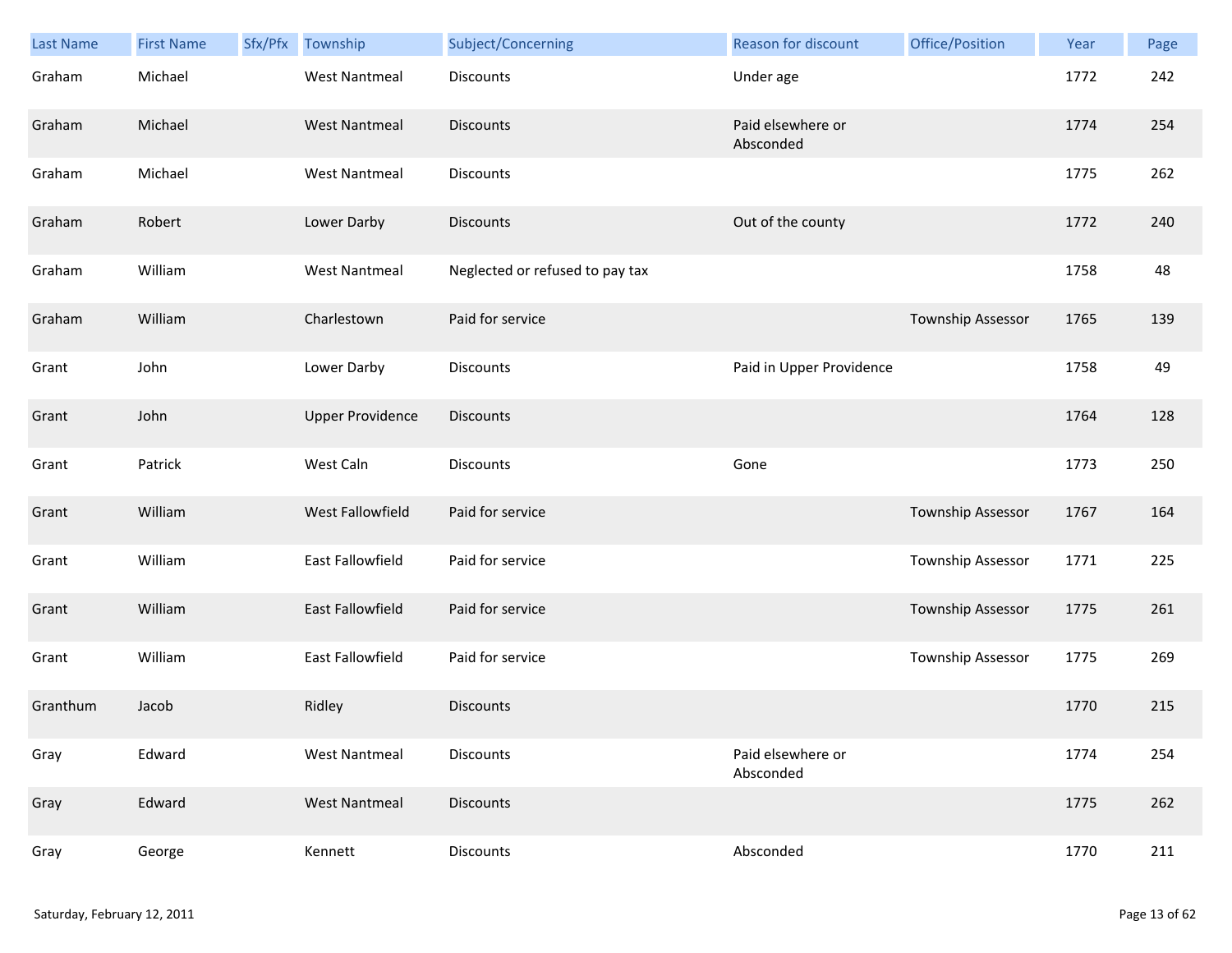| <b>Last Name</b> | <b>First Name</b> | Sfx/Pfx | Township             | Subject/Concerning | <b>Reason for discount</b>     | Office/Position          | Year | Page |
|------------------|-------------------|---------|----------------------|--------------------|--------------------------------|--------------------------|------|------|
| Gray             | James             |         | Middletown           | <b>Discounts</b>   |                                |                          | 1766 | 159  |
| Gray             | James             |         | East Fallowfield     | <b>Discounts</b>   | Poor or Overrated              |                          | 1772 | 244  |
| Gray             | John              | Jr.     | East Bradford        | Discounts          | Paid in Whiteland              |                          | 1758 | 48   |
| Gray             | Jonathan          |         | Thornbury            | <b>Discounts</b>   | Ran away                       |                          | 1771 | 227  |
| Gray             | Robert            |         | <b>East Nantmeal</b> | <b>Discounts</b>   | Absconded                      |                          | 1772 | 242  |
| Gray             | Robert            |         | Kennett              | Discounts          | Enlisted, Absconded or<br>Poor |                          | 1778 | 281  |
| Gray             | Starrett          |         | London Britain       | Refused to pay tax |                                |                          | 1767 | 167  |
| Gray             | Starrett          |         | London Britain       | Discounts          | Over the line                  |                          | 1770 | 216  |
| Gray             | Thomas            |         | London Britain       | <b>Discounts</b>   | Absconded                      |                          | 1764 | 131  |
| Gray             | William           |         | Chester              | Discounts          | Overrated                      |                          | 1764 | 126  |
| Gray             | William           |         | Vincent              | <b>Discounts</b>   | Not found                      |                          | 1769 | 195  |
| Grear            | William           |         | West Fallowfield     | Discounts          | Lame & Poor                    |                          | 1765 | 140  |
| Greatrinch       | John              |         | East Caln            | Discounts          | Enlisted, Absconded or<br>Poor |                          | 1778 | 281  |
| Green            | Abel              |         | Edgmont              | Discounts          | Overrated                      |                          | 1758 | 44   |
| Green            | Abel              |         | Edgmont              | <b>Discounts</b>   | Overrated                      |                          | 1763 | 117  |
| Green            | Abel              |         | Edgmont              | Paid for service   |                                | <b>Township Assessor</b> | 1768 | 174  |
| Green            | Abel              |         | Edgmont              | Paid for service   |                                | Township Assessor        | 1769 | 190  |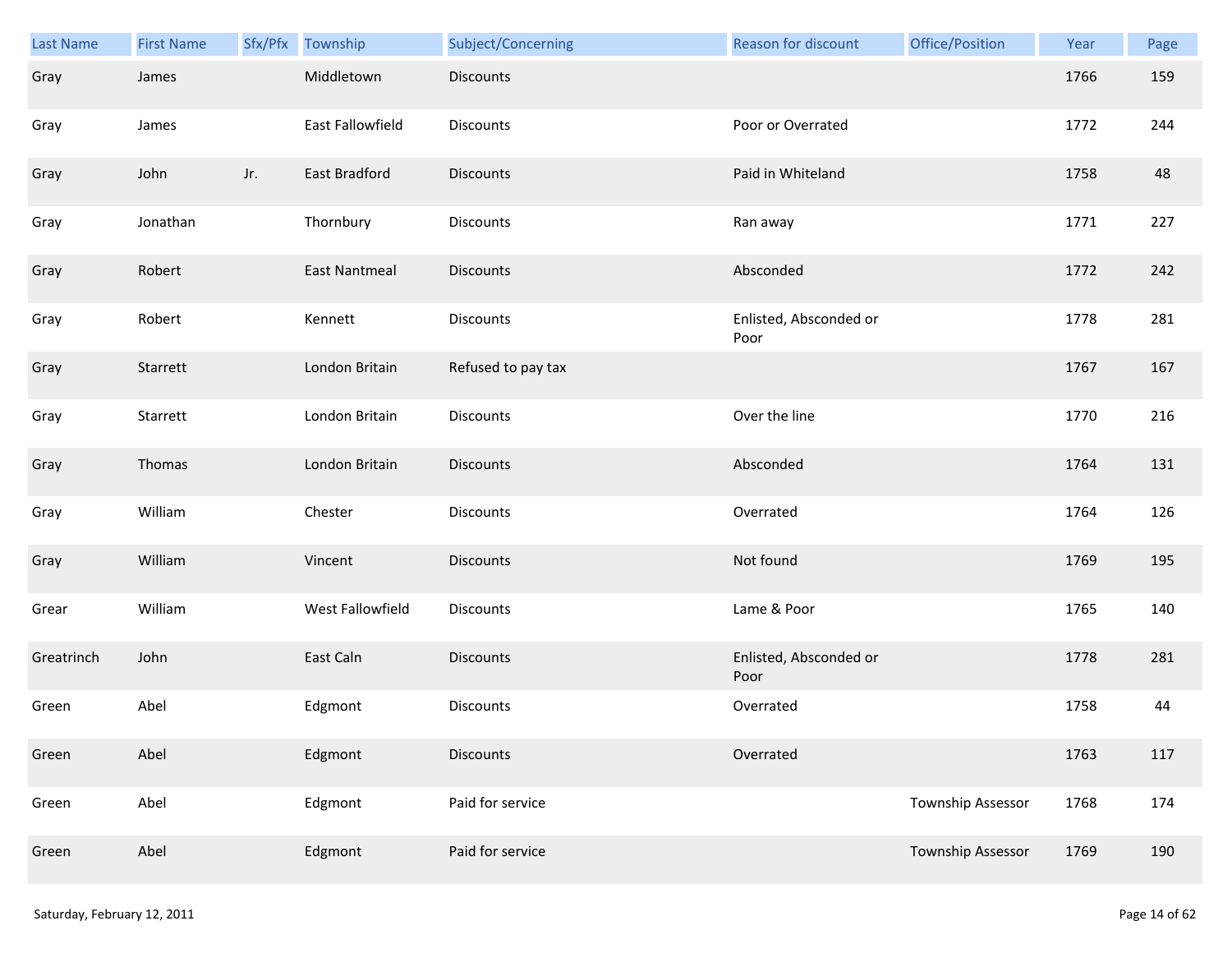| Last Name | <b>First Name</b> |     | Sfx/Pfx Township | Subject/Concerning | <b>Reason for discount</b> | Office/Position   | Year | Page   |
|-----------|-------------------|-----|------------------|--------------------|----------------------------|-------------------|------|--------|
| Green     | Abel              |     | Middletown       | Discounts          | Absconded                  |                   | 1770 | 215    |
| Green     | Abel              |     | Uwchlan          | <b>Discounts</b>   | Not found                  |                   | 1771 | 226    |
| Green     | Benjamin          |     | Sadsbury         | Discounts          |                            |                   | 1766 | 153    |
| Green     | Charles           |     | East Marlborough | <b>Discounts</b>   | Absconded                  |                   | 1778 | 282    |
| Green     | Edward            |     | Thornbury        | Discounts          | Overrated                  |                   | 1765 | 141    |
| Green     | Edward            |     | Concord          | <b>Discounts</b>   | Under age                  |                   | 1774 | 253    |
| Green     | Isaac             |     | East Caln        | Discounts          | Under age                  |                   | 1757 | 30     |
| Green     | Isaac             |     | East Caln        | Paid for service   |                            | Township Assessor | 1774 | 254    |
| Green     | Isaac             |     | East Caln        | Paid for service   |                            | Township Assessor | 1776 | 271    |
| Green     | James             |     | West Caln        | <b>Discounts</b>   | Overrated or Poor          |                   | 1775 | 262    |
| Green     | Joseph            |     | East Caln        | <b>Discounts</b>   | Absconded                  |                   | 1757 | $30\,$ |
| Green     | Joseph            |     | Aston            | <b>Discounts</b>   | Poor                       |                   | 1773 | 248    |
| Green     | Joseph            |     | Middletown       | Discounts          | Poor                       |                   | 1775 | 267    |
| Green     | Robert            | Jr. | Concord          | <b>Discounts</b>   | Overrated                  |                   | 1757 | 24     |
| Green     | Robert            |     | Concord          | <b>Discounts</b>   | Overrated                  |                   | 1758 | 51     |
| Green     | Robert            | Jr. | Concord          | Paid for service   |                            | Constable         | 1759 | 64     |
| Green     | Robert            |     | Concord          | Discounts          | Overrated                  |                   | 1762 | 105    |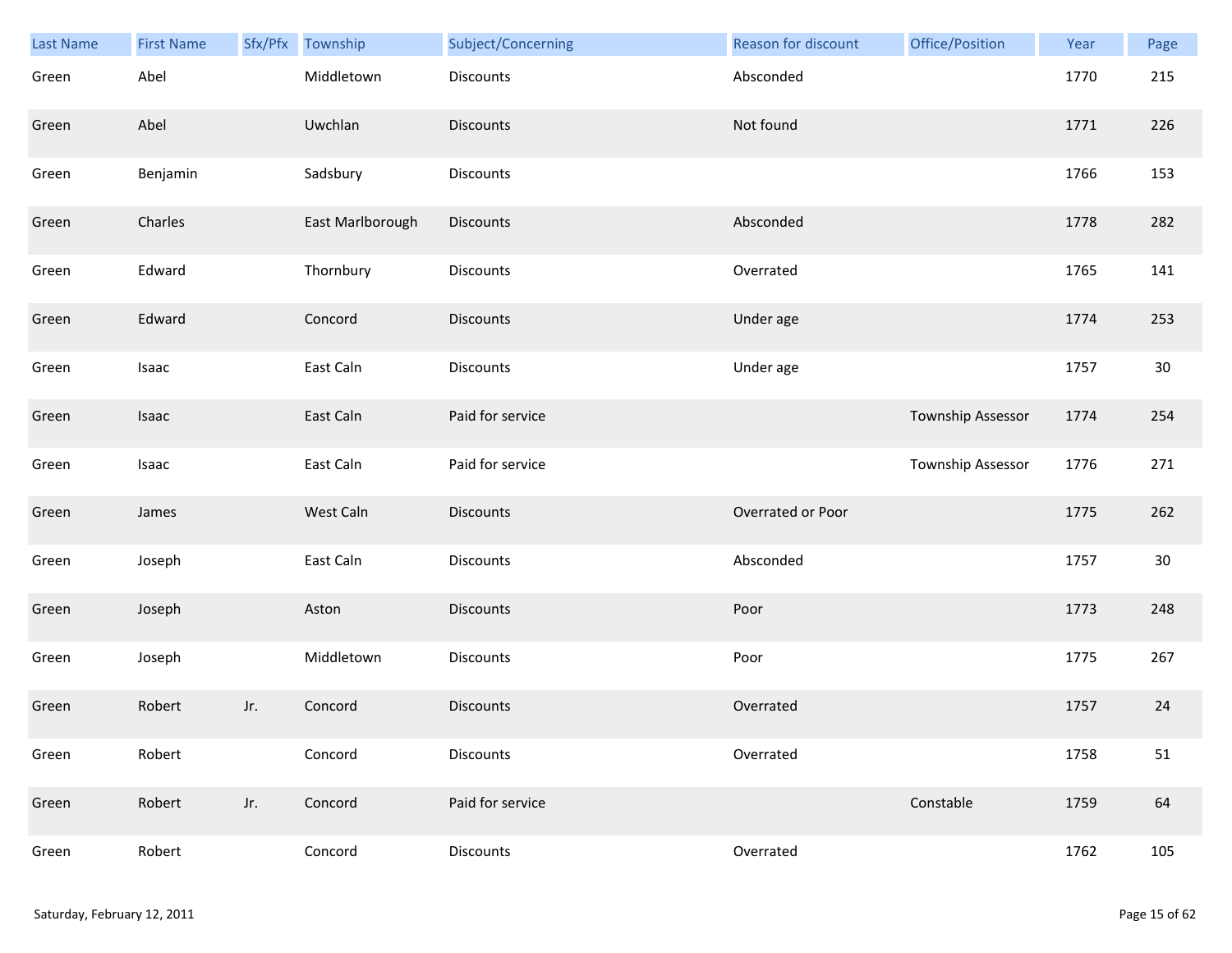| Last Name | <b>First Name</b> | Sfx/Pfx | Township             | Subject/Concerning              | Reason for discount | Office/Position   | Year | Page |
|-----------|-------------------|---------|----------------------|---------------------------------|---------------------|-------------------|------|------|
| Green     | Thomas            | Jr.     | East Caln            | <b>Discounts</b>                | Overrated           |                   | 1757 | 30   |
| Green     | Thomas            | Jr.     | East Caln            | Neglected or refused to pay tax |                     |                   | 1758 | 39   |
| Green     | Thomas            |         | <b>West Nantmeal</b> | <b>Discounts</b>                | <b>Broke</b>        |                   | 1759 | 67   |
| Green     | Thomas            |         | East Caln            | Paid for service                |                     | Township Assessor | 1760 | 74   |
| Green     | Thomas            |         | East Caln            |                                 |                     | Township Assessor | 1760 | 84   |
| Green     | Thomas            |         | East Caln            | Paid for service                |                     | Township Assessor | 1761 | 92   |
| Green     | Thomas            |         | East Caln            | Discounts                       | Insolvent           |                   | 1769 | 199  |
| Greenleaf | Martin            |         | Kennett              | Discounts                       | Absconded           |                   | 1759 | 65   |
| Greentree | Alexander         |         | Marple               | <b>Discounts</b>                | Absconded           |                   | 1769 | 200  |
| Greer     |                   |         | West Fallowfield     | Discounts                       | Not found           |                   | 1766 | 157  |
| Greer     | James             |         | East Nottingham      | Discounts                       | Gone                |                   | 1773 | 252  |
| Greer     | John              |         | East Nottingham      | Discounts                       | Dead                |                   | 1758 | 38   |
| Greer     | Thomas            |         | Oxford               | <b>Discounts</b>                | Absconded           |                   | 1769 | 203  |
| Greer     | Thomas            |         | East Whiteland       | Discounts                       | Gone                |                   | 1773 | 249  |
| Greer     | William           |         | East Fallowfield     | <b>Discounts</b>                | Under age           |                   | 1763 | 114  |
| Greer     | William           |         | West Fallowfield     | <b>Discounts</b>                | Poor                |                   | 1766 | 157  |
| Greer     | William           |         | West Caln            | <b>Discounts</b>                | Gone                |                   | 1772 | 239  |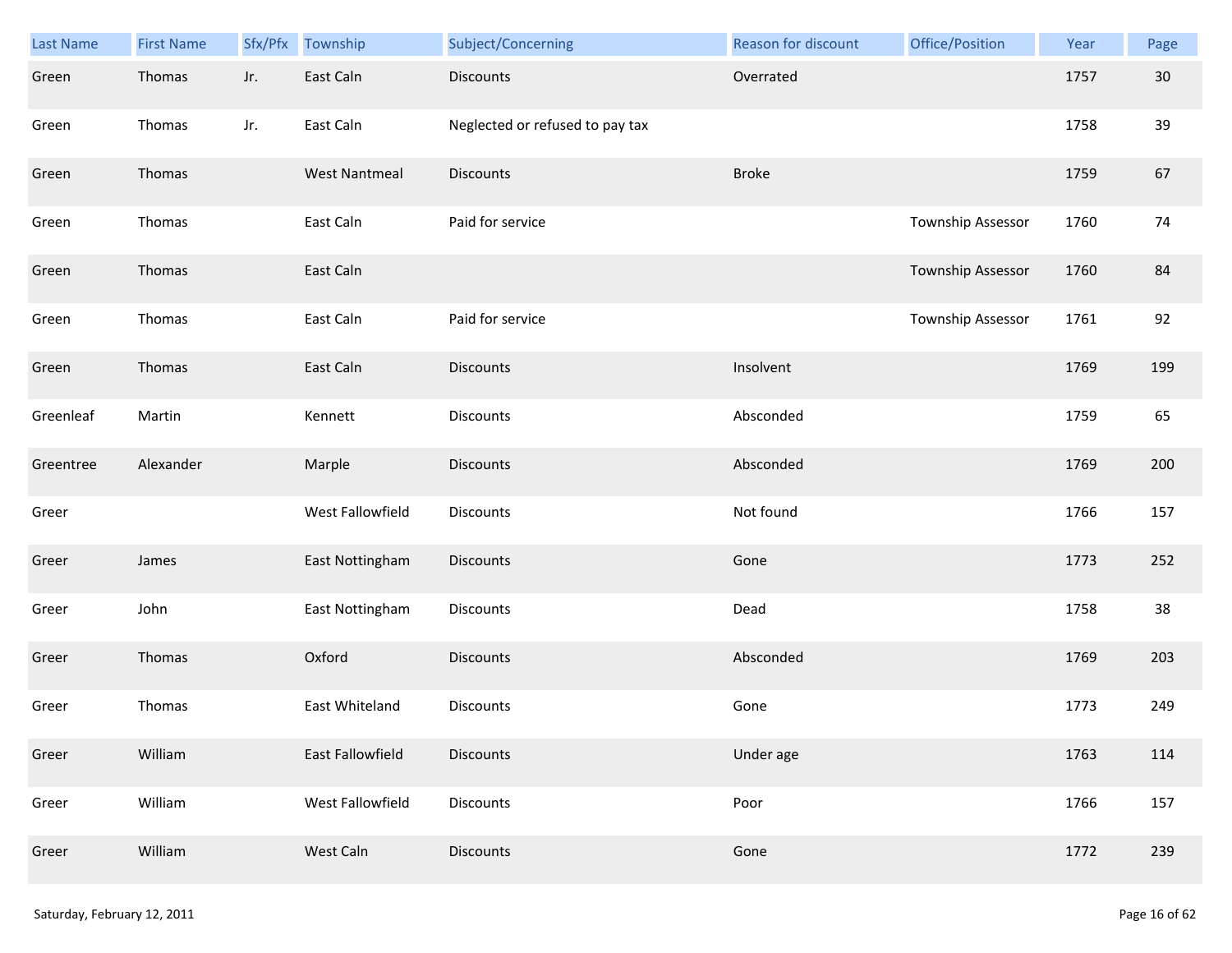| <b>Last Name</b> | <b>First Name</b> | Sfx/Pfx | Township                | Subject/Concerning              | <b>Reason for discount</b>      | Office/Position   | Year | Page           |
|------------------|-------------------|---------|-------------------------|---------------------------------|---------------------------------|-------------------|------|----------------|
| Gregelow         | John              |         | Coventry                | <b>Discounts</b>                | <b>Resident of Berks County</b> |                   | 1760 | 81             |
| Gregg            | Aaron             |         | East Nottingham         | Neglected or refused to pay tax |                                 |                   | 1757 | 10             |
| Gregg            | Aaron             |         | East Nottingham         | Neglected or refused to pay tax |                                 |                   | 1758 | 47             |
| Gregg            | Aaron             |         | Newlin                  | Refused to pay tax              |                                 |                   | 1760 | 79             |
| Gregg            | Aaron             |         | Whiteland               | Discounts                       | Ran away                        |                   | 1761 | 100            |
| Gregg            | Aaron             |         | East Nottingham         | Neglected or refused to pay tax |                                 |                   | 1762 | 106            |
| Gregg            | Isaac             |         | Kennett                 | Discounts                       | Twice rated                     |                   | 1774 | 258            |
| Gregon           | John              |         | Thornbury               | Discounts                       | Absconded                       |                   | 1769 | 201            |
| Gregory          | Levy              |         | <b>Upper Chichester</b> | <b>Discounts</b>                | Gone to Maryland & Poor         |                   | 1768 | 183            |
| Grey             | Thomas            |         | London Britain          | <b>Discounts</b>                | Poor Vagrant                    |                   | 1756 | $\overline{7}$ |
| Gribble          | John              |         | Edgmont                 | <b>Discounts</b>                | Poor                            |                   | 1757 | 28             |
| Griffith         | Abel              |         | <b>East Nantmeal</b>    |                                 |                                 | Township Assessor | 1760 | 84             |
| Griffith         | Abel              |         | <b>East Nantmeal</b>    | Paid for service                |                                 | Township Assessor | 1761 | 92             |
| Griffith         | Allen             |         | Charlestown             | <b>Discounts</b>                |                                 |                   | 1765 | 138            |
| Griffith         | Benjamin          |         | Willistown              | <b>Discounts</b>                | Sickness                        |                   | 1768 | 174            |
| Griffith         | Dan               |         | <b>East Nantmeal</b>    | Paid for service                |                                 | Township Assessor | 1766 | 150            |
| Griffith         | Dan               |         | <b>East Nantmeal</b>    | Paid for service                |                                 | Township Assessor | 1767 | 163            |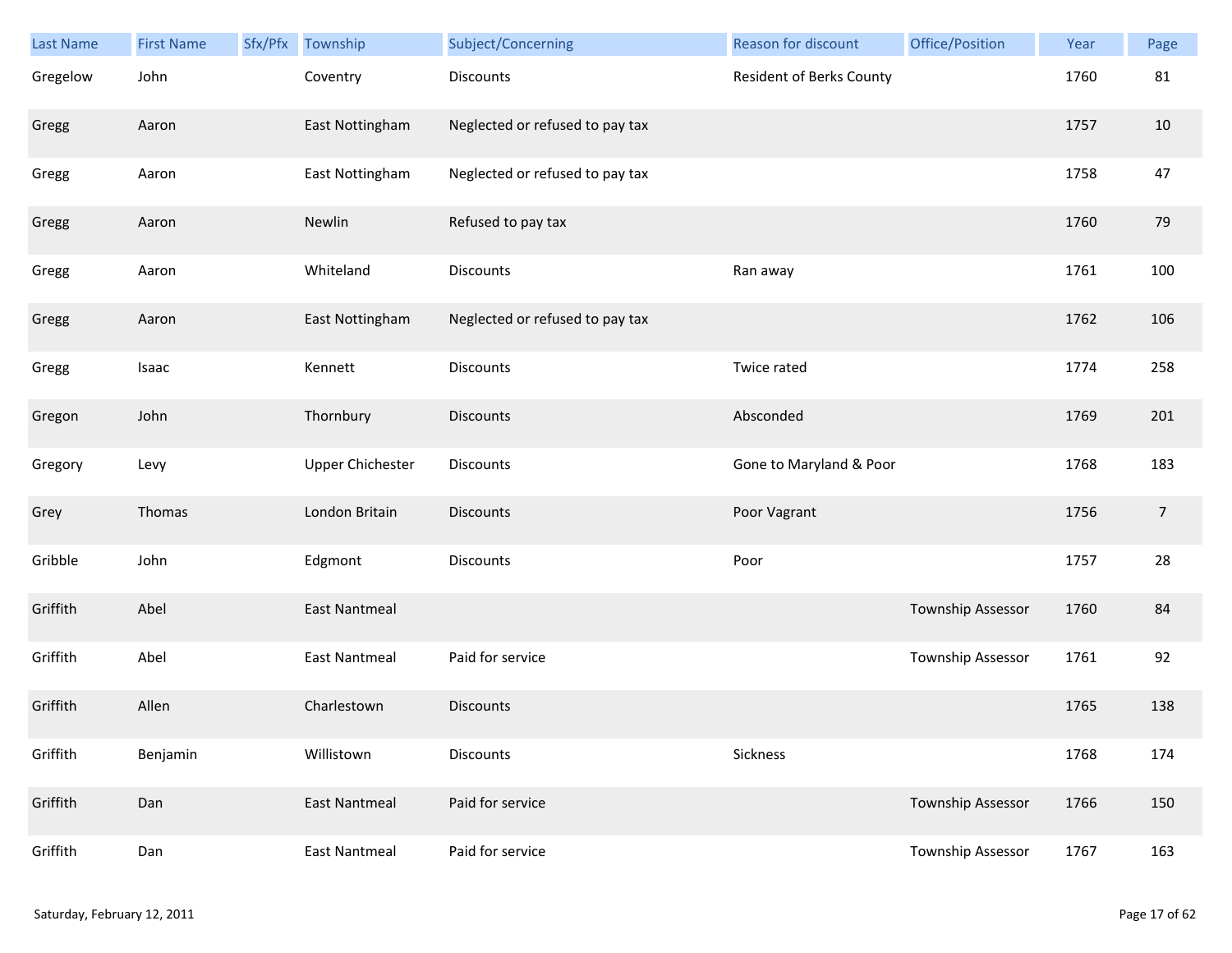| <b>Last Name</b> | <b>First Name</b> | Sfx/Pfx | Township             | Subject/Concerning | Reason for discount            | Office/Position          | Year | Page |
|------------------|-------------------|---------|----------------------|--------------------|--------------------------------|--------------------------|------|------|
| Griffith         | Dan               |         | <b>East Nantmeal</b> | Paid for service   |                                | Township Assessor        | 1768 | 173  |
| Griffith         | Dan               |         | <b>East Nantmeal</b> | Paid for service   |                                | Township Assessor        | 1769 | 190  |
| Griffith         | Dan               |         | <b>East Nantmeal</b> | Paid for service   |                                | Township Assessor        | 1770 | 205  |
| Griffith         | Dan               |         | <b>East Nantmeal</b> | Paid for service   |                                | Township Assessor        | 1771 | 218  |
| Griffith         | Dan               |         | <b>East Nantmeal</b> | Paid for service   |                                | Township Assessor        | 1776 | 271  |
| Griffith         | David             |         | <b>West Nantmeal</b> | <b>Discounts</b>   | Ran away                       |                          | 1773 | 247  |
| Griffith         | Edward            |         | <b>Upper Darby</b>   | <b>Discounts</b>   | Not found                      |                          | 1769 | 200  |
| Griffith         | Evan              |         | <b>East Nantmeal</b> | Discounts          | Absconded                      |                          | 1757 | 25   |
| Griffith         | Evan              |         | Radnor               | <b>Discounts</b>   | Paid in Philadelphia<br>County |                          | 1768 | 183  |
| Griffith         | Evan              |         | <b>East Nantmeal</b> | Paid for service   |                                | Township Assessor        | 1772 | 232  |
| Griffith         | Evan              |         | <b>East Nantmeal</b> | Paid for service   |                                | Township Assessor        | 1773 | 245  |
| Griffith         | Evan              |         | <b>East Nantmeal</b> | Paid for service   |                                | <b>Township Assessor</b> | 1774 | 254  |
| Griffith         | Evan              |         | <b>East Nantmeal</b> | Paid for service   |                                | Township Assessor        | 1775 | 261  |
| Griffith         | Griffith          |         | East Nantmeal        | Paid for service   |                                | Township Assessor        | 1759 | 55   |
| Griffith         | Griffith          |         | East Nantmeal        | Paid for service   |                                | Township Assessor        | 1760 | 76   |
| Griffith         | Isaac             |         | Tredyffrin           | Discounts          | Married                        |                          | 1771 | 227  |
| Griffith         | James             |         | Lower Darby          | Discounts          | Not found                      |                          | 1768 | 186  |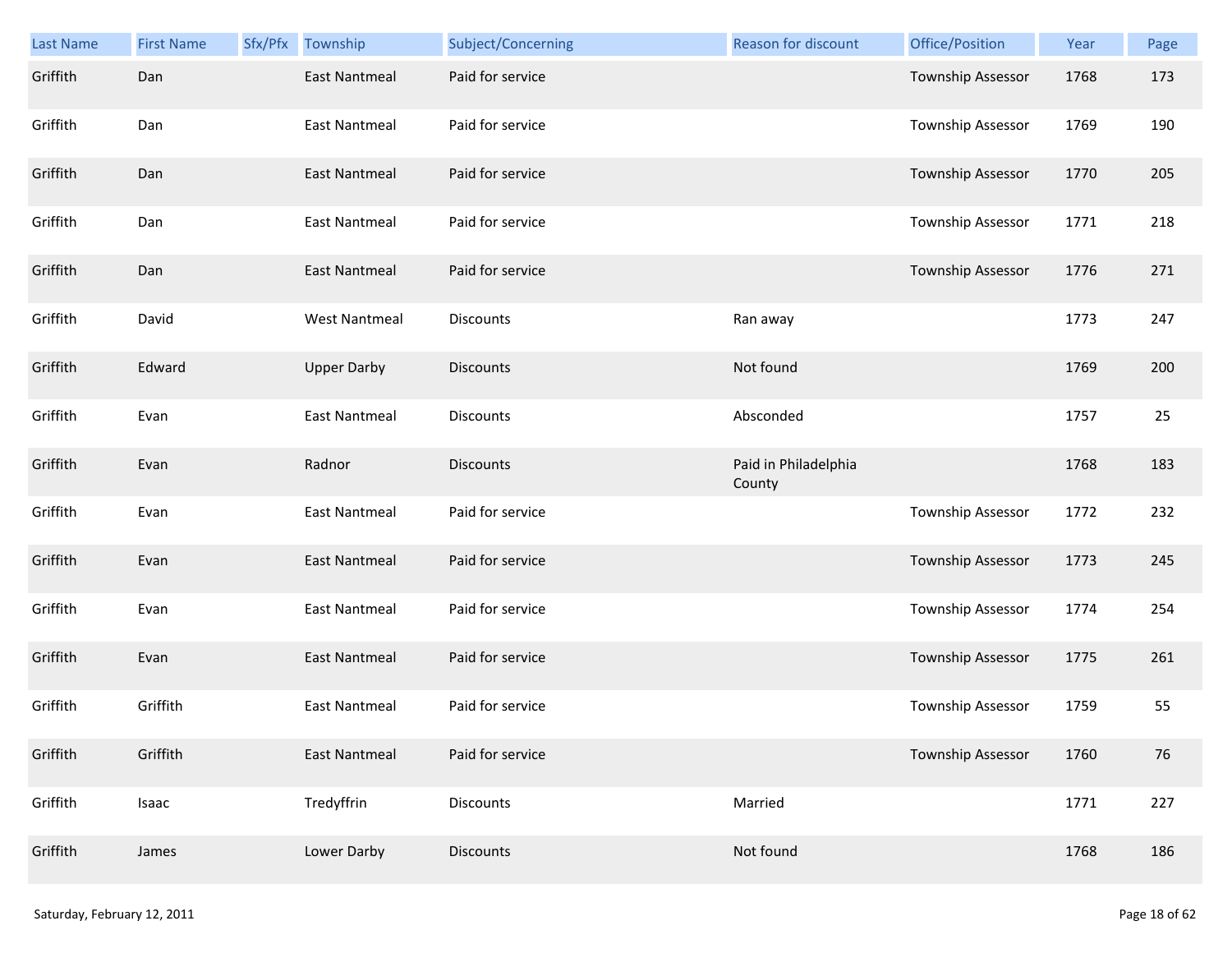| Last Name | <b>First Name</b> | Sfx/Pfx | Township | Subject/Concerning                    | <b>Reason for discount</b> | Office/Position        | Year | Page    |
|-----------|-------------------|---------|----------|---------------------------------------|----------------------------|------------------------|------|---------|
| Griffith  | James             |         | Pikeland | Discounts                             | Poor                       |                        | 1771 | 223     |
| Griffith  | John              |         |          | Present at meeting                    |                            | <b>County Assessor</b> | 1756 | $\,8\,$ |
| Griffith  | John              |         |          | Present at meeting                    |                            | <b>County Assessor</b> | 1757 | 10      |
| Griffith  | John              |         |          | Present at meeting                    |                            | <b>County Assessor</b> | 1757 | 11      |
| Griffith  | John              |         |          | Present at meeting                    |                            | <b>County Assessor</b> | 1757 | 16      |
| Griffith  | John              |         |          | Examine updated rates                 |                            | <b>County Assessor</b> | 1757 | $17\,$  |
| Griffith  | John              |         |          | Examined & approvided remaining rates |                            | <b>County Assessor</b> | 1757 | 18      |
| Griffith  | John              |         |          | Present at meeting                    |                            | <b>County Assessor</b> | 1757 | 19      |
| Griffith  | John              |         |          | Present at meeting                    |                            | <b>County Assessor</b> | 1757 | 21      |
| Griffith  | John              |         |          | Paid for service                      |                            | <b>County Assessor</b> | 1757 | 23      |
| Griffith  | John              |         |          | Present at meeting                    |                            | <b>County Assessor</b> | 1757 | 24      |
| Griffith  | John              |         |          | Present at meeting                    |                            | <b>County Assessor</b> | 1757 | 27      |
| Griffith  | John              |         |          | Present at meeting                    |                            | <b>County Assessor</b> | 1757 | 31      |
| Griffith  | John              |         |          | Present at meeting                    |                            | <b>County Assessor</b> | 1758 | 33      |
| Griffith  | John              |         |          | Present at meeting                    |                            | Commissioner           | 1758 | 34      |
| Griffith  | John              |         |          | Present at meeting                    |                            | <b>County Assessor</b> | 1758 | 35      |
| Griffith  | John              |         |          | Present at meeting                    |                            | <b>County Assessor</b> | 1758 | $36\,$  |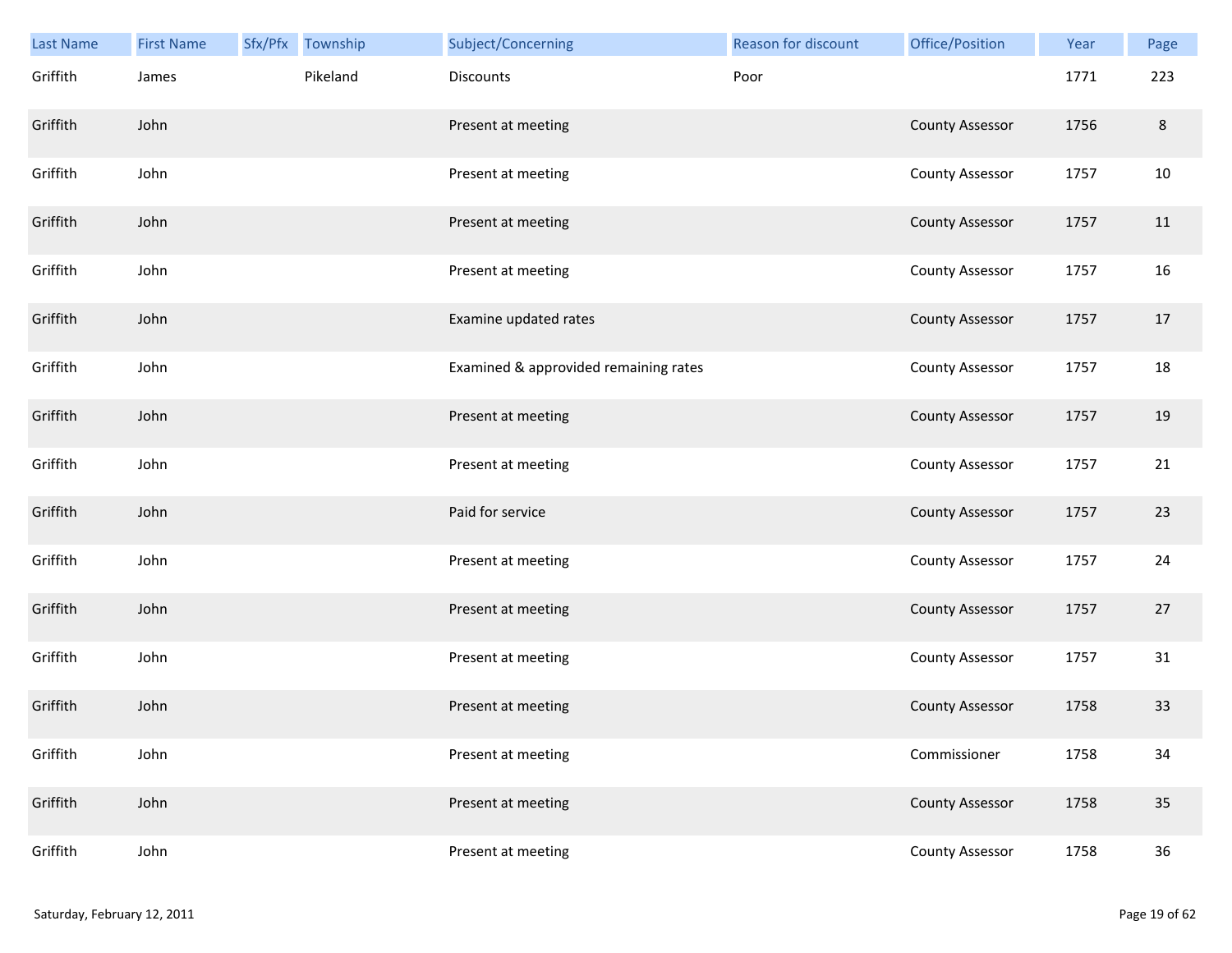| Last Name | <b>First Name</b> | Sfx/Pfx Township | Subject/Concerning                     | Reason for discount | Office/Position        | Year | Page |
|-----------|-------------------|------------------|----------------------------------------|---------------------|------------------------|------|------|
| Griffith  | John              |                  | Present at meeting                     |                     | <b>County Assessor</b> | 1758 | 37   |
| Griffith  | John              |                  | Present at meeting                     |                     | <b>County Assessor</b> | 1758 | 40   |
| Griffith  | John              |                  | Present at meeting                     |                     | <b>County Assessor</b> | 1758 | 41   |
| Griffith  | John              |                  | Present at meeting                     |                     | <b>County Assessor</b> | 1758 | 43   |
| Griffith  | John              |                  | Paid for service                       |                     | Commissioner           | 1758 | 44   |
| Griffith  | John              |                  | Present at meeting                     |                     | County Assessor        | 1758 | 45   |
| Griffith  | John              |                  | Present at meeting                     |                     | <b>County Assessor</b> | 1758 | 47   |
| Griffith  | John              |                  | Present at meeting                     |                     | <b>County Assessor</b> | 1758 | 50   |
| Griffith  | John              |                  | Chosen to be assessor for ensuing year |                     | <b>County Assessor</b> | 1758 | 51   |
| Griffith  | John              |                  | Present at meeting                     |                     | County Assessor        | 1758 | 52   |
| Griffith  | John              |                  | Present at meeting                     |                     | <b>County Assessor</b> | 1758 | 53   |
| Griffith  | John              |                  | Present at meeting                     |                     | <b>County Assessor</b> | 1759 | 54   |
| Griffith  | John              |                  | Present at meeting                     |                     | <b>County Assessor</b> | 1759 | 55   |
| Griffith  | John              |                  | Present at meeting                     |                     | <b>County Assessor</b> | 1759 | 56   |
| Griffith  | John              |                  | Present at meeting                     |                     | <b>County Assessor</b> | 1759 | 58   |
| Griffith  | John              |                  | Present at meeting                     |                     | <b>County Assessor</b> | 1759 | 61   |
| Griffith  | John              |                  | Present at meeting                     |                     | <b>County Assessor</b> | 1759 | 63   |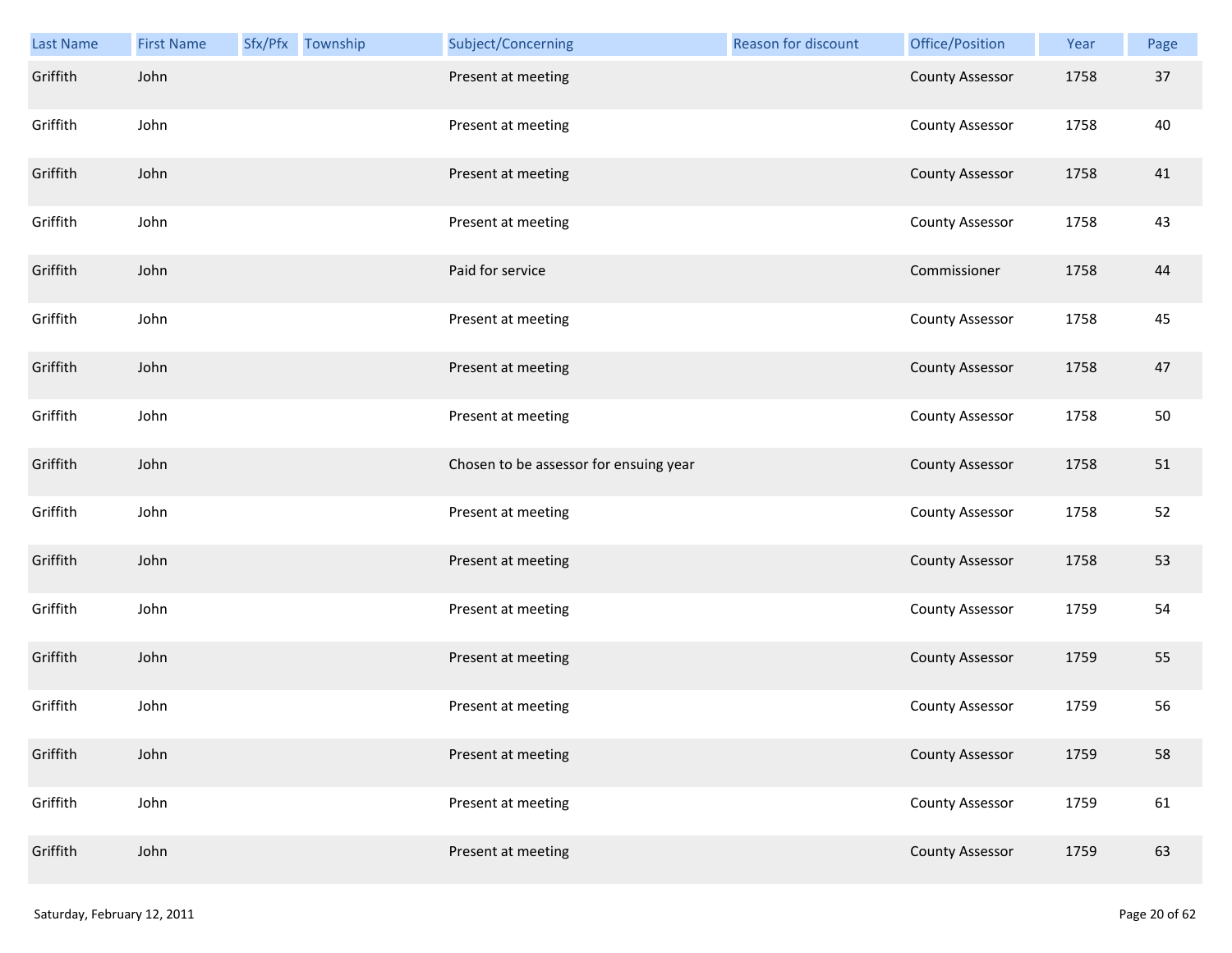| Last Name | <b>First Name</b> | Sfx/Pfx Township | Subject/Concerning | <b>Reason for discount</b> | Office/Position        | Year | Page   |
|-----------|-------------------|------------------|--------------------|----------------------------|------------------------|------|--------|
| Griffith  | John              |                  | Present at meeting |                            | County Assessor        | 1759 | 65     |
| Griffith  | John              |                  | Present at meeting |                            | <b>County Assessor</b> | 1759 | 65     |
| Griffith  | John              |                  | Present at meeting |                            | <b>County Assessor</b> | 1759 | 66     |
| Griffith  | John              |                  | Present at meeting |                            | <b>County Assessor</b> | 1759 | 69     |
| Griffith  | John              |                  | Present at meeting |                            | County Assessor        | 1759 | $70\,$ |
| Griffith  | John              |                  | Present at meeting |                            | <b>County Assessor</b> | 1760 | 72     |
| Griffith  | John              |                  | Present at meeting |                            | <b>County Assessor</b> | 1760 | 73     |
| Griffith  | John              |                  | Paid for service   |                            | <b>County Assessor</b> | 1760 | 75     |
| Griffith  | John              |                  | Present at meeting |                            | County Assessor        | 1760 | 78     |
| Griffith  | John              |                  | Present at meeting |                            | <b>County Assessor</b> | 1760 | 80     |
| Griffith  | John              |                  | Present at meeting |                            | <b>County Assessor</b> | 1760 | 82     |
| Griffith  | John              |                  | Present at meeting |                            | <b>County Assessor</b> | 1760 | 83     |
| Griffith  | John              |                  | Qualified          |                            | <b>County Assessor</b> | 1760 | 91     |
| Griffith  | John              |                  | Qualified          |                            | Commissioner           | 1761 | 101    |
| Griffith  | John              |                  | Present at meeting |                            | County Assessor        | 1761 | 92     |
| Griffith  | John              |                  | Present at meeting |                            | <b>County Assessor</b> | 1761 | 95     |
| Griffith  | John              |                  | Present at meeting |                            | <b>County Assessor</b> | 1761 | 96     |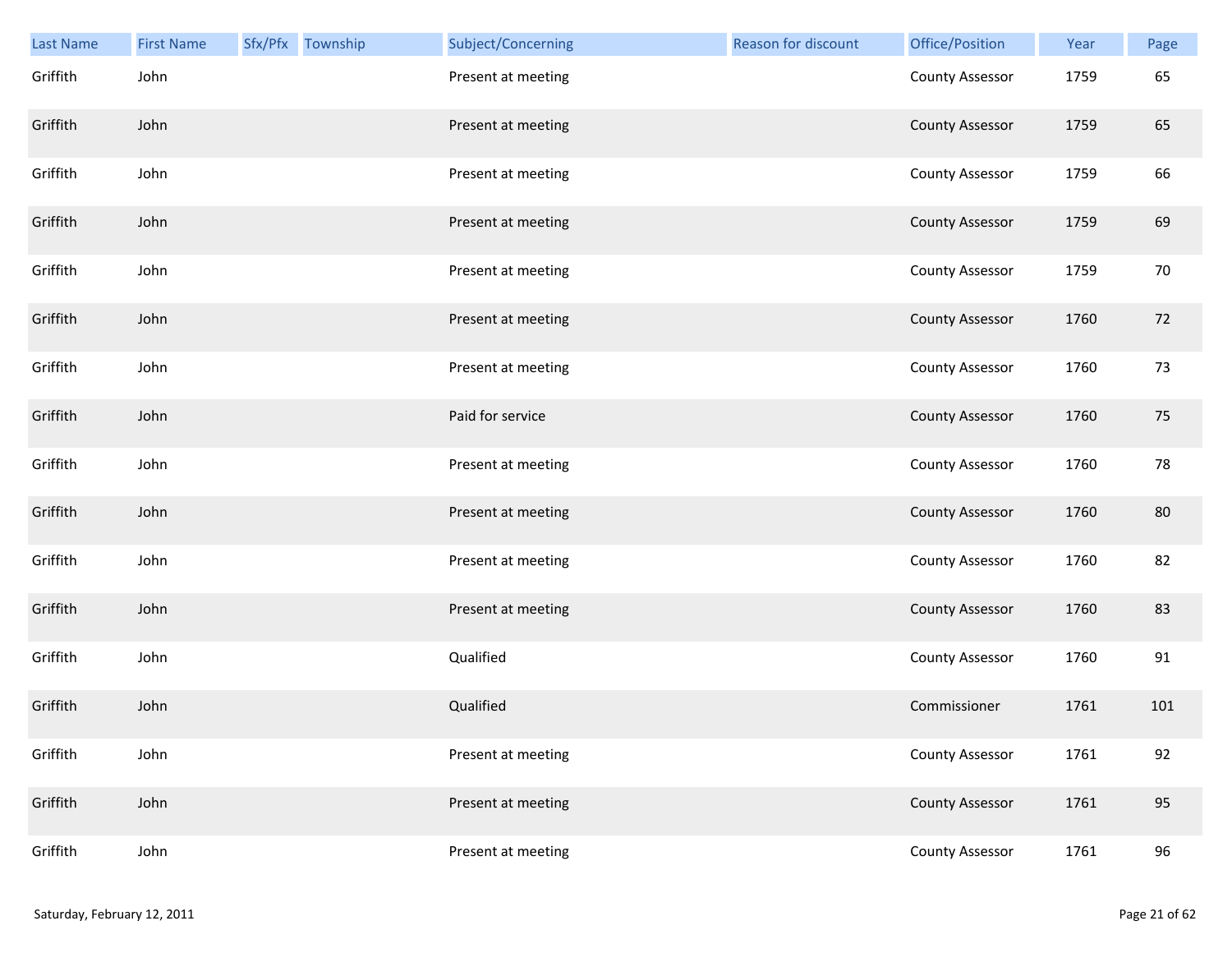| Last Name | <b>First Name</b> | Sfx/Pfx Township     | Subject/Concerning | Reason for discount    | Office/Position          | Year | Page |
|-----------|-------------------|----------------------|--------------------|------------------------|--------------------------|------|------|
| Griffith  | John              |                      | Present at meeting |                        | <b>County Assessor</b>   | 1761 | 97   |
| Griffith  | John              | <b>East Nantmeal</b> | Paid for service   |                        | Township Assessor        | 1762 | 102  |
| Griffith  | John              |                      | Paid for service   |                        | <b>County Assessor</b>   | 1762 | 105  |
| Griffith  | John              |                      | Present at meeting |                        | Commissioner             | 1762 | 107  |
| Griffith  | John              |                      | Present at meeting |                        | Commissioner             | 1762 | 110  |
| Griffith  | John              |                      | Present at meeting |                        | Commissioner             | 1762 | 111  |
| Griffith  | John              |                      | Present at meeting |                        | Commissioner             | 1763 | 116  |
| Griffith  | John              |                      | Present at meeting |                        | Commissioner             | 1763 | 118  |
| Griffith  | John              | East Nantmeal        | Paid for service   |                        | <b>Township Assessor</b> | 1763 | 121  |
| Griffith  | John              |                      | Present at meeting |                        | Commissioner             | 1763 | 122  |
| Griffith  | John              |                      | Present at meeting |                        | Commissioner             | 1764 | 129  |
| Griffith  | John              |                      | Present at meeting |                        | Commissioner             | 1764 | 132  |
| Griffith  | John              | Londonderry          | <b>Discounts</b>   | Paid in another county |                          | 1769 | 200  |
| Griffith  | John              | Charlestown          | Discounts          |                        |                          | 1772 | 235  |
| Griffith  | John              | Radnor               | <b>Discounts</b>   | Gone                   |                          | 1775 | 264  |
| Griffith  | John              | Tredyffrin           | <b>Discounts</b>   | Absconded              |                          | 1775 | 266  |
| Griffith  | John              | West Whiteland       | Discounts          | Gone                   |                          | 1778 | 282  |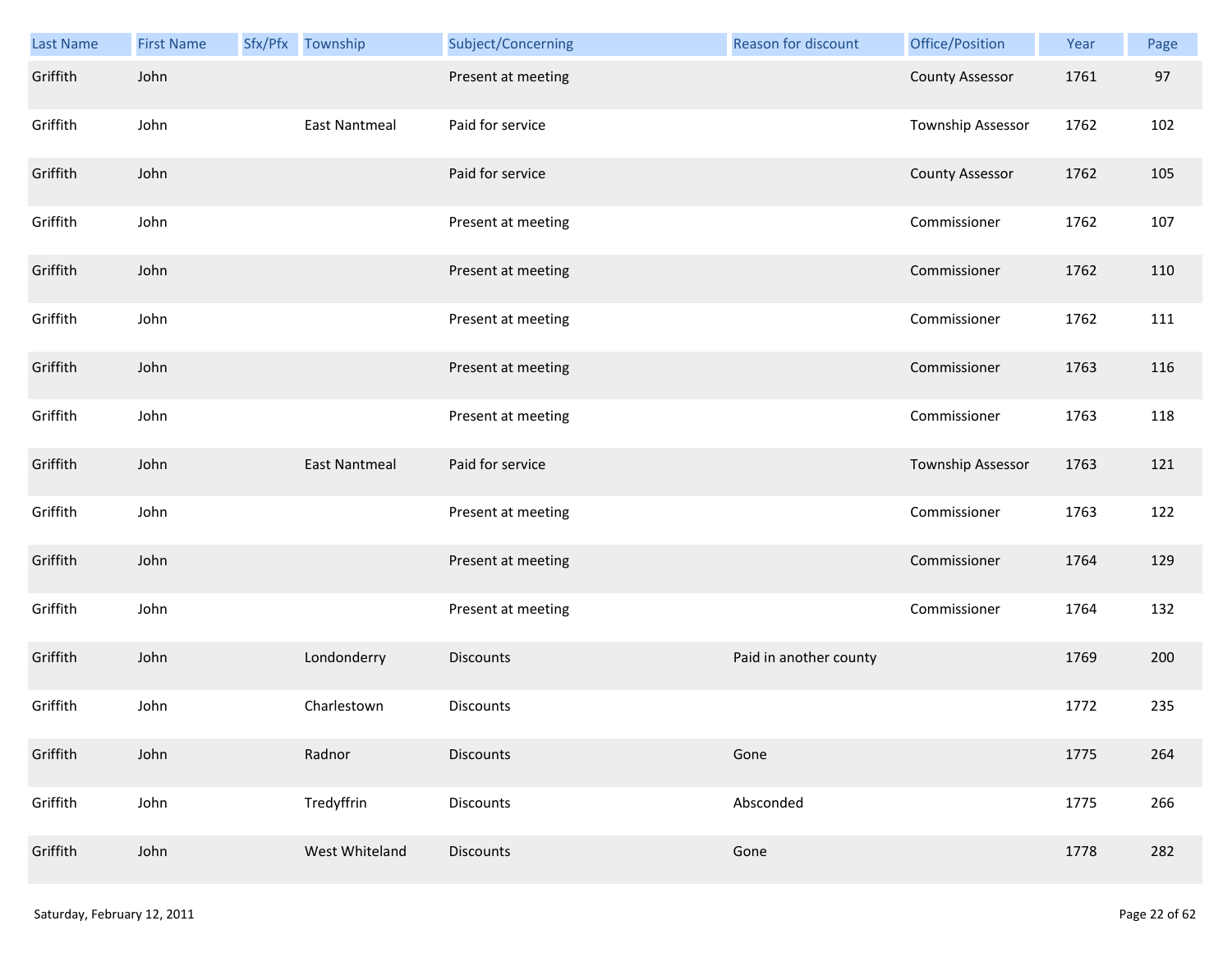| <b>Last Name</b> | <b>First Name</b> | Sfx/Pfx | Township             | Subject/Concerning | Reason for discount      | Office/Position        | Year | Page            |
|------------------|-------------------|---------|----------------------|--------------------|--------------------------|------------------------|------|-----------------|
| Griffith         | Jonathan          |         | East Marlborough     | Discounts          | Absconded                |                        | 1769 | 195             |
| Griffith         | Joseph            |         |                      | Present at meeting |                          | <b>County Assessor</b> | 1756 | $5\phantom{.0}$ |
| Griffith         | Joseph            |         | Vincent              | Discounts          |                          |                        | 1765 | 139             |
| Griffith         | Richard           |         | West Nottingham      | Discounts          | Mistake                  |                        | 1764 | 126             |
| Griffith         | Thomas            |         | Vincent              | Discounts          | Absconded                |                        | 1773 | 249             |
| Griffith         | William           |         | Lower Chichester     | <b>Discounts</b>   | Overrated                |                        | 1757 | 19              |
| Griffith         | William           |         | Edgmont              | Discounts          | Paid in another township |                        | 1757 | 28              |
| Griffith         | William           |         | East Caln            | <b>Discounts</b>   | Insolvent                |                        | 1760 | 82              |
| Griffith         | William           |         | East Caln            | Discounts          |                          |                        | 1761 | 97              |
| Griffith         | William           |         | Uwchlan              | <b>Discounts</b>   | Insolvent                |                        | 1768 | 181             |
| Griffith         | William           |         | Marple               | Discounts          | Tax never recovered      |                        | 1770 | 210             |
| Griffith         | William           |         | Sadsbury             | <b>Discounts</b>   | Ran away                 |                        | 1772 | 239             |
| Griffith         | William           |         | <b>East Nantmeal</b> | Discounts          | Gone                     |                        | 1772 | 242             |
| Grim             | John              |         | Radnor               | Discounts          | High                     |                        | 1772 | 234             |
| Grimble          | Cornelius         |         | London Britain       | Discounts          | Over the line            |                        | 1770 | 216             |
| Griskill         | Dennis            |         | Bethel               | <b>Discounts</b>   | Gone                     |                        | 1775 | 265             |
| Grisley          | William           |         | East Nottingham      | Discounts          | Absconded                |                        | 1771 | 224             |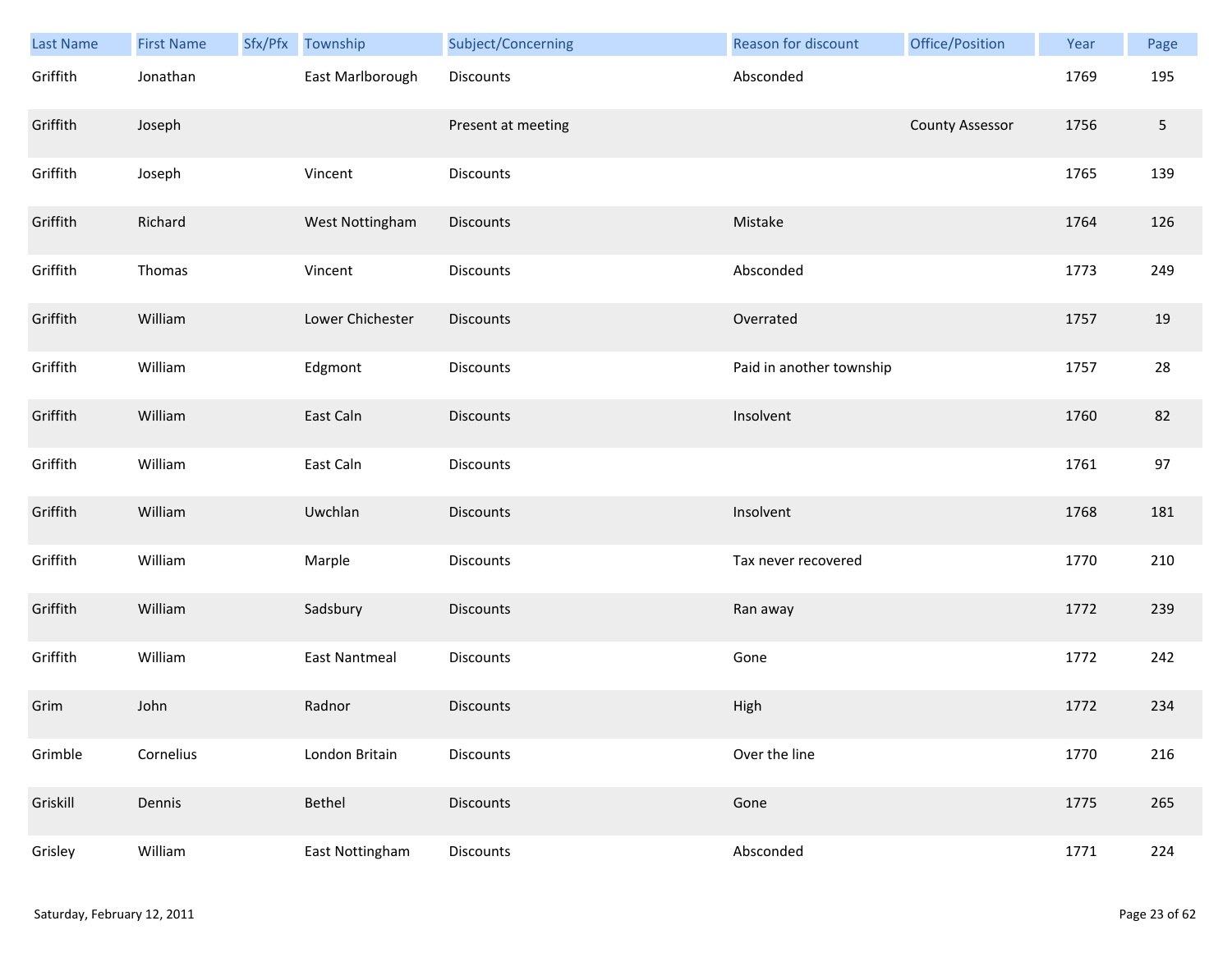| Last Name | <b>First Name</b> | Sfx/Pfx | Township             | Subject/Concerning | Reason for discount    | Office/Position | Year | Page |
|-----------|-------------------|---------|----------------------|--------------------|------------------------|-----------------|------|------|
| Grissel   | John              |         | Edgmont              | <b>Discounts</b>   | Dead                   |                 | 1770 | 214  |
| Grissell  | Edward            |         | Middletown           | <b>Discounts</b>   | Absconded or Poor      |                 | 1774 | 260  |
| Grissell  | John              |         | Edgmont              | <b>Discounts</b>   | Paid elsewhere         |                 | 1764 | 126  |
| Grist     | George            |         | West Marlborough     | Discounts          | Poor                   |                 | 1768 | 181  |
| Grist     | George            |         | East Fallowfield     | <b>Discounts</b>   | Poor or Absconded      |                 | 1778 | 282  |
| Grist     | John              |         | Newlin               | <b>Discounts</b>   | Poor                   |                 | 1768 | 183  |
| Grist     | Samuel            |         | Ridley               | <b>Discounts</b>   | Absconded              |                 | 1758 | 36   |
| Grist     | Samuel            |         | Lower Chichester     | Discounts          | Insolvent or Not Found |                 | 1770 | 214  |
| Grist     | William           |         | Newlin               | <b>Discounts</b>   | Wrong taxed            |                 | 1774 | 258  |
| Grono     | Lewis             |         | Tredyffrin           | Discounts          | Overrated              |                 | 1776 | 275  |
| Grono     | William           |         | Vincent              | <b>Discounts</b>   |                        |                 | 1765 | 139  |
| Gronow    | Andrew            |         | Whiteland            | Discounts          | Enlisted               |                 | 1759 | 66   |
| Gronow    | John              |         | Tredyffrin           | Paid for service   |                        | Constable       | 1759 | 55   |
| Gronow    | John              |         | Tredyffrin           | <b>Discounts</b>   | Overrated              |                 | 1772 | 233  |
| Grouce    | George            |         | <b>West Bradford</b> | <b>Discounts</b>   | Enlisted &/or Poor     |                 | 1777 | 280  |
| Groundy   | Robert            |         | Ridley               | Discounts          |                        |                 | 1767 | 170  |
| Grubb     |                   |         | Lower Chichester     | Discounts          |                        |                 | 1759 | 68   |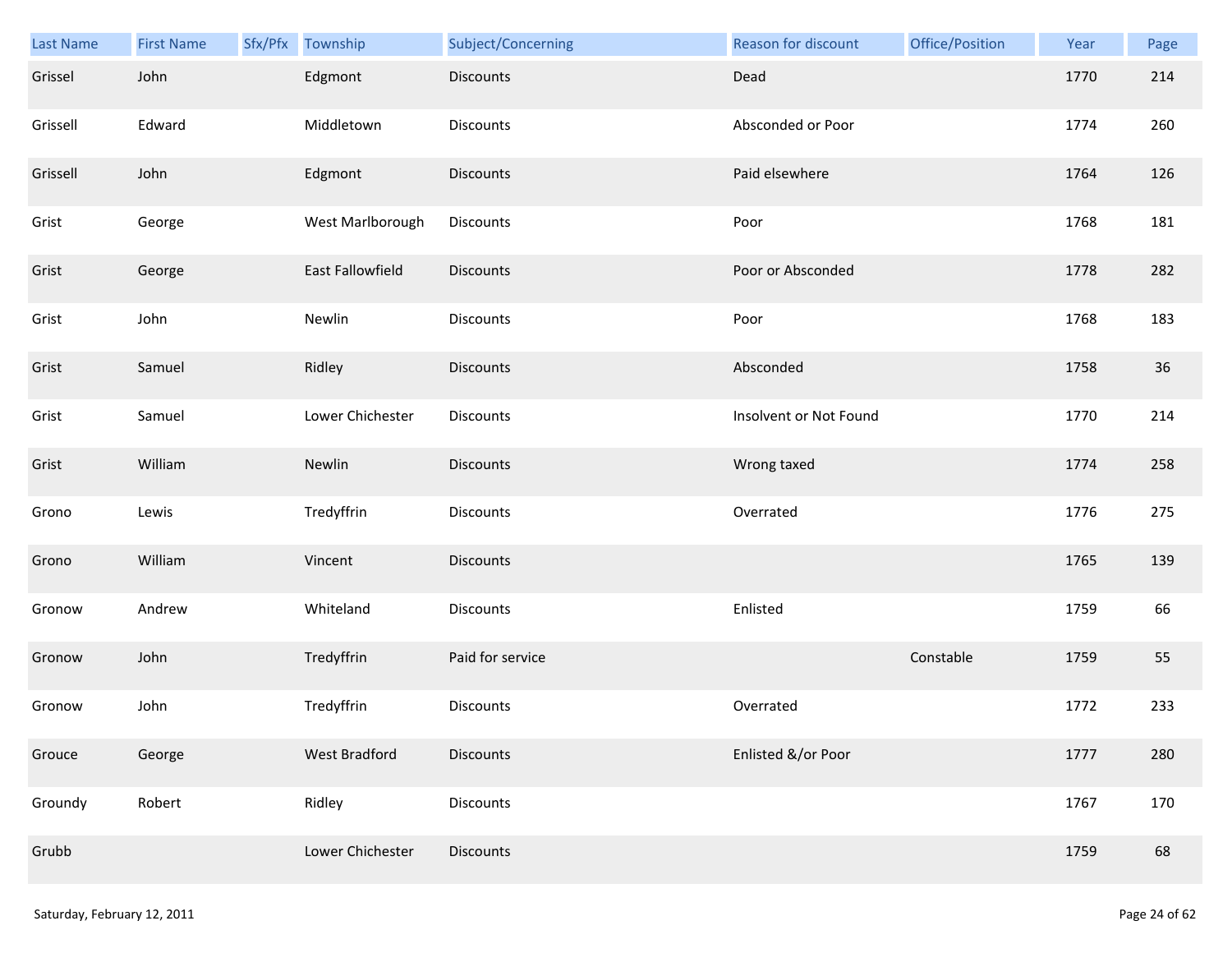| <b>Last Name</b> | <b>First Name</b> | Sfx/Pfx | Township                | Subject/Concerning                    | <b>Reason for discount</b>                    | Office/Position   | Year | Page |
|------------------|-------------------|---------|-------------------------|---------------------------------------|-----------------------------------------------|-------------------|------|------|
| Grubb            | Adam              |         | Chester                 | Discounts                             |                                               |                   | 1770 | 211  |
| Grubb            | Nathaniel         |         | Willistown              | Paid for service                      |                                               | Township Assessor | 1760 | 75   |
| Grubb            | Peter             |         | West Caln               | Discounts                             | His estate pays highly in<br>Lancaster County |                   | 1759 | 62   |
| Grubb            | Rachel            |         | Chester                 | House where next meeting will be held |                                               |                   | 1759 | 62   |
| Grubb            | Rachel            |         | Chester                 | House where next meeting will be held |                                               |                   | 1759 | 65   |
| Grubb            | Rachel            |         | Chester                 | House where next meeting will be held |                                               |                   | 1759 | 69   |
| Grubb            | Rachel            |         | Chester                 | House where next meeting will be held |                                               |                   | 1760 | 72   |
| Grubb            | Rachel            |         | Chester                 | House where next meeting will be held |                                               |                   | 1760 | 76   |
| Grubb            | Rachel            |         | Chester                 | House where next meeting will be held |                                               |                   | 1760 | 78   |
| Grubb            | Rachel            |         | Chester                 | House where next meeting will be held |                                               |                   | 1760 | 81   |
| Grubb            | Rachell           |         | Chester                 | House where next meeting will be held |                                               |                   | 1759 | 56   |
| Grubb            | Samuel            |         | Willistown              | Neglected or refused to pay tax       |                                               |                   | 1759 | 67   |
| Grubb            | William           |         | <b>Upper Chichester</b> | Bounding neighbor                     |                                               |                   | 1766 | 160  |
| Grum             | Godfrey           |         | <b>East Nantmeal</b>    | <b>Discounts</b>                      | Absconded                                     |                   | 1765 | 143  |
| Grundle          | Paul              |         | Goshen                  | <b>Discounts</b>                      | Insolvent                                     |                   | 1771 | 231  |
| Gubbey           | Peter             |         | New London              | <b>Discounts</b>                      | Overrated                                     |                   | 1761 | 98   |
| Gubby            | Henry             |         | New London              | Discounts                             | Under age                                     |                   | 1770 | 210  |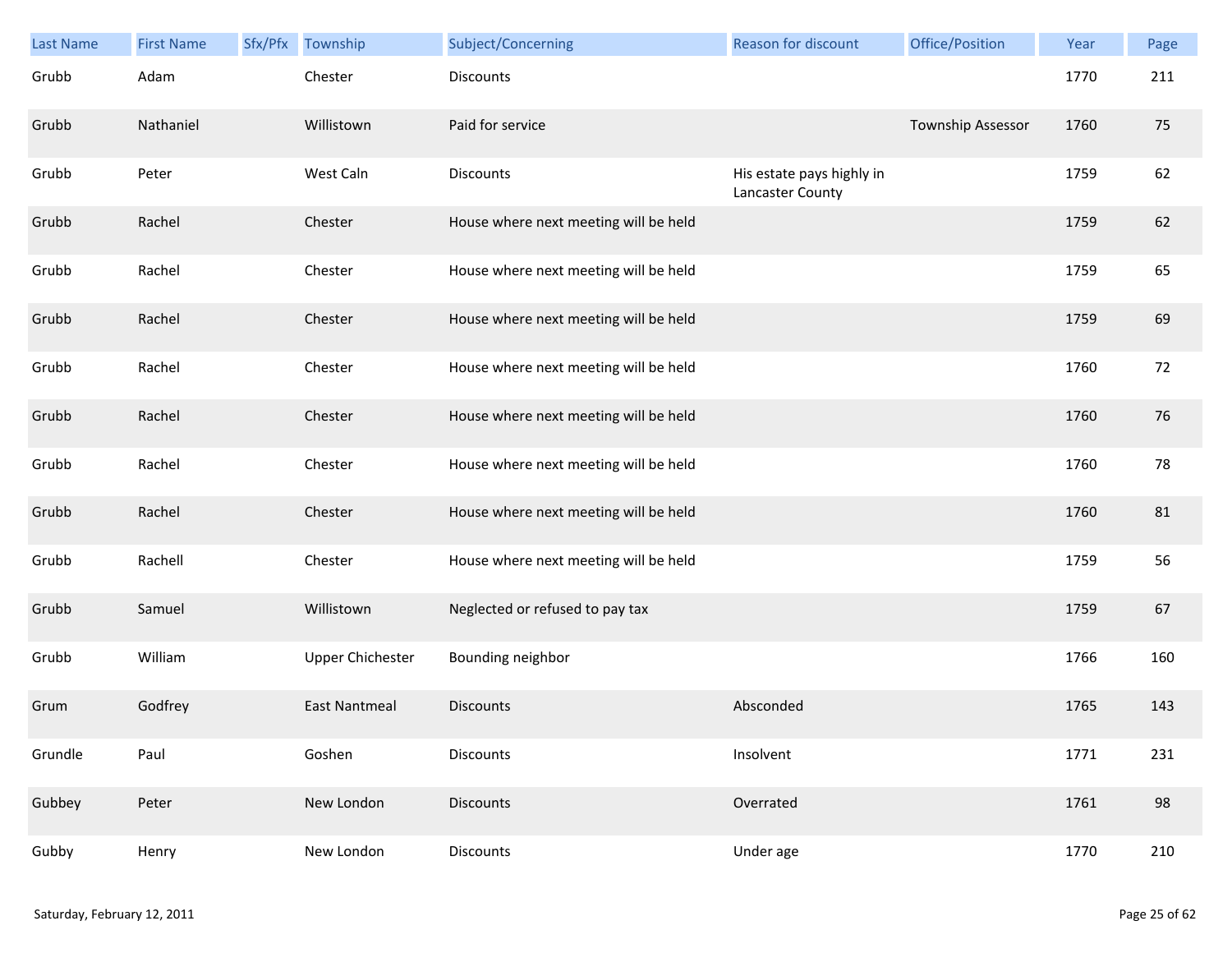| Last Name | <b>First Name</b> | Sfx/Pfx Township        | Subject/Concerning | Reason for discount            | Office/Position   | Year | Page |
|-----------|-------------------|-------------------------|--------------------|--------------------------------|-------------------|------|------|
| Gudghall  | Andrew            | Lower Chichester        | <b>Discounts</b>   | Insolvent or Not Found         |                   | 1770 | 214  |
| Guest     | Adam              | Uwchlan                 | Discounts          | Gone                           |                   | 1774 | 256  |
| Guest     | George            | West Bradford           | <b>Discounts</b>   | Enlisted &/or Poor             |                   | 1777 | 280  |
| Guest     | William           | Bethel                  | Paid for service   |                                | Township Assessor | 1767 | 162  |
| Guest     | William           | Concord                 | <b>Discounts</b>   | Twice rated                    |                   | 1774 | 257  |
| Guest     | William           | East Marlborough        | Discounts          | Absconded                      |                   | 1778 | 282  |
| Guiry     | Andrew            | Goshen                  | Discounts          | Enlisted                       |                   | 1757 | 12   |
| Guthery   | James             | Oxford                  | Discounts          | Overrated                      |                   | 1771 | 227  |
| Guthery   | James             | Bethel                  | <b>Discounts</b>   | Absconded                      |                   | 1774 | 256  |
| Guthry    | Robert            | East Caln               | Discounts          | Enlisted, Absconded or<br>Poor |                   | 1778 | 281  |
| Guttery   | Adam              | <b>West Nantmeal</b>    | Discounts          | Pays land tax                  |                   | 1757 | 30   |
| Guttridge | William           | <b>Upper Chichester</b> | Discounts          | Gone                           |                   | 1773 | 250  |
| Guy       | Samuel            | East Nottingham         | Discounts          | Gone                           |                   | 1758 | 38   |
| Hackard   | Mary              | Lower Chichester        | <b>Discounts</b>   | Not to be had                  |                   | 1773 | 248  |
| Hacket    | Michael           | Chester                 | <b>Discounts</b>   | Not found                      |                   | 1765 | 141  |
| Hadden    | John              | West Bradford           | Discounts          | Enlisted                       |                   | 1758 | 48   |
| Haddin    | John              | East Fallowfield        | <b>Discounts</b>   | Lately robbed                  |                   | 1763 | 117  |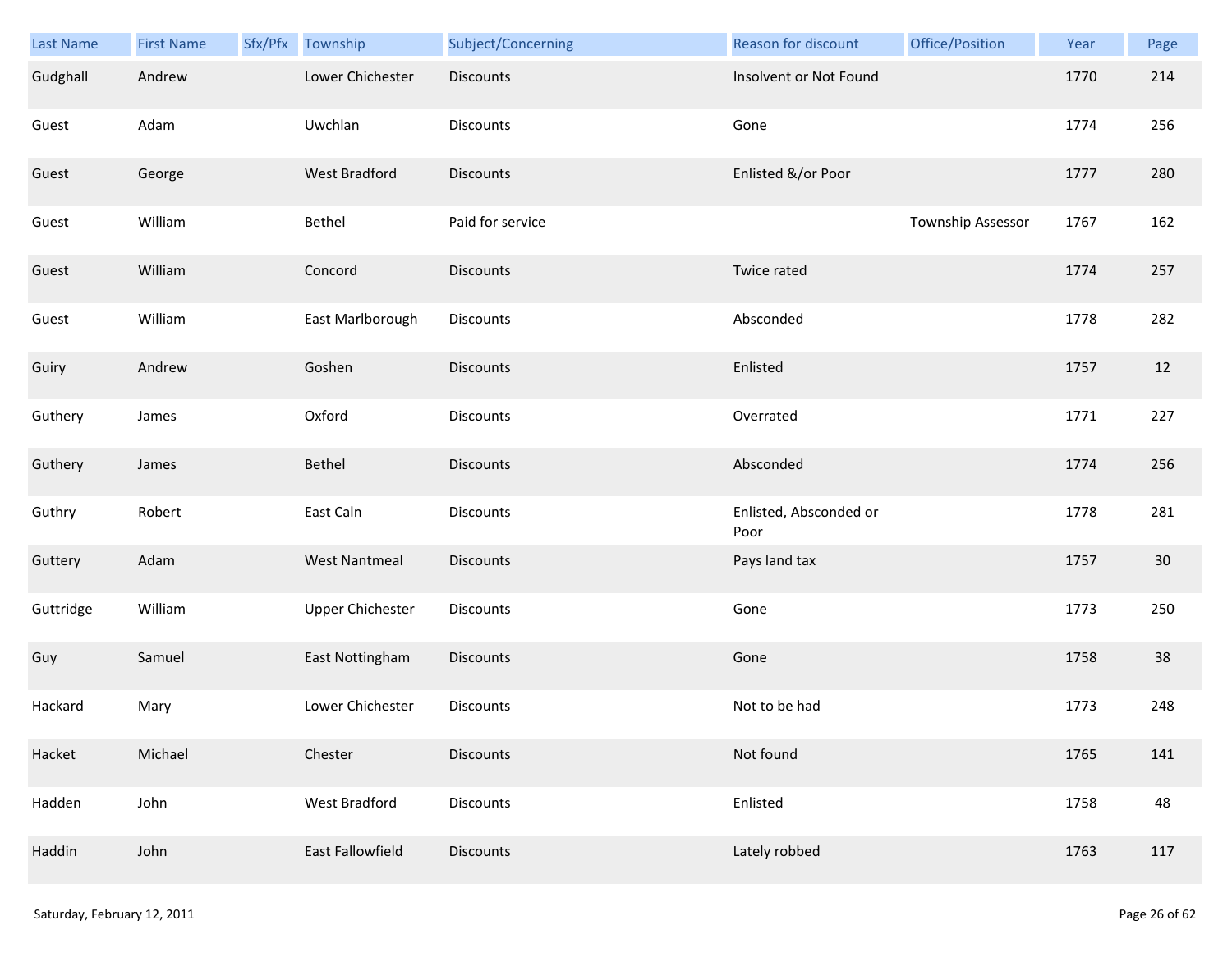| Last Name | <b>First Name</b> | Sfx/Pfx | Township        | Subject/Concerning | <b>Reason for discount</b>       | Office/Position      | Year | Page |
|-----------|-------------------|---------|-----------------|--------------------|----------------------------------|----------------------|------|------|
| Haddon    | Patrick           |         | Londonderry     | Discounts          |                                  |                      | 1766 | 156  |
| Hadleman  | John              |         | East Caln       | <b>Discounts</b>   |                                  |                      | 1764 | 130  |
| Hagan     | John              |         | Londonderry     | Discounts          | Overrated, Broke or<br>Absconded |                      | 1770 | 212  |
| Haggerty  | John              |         | Ridley          | <b>Discounts</b>   | Paid in New Castle               |                      | 1768 | 184  |
| Haggerty  | Patrick           |         | East Caln       | Discounts          | Under age                        |                      | 1771 | 228  |
| Hague     | John              |         | Kennett         | <b>Discounts</b>   | Absconded                        |                      | 1767 | 168  |
| Hague     | John              |         | Birmingham      | Discounts          | Ran away                         |                      | 1772 | 240  |
| Haines    | Isaac             |         | Goshen          | Paid for service   |                                  | Township Assessor    | 1770 | 205  |
| Haines    | Rudolph           |         | Goshen          | <b>Discounts</b>   |                                  |                      | 1773 | 246  |
| Haines    | William           |         | West Nottingham | Paid for service   |                                  | Township Assessor    | 1772 | 232  |
| Hains     | Daniel            |         | West Nottingham | Discounts          | Under age                        |                      | 1757 | 21   |
| Hains     | Isaac             | Jr.     | Goshen          | Paid for service   |                                  | Township Assessor    | 1759 | 55   |
| Hains     | Isaac             | Jr.     | Goshen          | Paid for service   |                                  | Township Assessor    | 1760 | 71   |
| Hains     | Jacob             |         | West Nottingham |                    |                                  | <b>Tax Collector</b> | 1763 | 122  |
| Hains     | John              |         | Goshen          | <b>Discounts</b>   | Enlisted                         |                      | 1770 | 209  |
| Hains     | Joseph            |         |                 | Allowed an order   |                                  |                      | 1767 | 166  |
| Hains     | Rudolph           |         | Uwchlan         | <b>Discounts</b>   | Paid part in Lancaster<br>County |                      | 1762 | 109  |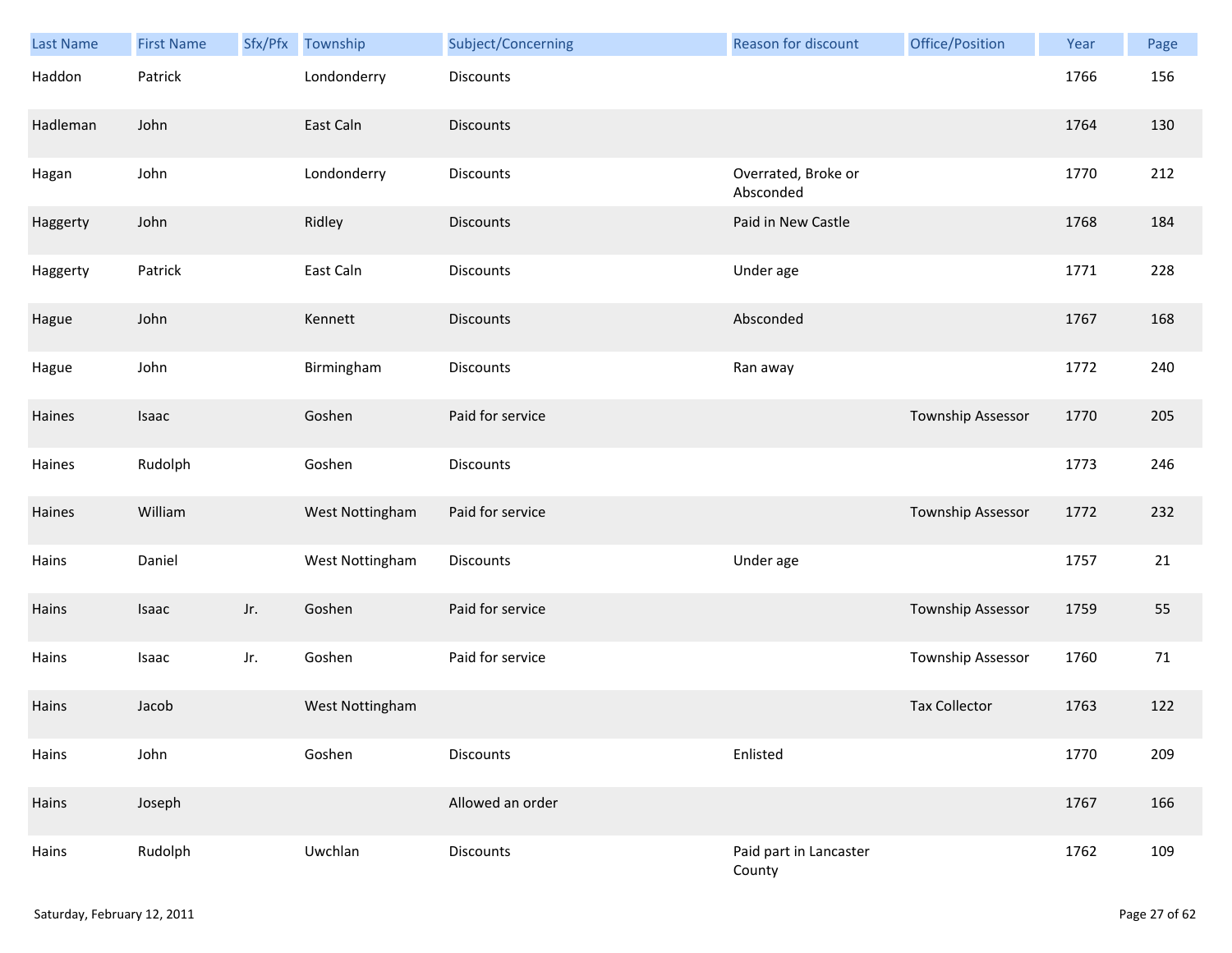| <b>Last Name</b> | <b>First Name</b> | Sfx/Pfx | Township             | Subject/Concerning | Reason for discount | Office/Position          | Year | Page |
|------------------|-------------------|---------|----------------------|--------------------|---------------------|--------------------------|------|------|
| Hair             | James             |         | <b>West Nantmeal</b> | Paid for service   |                     | <b>Township Assessor</b> | 1775 | 261  |
| Hale             | John              |         | East Bradford        | <b>Discounts</b>   | Poor & Worthless    |                          | 1767 | 169  |
| Haley            | Timothy           |         | Kennett              | <b>Discounts</b>   | Absconded           |                          | 1767 | 168  |
| Halfpenny        | John              |         | <b>West Nantmeal</b> | <b>Discounts</b>   | Absconded           |                          | 1767 | 169  |
| Halfpenny        | Patrick           |         | Middletown           | <b>Discounts</b>   | Absconded           |                          | 1769 | 201  |
| Halfpenny        | Patrick           |         | <b>East Nantmeal</b> | Discounts          | Not found           |                          | 1771 | 226  |
| Hall             | Charles           |         | Radnor               | <b>Discounts</b>   | Lame                |                          | 1766 | 152  |
| Hall             | David             |         | Marple               | Paid for service   |                     | Township Assessor        | 1775 | 260  |
| Hall             | John              |         | Londonderry          | <b>Discounts</b>   | Illness             |                          | 1757 | 26   |
| Hall             | John              |         | London Britain       | <b>Discounts</b>   | Paid in New London  |                          | 1759 | 68   |
| Hall             | John              |         | West Nottingham      | Discounts          | Absconded           |                          | 1764 | 133  |
| Hall             | John              |         | Springfield          | Paid for service   |                     | <b>Township Assessor</b> | 1767 | 163  |
| Hall             | John              |         | West Nottingham      | Discounts          | Indigent            |                          | 1767 | 167  |
| Hall             | John              |         | Springfield          | Paid for service   |                     | Township Assessor        | 1768 | 173  |
| Hall             | Mathew            |         | Marple               | Paid for service   |                     | Township Assessor        | 1759 | 58   |
| Hall             | Reuben            |         | Uwchlan              | <b>Discounts</b>   |                     |                          | 1775 | 267  |
| Hall             | Richard           |         | Newlin               | Refused to pay tax |                     |                          | 1760 | 79   |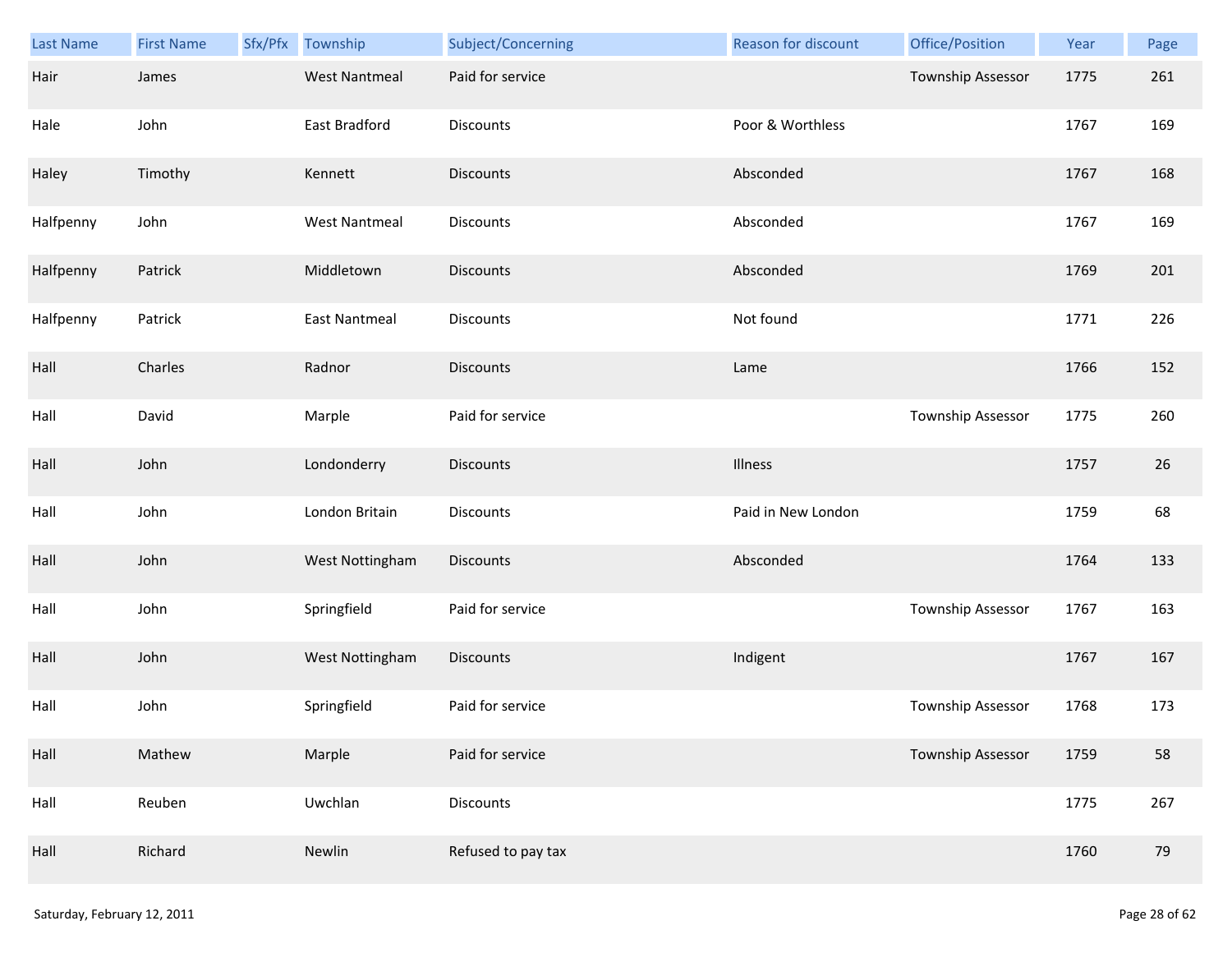| <b>Last Name</b> | <b>First Name</b> | Sfx/Pfx | Township         | Subject/Concerning                | Reason for discount | Office/Position | Year | Page |
|------------------|-------------------|---------|------------------|-----------------------------------|---------------------|-----------------|------|------|
| Hall             | Richard           |         | Marple           | Discounts                         |                     |                 | 1766 | 160  |
| Hall             | Samuel            |         | Newtown          | <b>Discounts</b>                  | Poor                |                 | 1770 | 211  |
| Hall             | Samuel            |         | East Caln        | Discounts                         | Not found           |                 | 1771 | 228  |
| Hall             | Samuel            |         | Easttown         | <b>Discounts</b>                  | Poor                |                 | 1772 | 235  |
| Hall             | Samuel            |         | Easttown         | <b>Discounts</b>                  | Poor                |                 | 1772 | 239  |
| Hall             | Thomas            |         | Birmingham       | <b>Discounts</b>                  | Overrated           |                 | 1757 | 20   |
| Hall             | Thomas            |         | Birmingham       | <b>Tennant of Nicholas Newlin</b> |                     |                 | 1762 | 104  |
| Hall             | Thomas            |         | Birmingham       | Warrant granted against           |                     |                 | 1762 | 110  |
| Hall             | William           |         | East Fallowfield | <b>Discounts</b>                  | Absconded           |                 | 1769 | 196  |
| Hall             | William           |         | East Marlborough | Discounts                         | Gone                |                 | 1775 | 265  |
| Halliard         | Phillip           |         | Birmingham       | <b>Discounts</b>                  | Poor                |                 | 1772 | 236  |
| Halliday         | Robert            |         | New Garden       | Order of the treasurer            |                     |                 | 1757 | 17   |
| Halloway         | William           |         | Willistown       | Discounts                         | Absconded           |                 | 1764 | 129  |
| Hamble           | Archibald         |         | Londonderry      | <b>Discounts</b>                  | Absconded           |                 | 1768 | 186  |
| Hamble           | Charles           |         | East Fallowfield | Discounts                         | Gone                |                 | 1766 | 160  |
| Hambleton        | David             |         | Easttown         | <b>Discounts</b>                  | Poor                |                 | 1769 | 200  |
| Hambleton        | David             |         | Easttown         | Discounts                         | Poor                |                 | 1770 | 215  |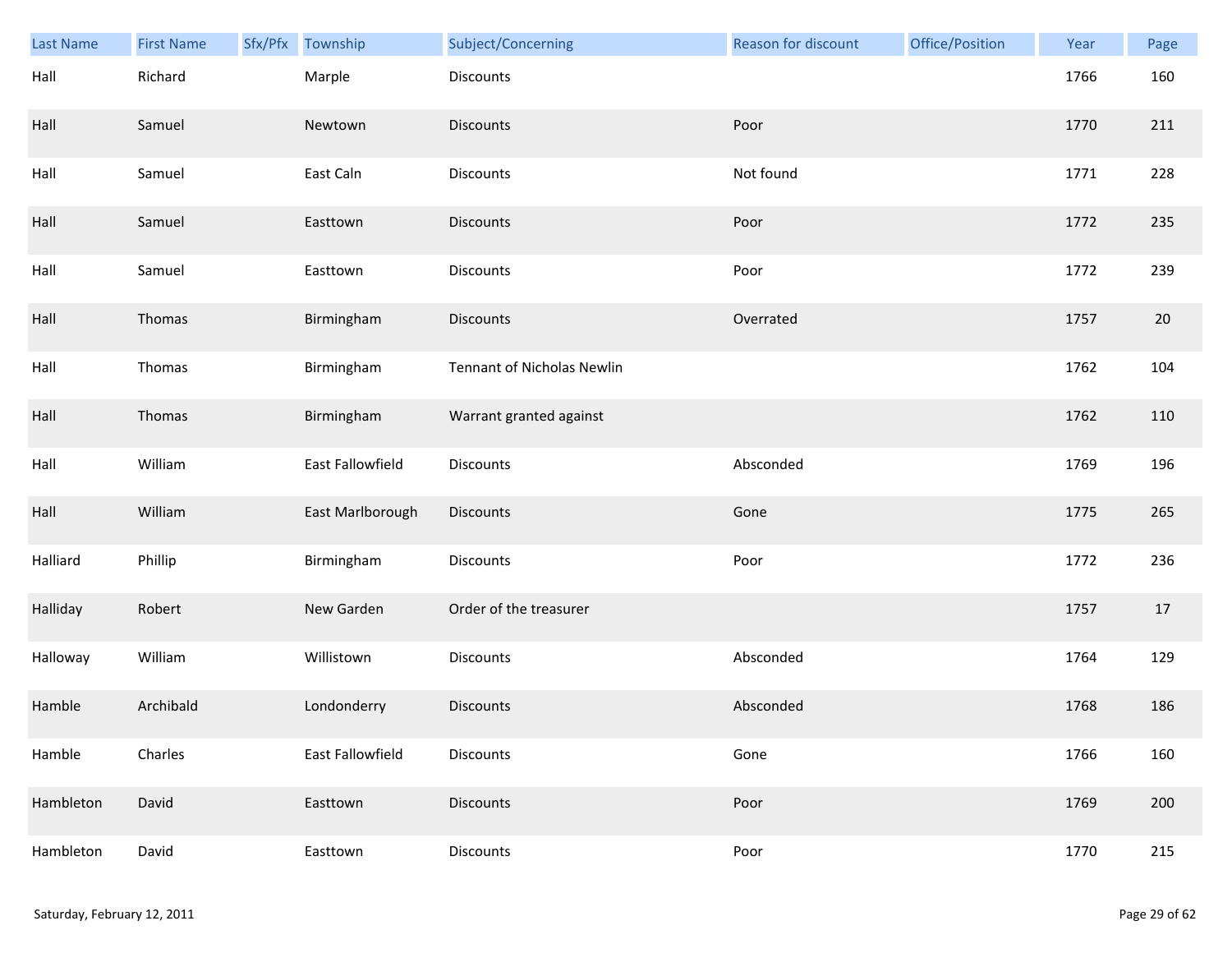| Last Name | <b>First Name</b> | Sfx/Pfx Township     | Subject/Concerning | Reason for discount               | Office/Position          | Year | Page |
|-----------|-------------------|----------------------|--------------------|-----------------------------------|--------------------------|------|------|
| Hambleton | Hugh              | West Marlborough     | Discounts          | Insolvent                         |                          | 1772 | 239  |
| Hambleton | Hugh              | Londonderry          | Discounts          |                                   |                          | 1775 | 262  |
| Hambleton | John              | Newtown              | Discounts          | Twice rated                       |                          | 1768 | 174  |
| Hambleton | John              | <b>West Nantmeal</b> | Discounts          | Gone                              |                          | 1769 | 200  |
| Hambleton | John              | <b>West Nantmeal</b> | Discounts          | Overrated                         |                          | 1773 | 247  |
| Hambleton | John              | Concord              | Discounts          | Ran away                          |                          | 1774 | 257  |
| Hambleton | Robert            | West Caln            | Discounts          | Under age                         |                          | 1758 | 43   |
| Hambleton | Thomas            | Marple               | Discounts          | Poor                              |                          | 1770 | 213  |
| Hambleton | William           | West Marlborough     | Discounts          | In Goal                           |                          | 1758 | 32   |
| Hamel     | Archibald         | New London           | Discounts          | Absconded, Sickly or<br>Insolvent |                          | 1770 | 216  |
| Hamill    | Robert            | West Caln            | Discounts          | Poor                              |                          | 1766 | 157  |
| Hamilton  | Andrew            | Ridley               | Discounts          | Poor                              |                          | 1773 | 250  |
| Hamilton  | David             | Newtown              | Discounts          | Absconded                         |                          | 1757 | 28   |
| Hamilton  | Henry             | Oxford               | Discounts          |                                   |                          | 1775 | 264  |
| Hamilton  | James             | <b>West Nantmeal</b> | <b>Discounts</b>   | Under age                         |                          | 1764 | 130  |
| Hamilton  | James             | East Fallowfield     | Paid for service   |                                   | <b>Township Assessor</b> | 1765 | 137  |
| Hamilton  | John              | Ridley               | Discounts          | Absconded                         |                          | 1759 | 67   |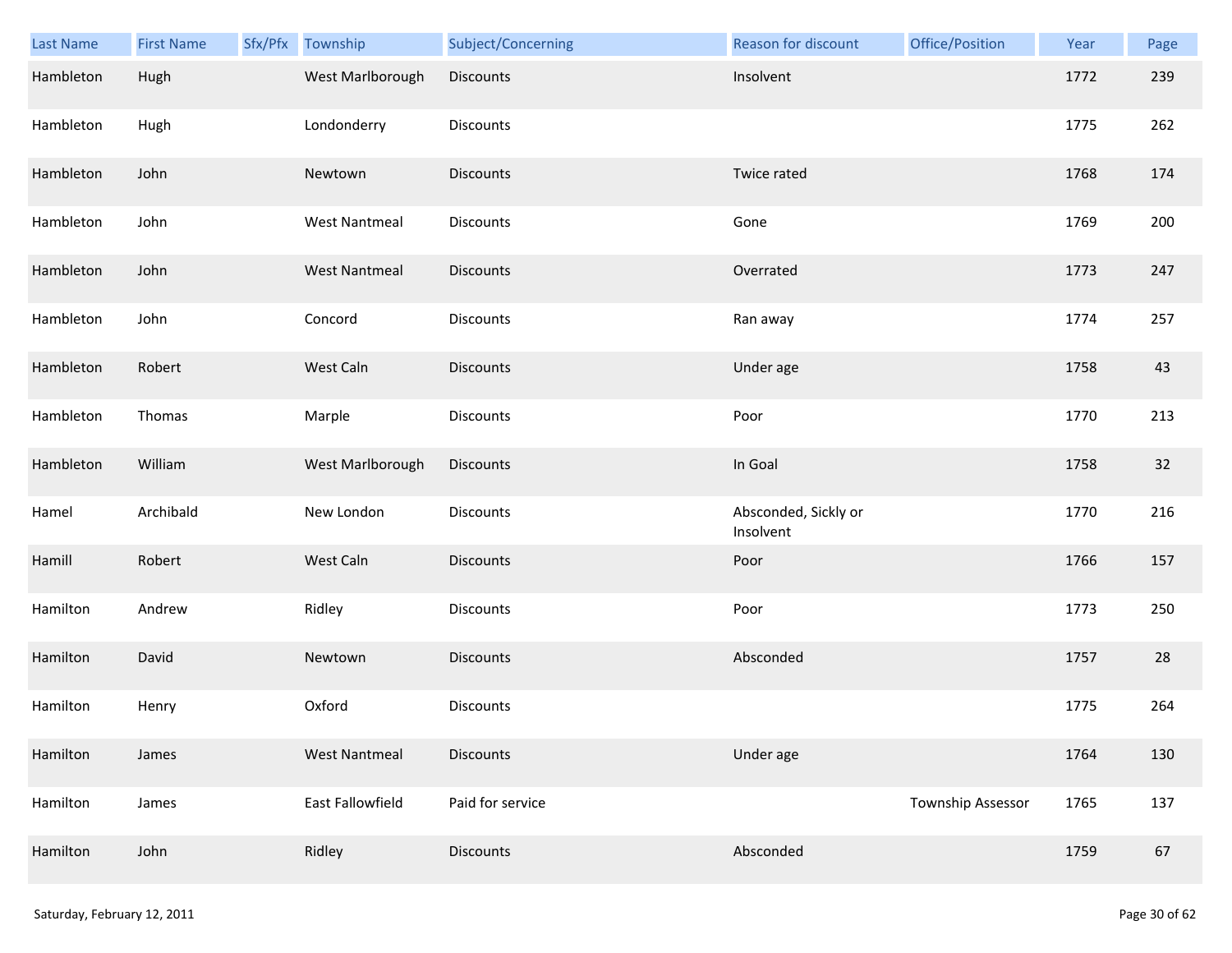| Last Name | <b>First Name</b> | Sfx/Pfx | Township             | Subject/Concerning              | Reason for discount                          | Office/Position   | Year | Page |
|-----------|-------------------|---------|----------------------|---------------------------------|----------------------------------------------|-------------------|------|------|
| Hamilton  | John              |         | West Caln            | <b>Discounts</b>                | Overrated or Poor                            |                   | 1775 | 262  |
| Hamilton  | Robert            |         | West Nottingham      | <b>Discounts</b>                | Gone                                         |                   | 1765 | 144  |
| Hamilton  | William           |         | <b>West Nantmeal</b> | Warrant granted against         |                                              |                   | 1767 | 169  |
| Hammell   | James             |         | West Whiteland       | <b>Discounts</b>                | Ran away                                     |                   | 1773 | 246  |
| Hammill   | Robert            |         | West Fallowfield     |                                 |                                              | Township Assessor | 1760 | 84   |
| Hampstead | John              |         | Chester              | <b>Discounts</b>                | Ran away                                     |                   | 1772 | 241  |
| Hampton   | John              |         | Tredyffrin           | <b>Discounts</b>                | Paid in Easttown                             |                   | 1757 | 11   |
| Hampton   | Rachel            |         | Easttown             | <b>Discounts</b>                | Poor                                         |                   | 1770 | 215  |
| Hampton   | Thomas            |         | Bethel               | <b>Discounts</b>                | Poor                                         |                   | 1770 | 215  |
| Hampton   | Thomas            |         | Tredyffrin           | <b>Discounts</b>                | Overrated                                    |                   | 1775 | 264  |
| Hampton   | Walter            |         | Concord              | <b>Discounts</b>                | Poor                                         |                   | 1774 | 257  |
| Hana      | Alexander         |         | London Britain       | Neglected or refused to pay tax |                                              |                   | 1758 | 37   |
| Hanaway   | Thomas            |         | Pikeland             | <b>Discounts</b>                | Paid in Westtown                             |                   | 1758 | 34   |
| Hance     | Benjamin          |         | Chester              | <b>Discounts</b>                | Disappointed in the<br>mason work of Chester |                   | 1767 | 167  |
| Hance     | Isaac             |         | Chester              | Discounts                       | Paid elsewhere or<br>Absconded               |                   | 1774 | 258  |
| Hance     | James             |         | Kennett              | <b>Discounts</b>                | Twice charged                                |                   | 1757 | 25   |
| Hance     | Joseph            |         | East Bradford        | Discounts                       | Lame                                         |                   | 1773 | 253  |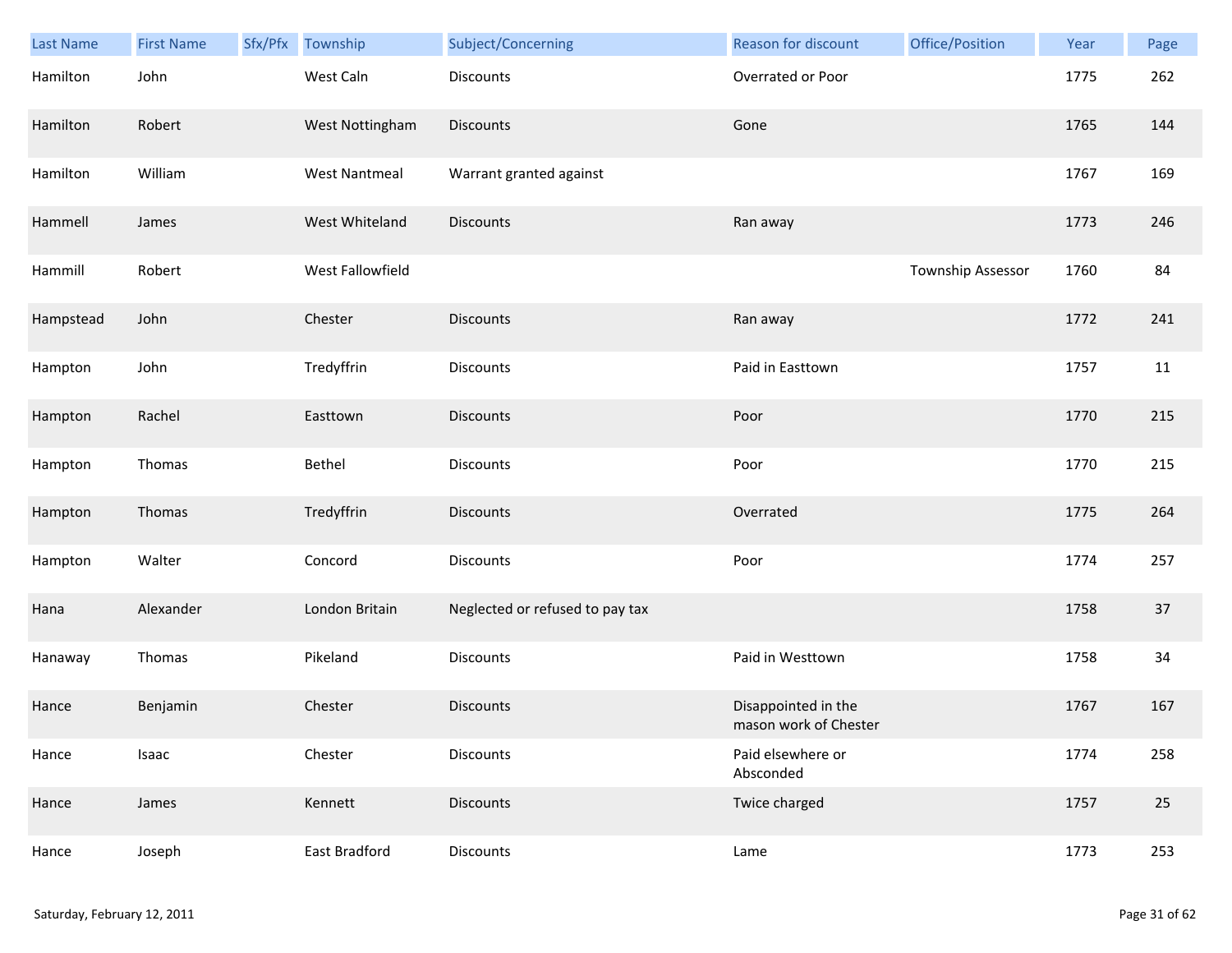| Last Name | <b>First Name</b> | Sfx/Pfx Township     | Subject/Concerning | Reason for discount           | Office/Position   | Year | Page |
|-----------|-------------------|----------------------|--------------------|-------------------------------|-------------------|------|------|
| Hancock   | Hiram             | Chester              | <b>Discounts</b>   | Paid in Maryland              |                   | 1769 | 201  |
| Hancock   | James             |                      |                    |                               |                   | 1768 | 184  |
| Hancock   | James             | Charlestown          | <b>Discounts</b>   |                               |                   | 1769 | 199  |
| Handley   | John              | Chester              | Paid for service   |                               | Township Assessor | 1766 | 150  |
| Hankey    | Simon             | Charlestown          | <b>Discounts</b>   | Absconded                     |                   | 1757 | 12   |
| Hanley    | Barney            | East Caln            | Discounts          | Poor                          |                   | 1770 | 212  |
| Hanley    | Charles           | East Caln            | <b>Discounts</b>   | Absconded                     |                   | 1769 | 196  |
| Hanley    | John              | Londonderry          | Discounts          | Dead                          |                   | 1769 | 200  |
| Hanly     | Thomas            | Goshen               | <b>Discounts</b>   | Gone                          |                   | 1762 | 108  |
| Hanna     | Alexander         | Oxford               | Discounts          | Enlisted                      |                   | 1758 | 48   |
| Hanna     | Alexander         | <b>East Nantmeal</b> | <b>Discounts</b>   | Gone & Insolvent              |                   | 1775 | 264  |
| Hanna     | James             | New Garden           | Discounts          | Taxed in New Castle<br>County |                   | 1770 | 210  |
| Hanna     | William           | Thornbury            | Discounts          | Absconded                     |                   | 1765 | 143  |
| Hanna     | William           | Radnor               | <b>Discounts</b>   | Paid elsewhere                |                   | 1766 | 157  |
| Hanna     | William           | Radnor               | <b>Discounts</b>   | Absconded                     |                   | 1771 | 223  |
| Hannah    | Alexander         | Thornbury            | Discounts          | Poor                          |                   | 1770 | 215  |
| Hannah    | Andrew            | Uwchlan              | <b>Discounts</b>   | Under age                     |                   | 1763 | 115  |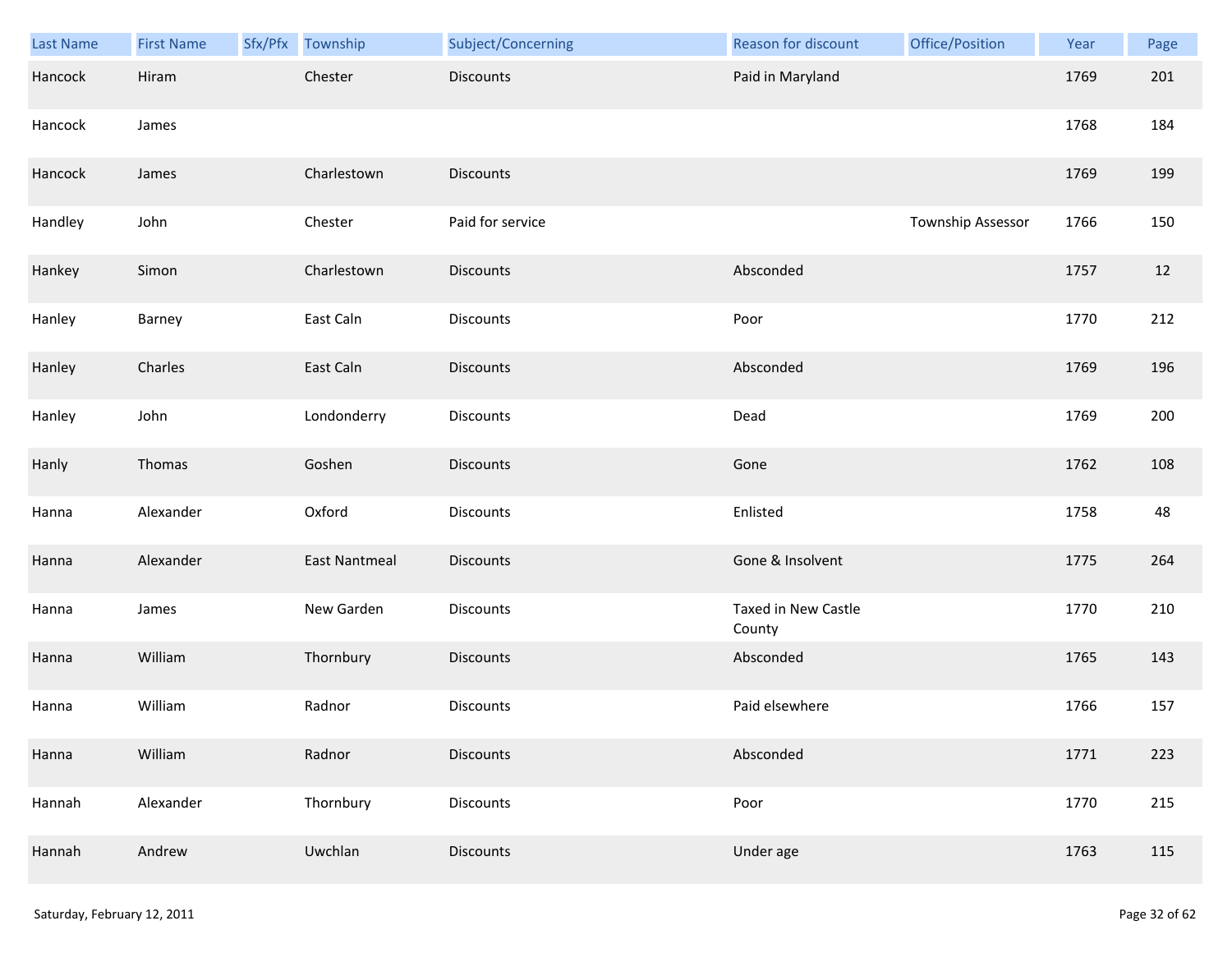| Last Name | <b>First Name</b> | Sfx/Pfx Township | Subject/Concerning     | Reason for discount               | Office/Position | Year | Page |
|-----------|-------------------|------------------|------------------------|-----------------------------------|-----------------|------|------|
| Hannah    | Francis           | Sadsbury         | <b>Discounts</b>       | Absconded                         |                 | 1769 | 199  |
| Hannah    | William           | London Grove     | <b>Discounts</b>       | Overrated                         |                 | 1757 | 24   |
| Hannaway  | Thomas            | Westtown         | <b>Discounts</b>       | Included in James<br>Gibbon's tax |                 | 1757 | 26   |
| Hannum    | John              |                  | Not present at meeting |                                   | Commissioner    | 1758 | 51   |
| Hannum    | John              |                  | Present at meeting     |                                   | Commissioner    | 1758 | 52   |
| Hannum    | John              |                  | Present at meeting     |                                   | Commissioner    | 1758 | 53   |
| Hannum    | John              |                  | Present at meeting     |                                   | Commissioner    | 1759 | 54   |
| Hannum    | John              |                  | Present at meeting     |                                   | Commissioner    | 1759 | 56   |
| Hannum    | John              |                  | Present at meeting     |                                   | Commissioner    | 1759 | 63   |
| Hannum    | John              |                  |                        |                                   |                 | 1759 | 65   |
| Hannum    | John              |                  | Present at meeting     |                                   | Commissioner    | 1759 | 66   |
| Hannum    | John              |                  | Present at meeting     |                                   | Commissioner    | 1759 | 69   |
| Hannum    | John              |                  | Present at meeting     |                                   | Commissioner    | 1759 | 70   |
| Hannum    | John              |                  | Present at meeting     |                                   | Commissioner    | 1760 | 71   |
| Hannum    | John              |                  | Present at meeting     |                                   | Commissioner    | 1760 | 72   |
| Hannum    | John              |                  | Present at meeting     |                                   | Commissioner    | 1760 | 73   |
| Hannum    | John              |                  | Present at meeting     |                                   | Commissioner    | 1760 | 74   |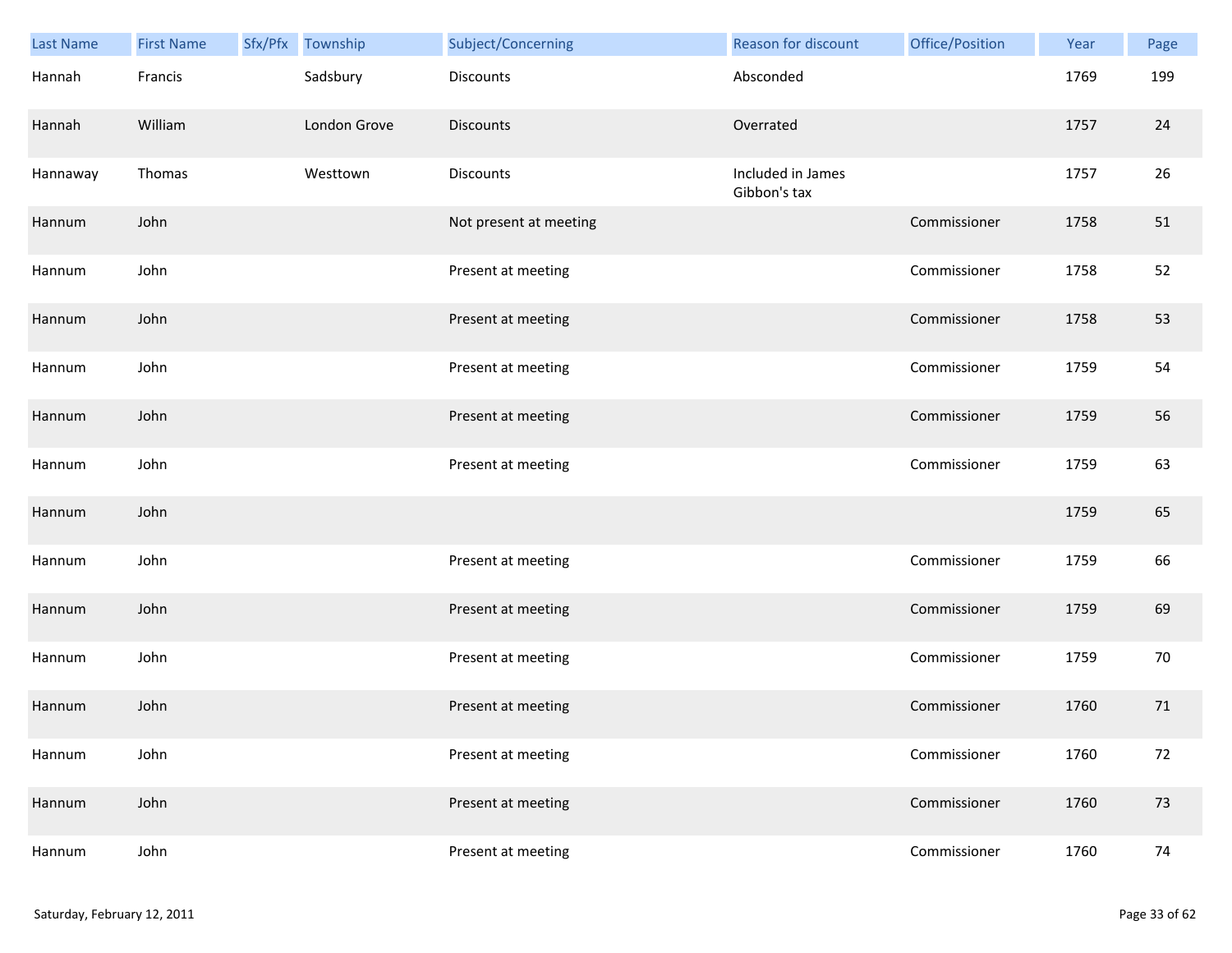| Last Name | <b>First Name</b> |      | Sfx/Pfx Township     | Subject/Concerning                    | Reason for discount                     | Office/Position | Year | Page |
|-----------|-------------------|------|----------------------|---------------------------------------|-----------------------------------------|-----------------|------|------|
| Hannum    | John              |      |                      | Paid for service                      |                                         | Commissioner    | 1760 | 75   |
| Hannum    | John              |      |                      | Present at meeting                    |                                         | Commissioner    | 1760 | 77   |
| Hannum    | John              |      |                      | House where next meeting will be held |                                         |                 | 1760 | 78   |
| Hannum    | John              |      |                      | Present at meeting                    |                                         | Commissioner    | 1760 | 78   |
| Hannum    | John              |      |                      | Present at meeting                    |                                         | Commissioner    | 1760 | 80   |
| Hannum    | John              |      |                      | Present at meeting                    |                                         | Commissioner    | 1760 | 81   |
| Hannum    | John              |      |                      | Present at meeting                    |                                         | Commissioner    | 1760 | 82   |
| Hannum    | John              |      |                      | Present at meeting                    |                                         | Commissioner    | 1760 | 83   |
| Hannum    | John              |      |                      | Present at meeting                    |                                         | Commissioner    | 1761 | 92   |
| Hannum    | John              |      |                      | Present at meeting                    |                                         | Commissioner    | 1761 | 95   |
| Hannum    | John              |      |                      | Present at meeting                    |                                         | Commissioner    | 1761 | 96   |
| Hannum    | John              |      |                      | Present at meeting                    |                                         | Commissioner    | 1761 | 97   |
| Hannum    | John              | Esq. | West Fallowfield     | <b>Discounts</b>                      | Overrated                               |                 | 1762 | 105  |
| Hannum    | John              | Jr.  | <b>East Bradford</b> | <b>Discounts</b>                      |                                         |                 | 1770 | 207  |
| Hannum    | John              |      | <b>West Bradford</b> | <b>Discounts</b>                      | Taxed for land no in his<br>possession  |                 | 1771 | 221  |
| Hannum    | John              | Esq. | Concord              | Discounts                             | Rated for one more horse<br>than he had |                 | 1772 | 235  |
| Hannum    | John              | Esq. | West Fallowfield     | Discounts                             | Overrated                               |                 | 1772 | 235  |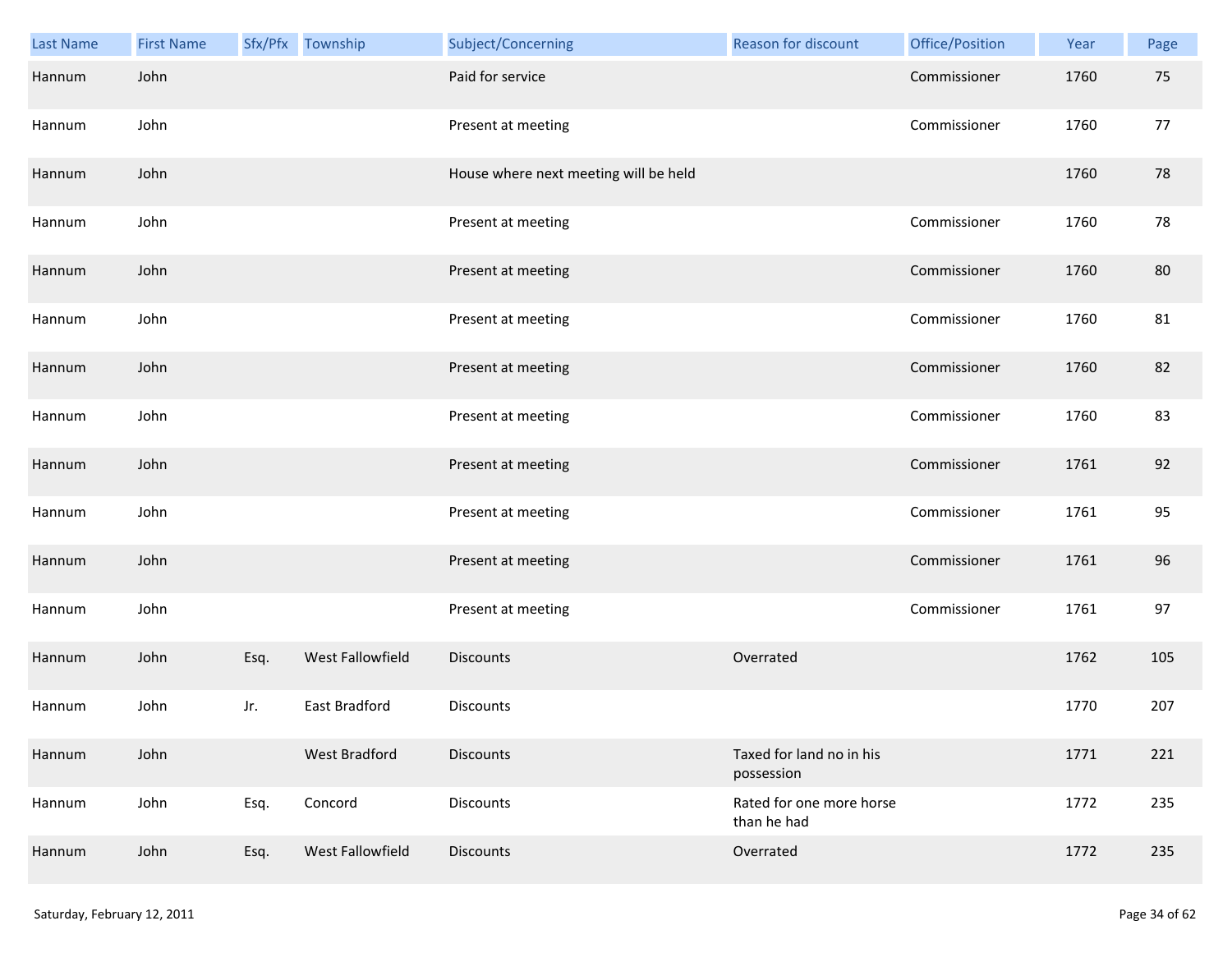| Last Name | <b>First Name</b> | Sfx/Pfx | Township                | Subject/Concerning              | <b>Reason for discount</b>             | Office/Position   | Year | Page |
|-----------|-------------------|---------|-------------------------|---------------------------------|----------------------------------------|-------------------|------|------|
| Hansley   | Charles           |         | <b>Upper Chichester</b> | Neglected or refused to pay tax |                                        |                   | 1758 | 37   |
| Hansly    | Samuel            |         | Chester                 | <b>Discounts</b>                | Absconded                              |                   | 1757 | 14   |
| Hanson    | David             |         | Aston                   | Discounts                       | Ran away                               |                   | 1767 | 170  |
| Hantater  | Hance             |         | <b>East Nantmeal</b>    | <b>Discounts</b>                |                                        |                   | 1760 | 79   |
| Happerset | Henry             |         | Middletown              | Discounts                       |                                        |                   | 1765 | 140  |
| Harbeson  | Alexander         |         | Londonderry             | Discounts                       | Not found                              |                   | 1765 | 142  |
| Harbeson  | James             |         | Londonderry             | Discounts                       | Poor                                   |                   | 1768 | 186  |
| Harbeson  | Mathew            |         | Londonderry             | <b>Discounts</b>                | Goods & Effects seized by<br>creditors |                   | 1762 | 103  |
| Harden    | Alexander         |         | Londonderry             | <b>Discounts</b>                | Paid in Oxford                         |                   | 1757 | 9    |
| Harden    | Alexander         |         | Oxford                  | <b>Discounts</b>                | Absconded                              |                   | 1758 | 48   |
| Harden    | Alexander         |         | Londonderry             | Discounts                       | Absconded                              |                   | 1761 | 98   |
| Harden    | William           |         | Aston                   | <b>Discounts</b>                | Gone                                   |                   | 1762 | 107  |
| Hardin    | Joshua            |         | Newtown                 | Discounts                       |                                        |                   | 1772 | 238  |
| Hardy     | James             |         | East Marlborough        | Neglected or refused to pay tax |                                        |                   | 1767 | 170  |
| Hardy     | John              |         | Darby                   | Discounts                       | Absconded                              |                   | 1768 | 175  |
| Hare      | James             |         | <b>West Nantmeal</b>    | Paid for service                |                                        | Township Assessor | 1774 | 254  |
| Harford   | Peter             |         | Kennett                 | Discounts                       | Gone                                   |                   | 1773 | 247  |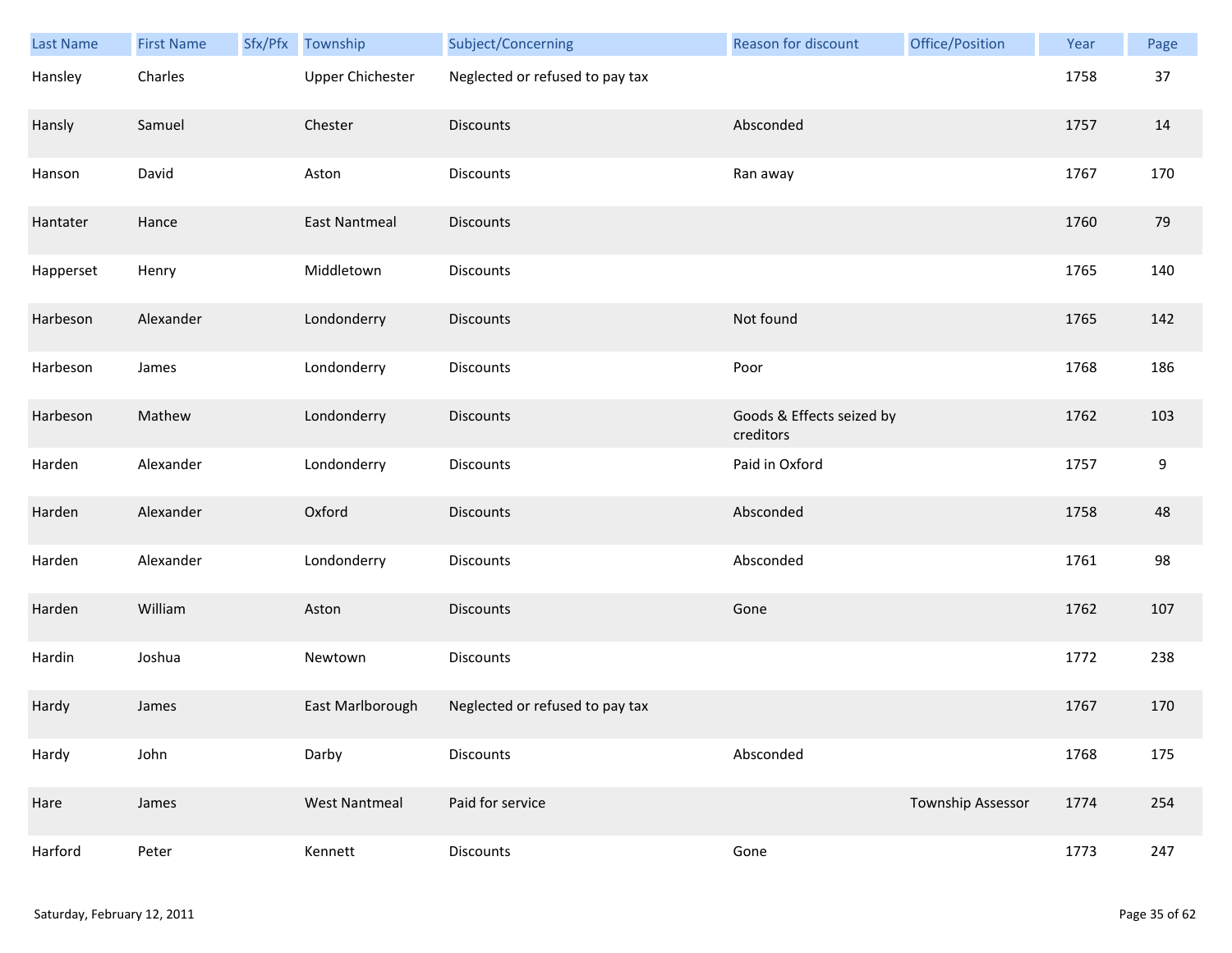| Last Name | <b>First Name</b> | Sfx/Pfx Township | Subject/Concerning             | Reason for discount    | Office/Position        | Year | Page |
|-----------|-------------------|------------------|--------------------------------|------------------------|------------------------|------|------|
| Harker    | Dennis            | West Caln        | <b>Discounts</b>               | Poor                   |                        | 1766 | 157  |
| Harkins   | James             | East Whiteland   | Discounts                      | Absconded              |                        | 1774 | 257  |
| Harkins   | John              | East Whiteland   | <b>Discounts</b>               | Absconded              |                        | 1774 | 257  |
| Harkins   | John              |                  | <b>Discounts</b>               | Enlisted &/or Poor     |                        | 1777 | 279  |
| Harknett  | Thomas            | Ridley           | <b>Discounts</b>               | Gone                   |                        | 1775 | 266  |
| Harlan    | Caleb             | Kennett          | Discounts                      | Gone out of the county |                        | 1773 | 252  |
| Harlan    | David             | London Grove     | Paid for service               |                        | Township Assessor      | 1772 | 233  |
| Harlan    | George            | London Grove     | Discounts                      | Absconded              |                        | 1758 | 50   |
| Harlan    | Isaac             | Pennsbury        | <b>Discounts</b>               | Ran away               |                        | 1774 | 258  |
| Harlan    | James             | West Marlborough | <b>Discounts</b>               | Poor                   |                        | 1767 | 169  |
| Harlan    | Jonathan          | West Marlborough | Discounts                      | Enlisted               |                        | 1758 | 47   |
| Harlan    | Samuel            |                  | Delinquent in paying in quotas |                        |                        | 1761 | 100  |
| Harlan    | Thomas            |                  | Present at meeting             |                        | <b>County Assessor</b> | 1757 | 24   |
| Harlan    | Thomas            |                  | Present at meeting             |                        | <b>County Assessor</b> | 1757 | 27   |
| Harlan    | Thomas            |                  | Present at meeting             |                        | <b>County Assessor</b> | 1757 | 31   |
| Harlan    | Thomas            |                  | Present at meeting             |                        | <b>County Assessor</b> | 1758 | 32   |
| Harlan    | Thomas            |                  | Present at meeting             |                        | <b>County Assessor</b> | 1758 | 33   |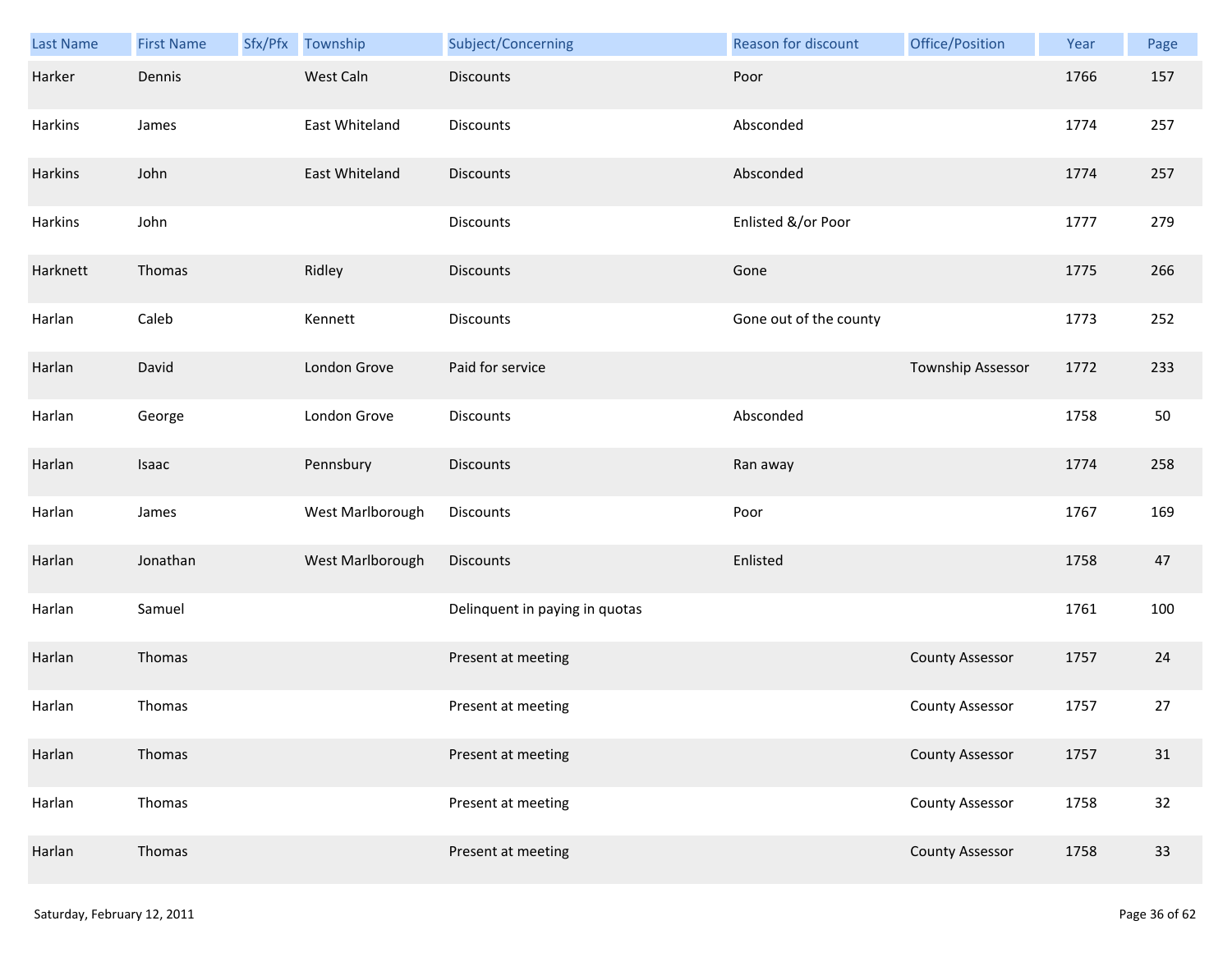| Last Name | <b>First Name</b> | Sfx/Pfx Township | Subject/Concerning                     | Reason for discount | Office/Position        | Year | Page |
|-----------|-------------------|------------------|----------------------------------------|---------------------|------------------------|------|------|
| Harlan    | Thomas            |                  | Present at meeting                     |                     | Commissioner           | 1758 | 34   |
| Harlan    | Thomas            |                  | Present at meeting                     |                     | <b>County Assessor</b> | 1758 | 35   |
| Harlan    | Thomas            |                  | Present at meeting                     |                     | <b>County Assessor</b> | 1758 | 36   |
| Harlan    | Thomas            |                  | Present at meeting                     |                     | <b>County Assessor</b> | 1758 | 37   |
| Harlan    | Thomas            |                  | Present at meeting                     |                     | <b>County Assessor</b> | 1758 | 39   |
| Harlan    | Thomas            |                  | Present at meeting                     |                     | <b>County Assessor</b> | 1758 | 40   |
| Harlan    | Thomas            |                  | Paid for service                       |                     | Commissioner           | 1758 | 44   |
| Harlan    | Thomas            |                  | Present at meeting                     |                     | <b>County Assessor</b> | 1758 | 49   |
| Harlan    | Thomas            |                  | Present at meeting                     |                     | <b>County Assessor</b> | 1758 | 50   |
| Harlan    | Thomas            |                  | Chosen to be assessor for ensuing year |                     | <b>County Assessor</b> | 1758 | 51   |
| Harlan    | Thomas            |                  | Present at meeting                     |                     | <b>County Assessor</b> | 1758 | 52   |
| Harlan    | Thomas            |                  | Present at meeting                     |                     | <b>County Assessor</b> | 1758 | 53   |
| Harlan    | Thomas            |                  | Present at meeting                     |                     | <b>County Assessor</b> | 1759 | 54   |
| Harlan    | Thomas            |                  | Present at meeting                     |                     | <b>County Assessor</b> | 1759 | 56   |
| Harlan    | Thomas            |                  | Present at meeting                     |                     | <b>County Assessor</b> | 1759 | 58   |
| Harlan    | Thomas            |                  | Present at meeting                     |                     | <b>County Assessor</b> | 1759 | 61   |
| Harlan    | Thomas            |                  | Present at meeting                     |                     | <b>County Assessor</b> | 1759 | 65   |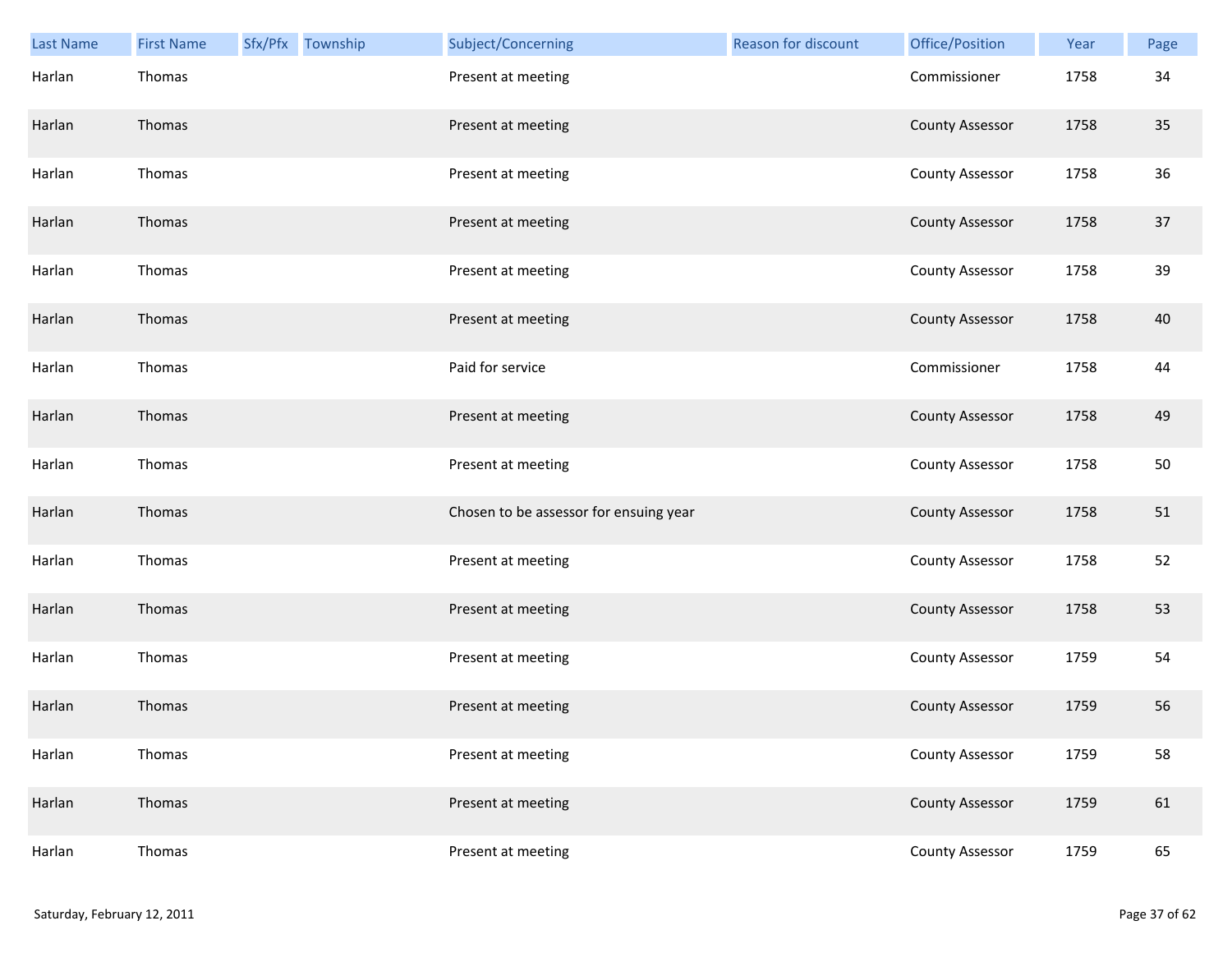| Last Name | <b>First Name</b> |     | Sfx/Pfx Township | Subject/Concerning              | Reason for discount | Office/Position        | Year | Page |
|-----------|-------------------|-----|------------------|---------------------------------|---------------------|------------------------|------|------|
| Harlan    | Thomas            |     |                  | Present at meeting              |                     | <b>County Assessor</b> | 1759 | 66   |
| Harlan    | Thomas            |     |                  | Paid for service                |                     |                        | 1759 | 69   |
| Harlan    | Thomas            |     |                  | Present at meeting              |                     | <b>County Assessor</b> | 1759 | 69   |
| Harlan    | Thomas            |     |                  | Present at meeting              |                     | <b>County Assessor</b> | 1759 | 70   |
| Harlan    | Thomas            |     |                  | Present at meeting              |                     | <b>County Assessor</b> | 1760 | 71   |
| Harlan    | Thomas            |     |                  | Present at meeting              |                     | <b>County Assessor</b> | 1760 | 72   |
| Harlan    | Thomas            |     |                  | Paid for service                |                     | <b>County Assessor</b> | 1760 | 75   |
| Harlan    | Thomas            |     |                  | Present at meeting              |                     | <b>County Assessor</b> | 1760 | 78   |
| Harlan    | Thomas            |     |                  | Present at meeting              |                     | <b>County Assessor</b> | 1760 | 80   |
| Harlan    | Thomas            |     |                  | Present at meeting              |                     | County Assessor        | 1760 | 82   |
| Harlan    | Thomas            |     |                  | Qualified                       |                     | <b>County Assessor</b> | 1760 | 91   |
| Harlan    | Thomas            |     |                  | Paid for service                |                     |                        | 1761 | 100  |
| Harlan    | Thomas            |     |                  | Not present at meeting          |                     | <b>County Assessor</b> | 1761 | 98   |
| Harlan    | Thomas            |     |                  | Not present at meeting          |                     | <b>County Assessor</b> | 1761 | 99   |
| Harlan    | Thomas            |     | Kennett          | <b>Discounts</b>                |                     |                        | 1762 | 105  |
| Harlan    | Thomas            |     |                  | Present at meeting              |                     | <b>County Assessor</b> | 1762 | 112  |
| Harlan    | William           | Jr. | West Marlborough | Neglected or refused to pay tax |                     |                        | 1758 | 32   |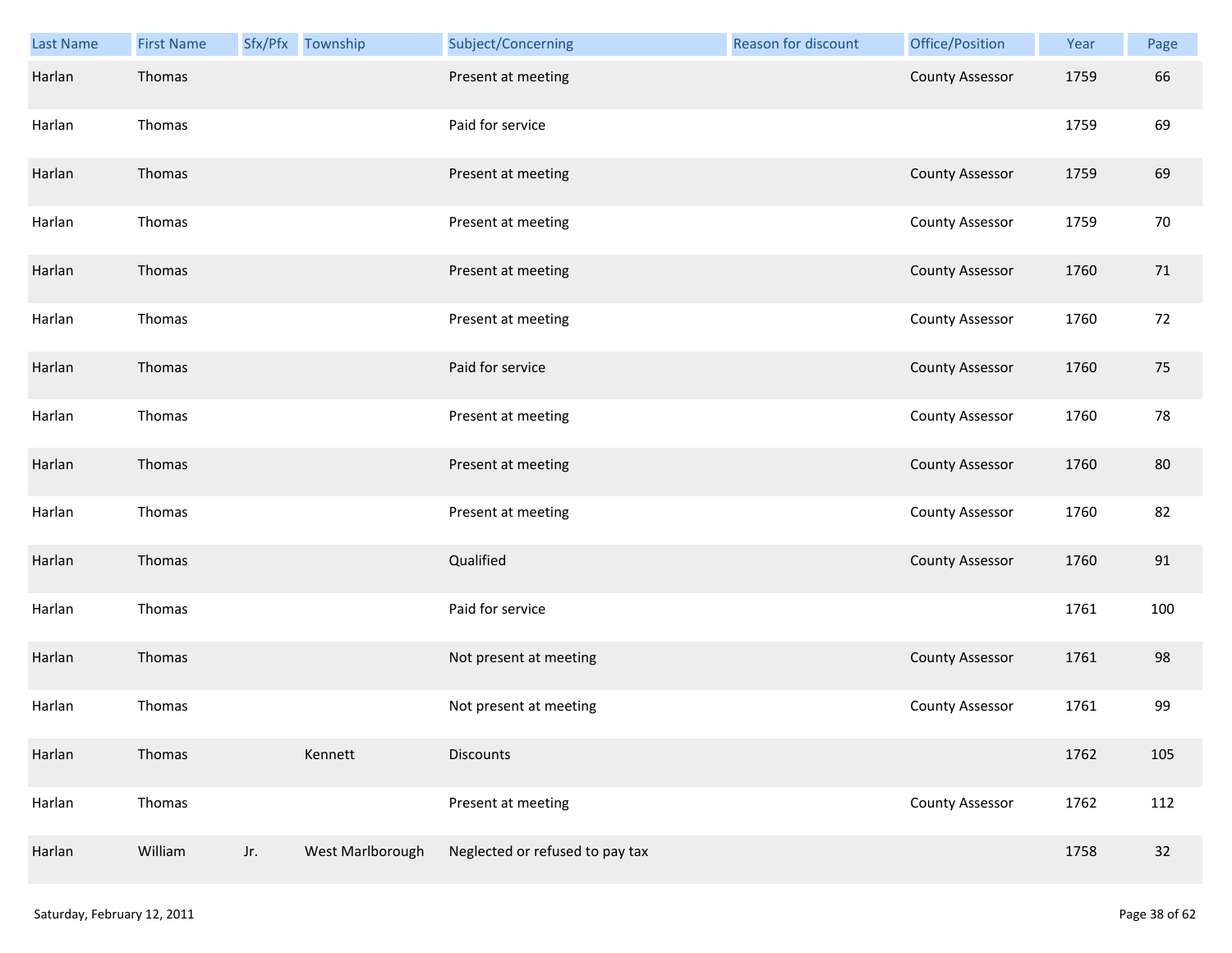| Last Name | <b>First Name</b> | Sfx/Pfx | Township           | Subject/Concerning                        | <b>Reason for discount</b>     | Office/Position        | Year | Page |
|-----------|-------------------|---------|--------------------|-------------------------------------------|--------------------------------|------------------------|------|------|
| Harlan    | William           |         | East Fallowfield   | <b>Discounts</b>                          |                                |                        | 1775 | 268  |
| Harlon    | Thomas            |         |                    | Qualified                                 |                                | <b>County Assessor</b> | 1761 | 101  |
| Harlon    | Thomas            |         |                    | Present at meeting                        |                                | <b>County Assessor</b> | 1761 | 92   |
| Harper    | John              |         |                    | <b>Discounts</b>                          | Overrated                      |                        | 1758 | 32   |
| Harper    | John              |         | Kennett            | Discounts                                 | Absconded                      |                        | 1762 | 108  |
| Harper    | John              |         | <b>Upper Darby</b> | <b>Discounts</b>                          | Not found                      |                        | 1769 | 200  |
| Harper    | John              |         | Goshen             | House where certificates will be returned |                                |                        | 1772 | 243  |
| Harper    | John              |         |                    | House where next meeting will be held     |                                |                        | 1772 | 244  |
| Harper    | John              |         | Willistown         | Discounts                                 | Poor                           |                        | 1776 | 269  |
| Harper    | John              |         | Kennett            | <b>Discounts</b>                          | Enlisted, Absconded or<br>Poor |                        | 1778 | 281  |
| Harper    | Joseph            |         | West Caln          | Discounts                                 | Helpless mother                |                        | 1757 | 23   |
| Harper    | Joseph            |         | West Caln          | <b>Discounts</b>                          | Insolvent                      |                        | 1763 | 122  |
| Harper    | Moses             |         | Goshen             | Discounts                                 | Paid in Thornbury              |                        | 1764 | 126  |
| Harper    | Samuel            |         | New London         | <b>Discounts</b>                          | Poor or Enlisted               |                        | 1778 | 283  |
| Harrat    | Joseph            |         | Uwchlan            | <b>Discounts</b>                          |                                |                        | 1775 | 267  |
| Harrey    | Samuel            | Jr.     | Radnor             | Neglected or refused to pay tax           |                                |                        | 1758 | 48   |
| Harrey    | Samuel            |         | Radnor             | Neglected or refused to pay tax           |                                |                        | 1758 | 48   |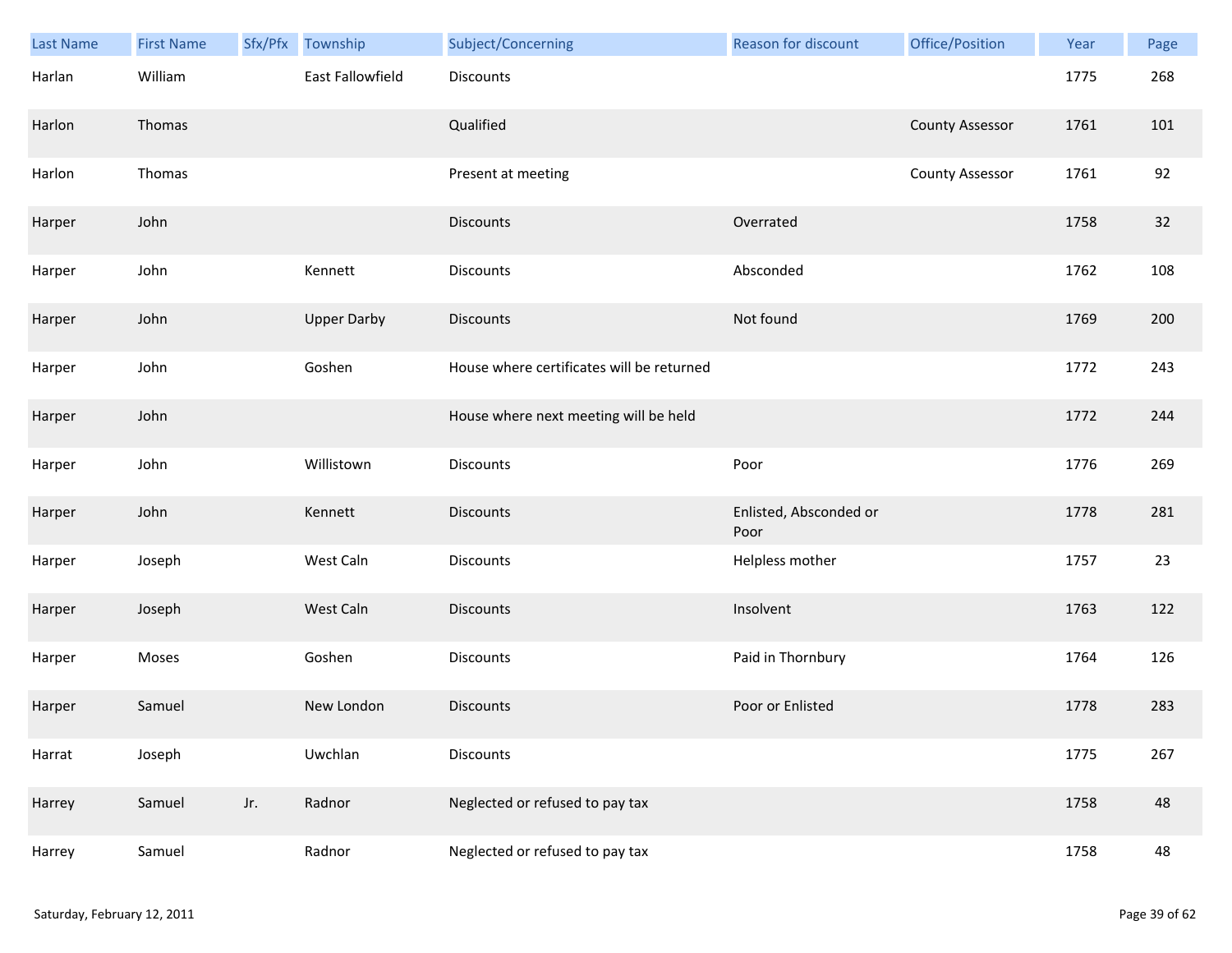| Last Name | <b>First Name</b> | Sfx/Pfx Township  | Subject/Concerning             | Reason for discount | Office/Position   | Year | Page |
|-----------|-------------------|-------------------|--------------------------------|---------------------|-------------------|------|------|
| Harris    | Daniel            | Concord           | <b>Discounts</b>               | Absconded           |                   | 1770 | 209  |
| Harris    | John              | Ridley            | Discounts                      |                     |                   | 1766 | 159  |
| Harris    | Joseph            | Charlestown       | <b>Discounts</b>               | Paid in Pikeland    |                   | 1767 | 172  |
| Harris    | Joseph            | Charlestown       | <b>Discounts</b>               | Enlisted &/or Poor  |                   | 1777 | 277  |
| Harris    | Thomas            | Willistown        | Taxed for land of John Smedley |                     |                   | 1765 | 142  |
| Harris    | William           | Nether Providence | Discounts                      | Enlisted            |                   | 1758 | 45   |
| Harris    | William           | Nether Providence | <b>Discounts</b>               | <b>Blind</b>        |                   | 1767 | 167  |
| Harrison  | George            |                   | Allowed an order for payment   |                     |                   | 1761 | 100  |
| Harrison  | John              | Middletown        | <b>Discounts</b>               | Noncomposmentis     |                   | 1771 | 225  |
| Harrison  | Joseph            | Vincent           | Discounts                      | Enlisted &/or Poor  |                   | 1777 | 278  |
| Harrow    | William           | West Nottingham   | <b>Discounts</b>               | Poor                |                   | 1763 | 122  |
| Harrows   | William           | West Nottingham   | Discounts                      | Overrated           |                   | 1762 | 106  |
| Harry     | Evan              | Sadsbury          | <b>Discounts</b>               | Poor                |                   | 1758 | 36   |
| Harry     | Evan              | West Bradford     | Discounts                      | Paid in Kennett     |                   | 1767 | 171  |
| Harry     | Samuel            | Radnor            | <b>Discounts</b>               | Absconded           |                   | 1771 | 223  |
| Hart      | Daniel            | Goshen            | <b>Discounts</b>               | Absconded           |                   | 1759 | 67   |
| Hart      | John              | Pikeland          | Paid for service               |                     | Township Assessor | 1762 | 102  |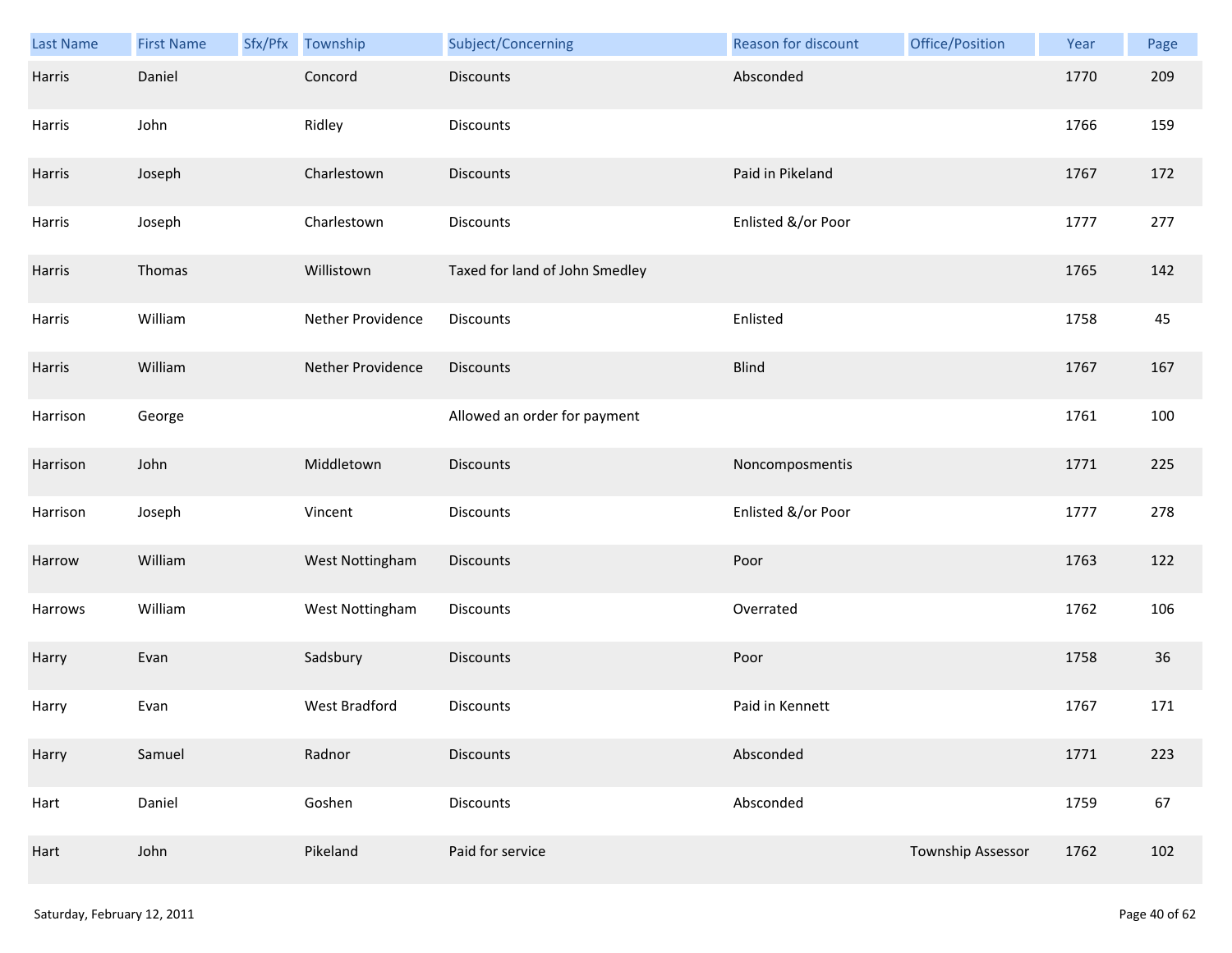| Last Name | <b>First Name</b> | Sfx/Pfx Township | Subject/Concerning              | <b>Reason for discount</b> | Office/Position | Year | Page |
|-----------|-------------------|------------------|---------------------------------|----------------------------|-----------------|------|------|
| Hart      | Thomas            | East Caln        | <b>Discounts</b>                | Paid in Philadelphia       |                 | 1762 | 108  |
| Hartley   | Jane              | Chester          | <b>Discounts</b>                |                            |                 | 1773 | 252  |
| Hartley   | John              | Lower Chichester | Discounts                       | Paid in Bethel             |                 | 1761 | 99   |
| Hartley   | John              | Lower Chichester | <b>Discounts</b>                | Absconded                  |                 | 1762 | 108  |
| Hartness  | William           | Lower Darby      | Discounts                       | Poor                       |                 | 1773 | 249  |
| Hartshorn | George            | Ridley           | <b>Discounts</b>                | Gone                       |                 | 1768 | 185  |
| Harvey    | Henry             | Kennett          | Neglected or refused to pay tax |                            |                 | 1757 | 9    |
| Harvey    | Henry             | Kennett          | Discounts                       | Absconded                  |                 | 1758 | 50   |
| Harvey    | Henry             | Kennett          | Discounts                       | Absconded                  |                 | 1766 | 161  |
| Harvey    | Isaac             | Concord          | <b>Discounts</b>                | Ran away                   |                 | 1772 | 238  |
| Harvey    | James             |                  | Discounts                       | Enlisted &/or Poor         |                 | 1777 | 279  |
| Harvey    | Job               | Charlestown      | Discounts                       | Poor                       |                 | 1758 | 50   |
| Harvey    | Joseph            | Kennett          | Neglected or refused to pay tax |                            |                 | 1758 | 34   |
| Harvey    | Joseph            | Kennett          | <b>Discounts</b>                | In Goal                    |                 | 1758 | 42   |
| Harvey    | Joseph            | Kennett          | <b>Discounts</b>                | Poor                       |                 | 1759 | 65   |
| Harvey    | Joseph            | Springfield      | <b>Discounts</b>                |                            |                 | 1775 | 266  |
| Harvey    | Robert            | New London       | Discounts                       | Not a free man             |                 | 1769 | 198  |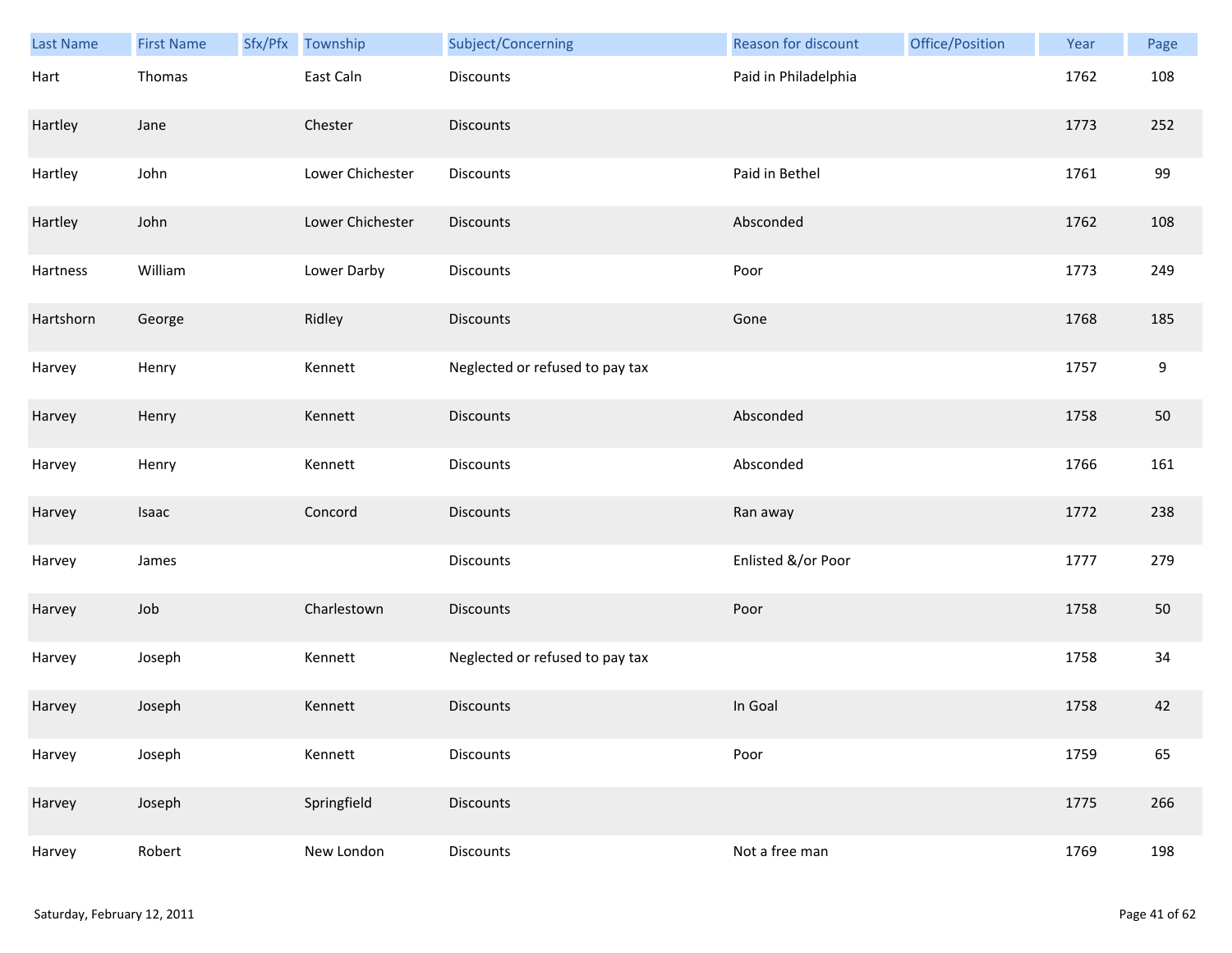| Last Name  | <b>First Name</b> | Sfx/Pfx | Township                | Subject/Concerning | Reason for discount            | Office/Position   | Year | Page |
|------------|-------------------|---------|-------------------------|--------------------|--------------------------------|-------------------|------|------|
| Harvey     | Robert            |         | New London              | <b>Discounts</b>   | Not found                      |                   | 1774 | 260  |
| Harvey     | Thomas            |         | Middletown              | Discounts          | Absconded                      |                   | 1770 | 215  |
| Harvey     | William           |         | Charlestown             | Discounts          | Ran away                       |                   | 1772 | 235  |
| Harvy      | Caleb             |         | Middletown              | Discounts          | Enlisted &/or Poor             |                   | 1777 | 279  |
| Haslep     | Thomas            |         | <b>East Fallowfield</b> | Paid for service   |                                | Township Assessor | 1773 | 244  |
| Haslip     | Thmas             |         | East Fallowfield        | Paid for service   |                                | Township Assessor | 1763 | 114  |
| Haslip     | Thomas            |         | East Fallowfield        | Paid for service   |                                | Township Assessor | 1774 | 254  |
| Hasty      | James             |         | East Caln               | Discounts          | Absconded                      |                   | 1769 | 196  |
| Hasty      | James             |         | West Caln               | <b>Discounts</b>   | Gone                           |                   | 1773 | 250  |
| Hatfield   | Thomas            |         | Charlestown             | Discounts          | Absconded                      |                   | 1757 | 12   |
| Hatton     | John              |         | Edgmont                 | Discounts          | Absconded                      |                   | 1759 | 59   |
| Hatton     | Joseph            |         | Pikeland                | Discounts          | Enlisted, Absconded or<br>Poor |                   | 1777 | 277  |
| Havard     | Samuel            |         | Tredyffrin              | Paid for service   |                                | Township Assessor | 1772 | 232  |
| Havard     | Samuel            |         | Tredyffrin              | Paid for service   |                                | Township Assessor | 1773 | 245  |
| Havard     | Samuel            |         | Tredyffrin              | Paid for service   |                                | Township Assessor | 1774 | 254  |
| Havard     | Samuel            |         | Tredyffrin              | Paid for service   |                                | Township Assessor | 1775 | 261  |
| Haverfield | George            |         | Whiteland               | Discounts          | Gone into Province<br>Service  |                   | 1757 | 28   |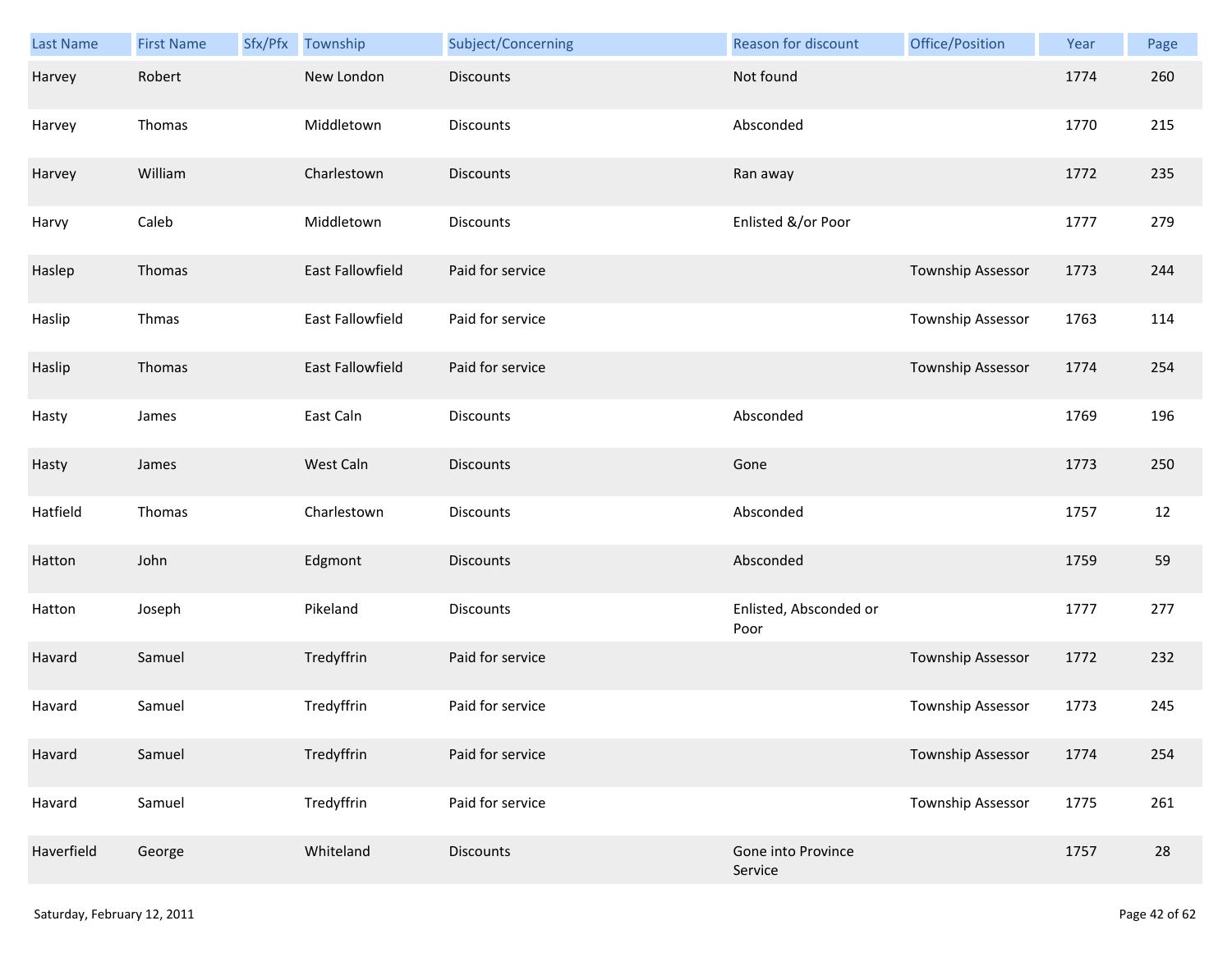| <b>Last Name</b> | <b>First Name</b> | Sfx/Pfx | Township         | Subject/Concerning | <b>Reason for discount</b>      | Office/Position          | Year | Page |
|------------------|-------------------|---------|------------------|--------------------|---------------------------------|--------------------------|------|------|
| Hawk             | John              |         | Charlestown      | Discounts          |                                 |                          | 1764 | 128  |
| Hawley           | Benjamin          |         | East Bradford    | Paid for service   |                                 | Township Assessor        | 1775 | 261  |
| Hawley           | Thomas            |         |                  | Discounts          | Paid in Philadelphia            |                          | 1761 | 98   |
| Hawley           | William           |         | East Bradford    | <b>Discounts</b>   | Paid in Westtown                |                          | 1761 | 97   |
| Haws             | Thomas            |         |                  | Allowed an order   |                                 |                          | 1762 | 106  |
| Hawthorn         | John              |         | East Nottingham  | Paid for service   |                                 | Constable                | 1759 | 66   |
| Hawthorn         | William           |         | West Caln        | Discounts          | Deceased Insolvent              |                          | 1759 | 65   |
| Hay              | William           |         | Uwchlan          | <b>Discounts</b>   | Absconded                       |                          | 1760 | 81   |
| Hayes            | (Widow)           |         | Oxford           | Discounts          |                                 |                          | 1770 | 214  |
| Hayes            | Caleb             |         | Newlin           | Paid for service   |                                 | Township Assessor        | 1774 | 255  |
| Hayes            | Hannah            |         | Newlin           | Discounts          | Wrong taxed or not to be<br>had |                          | 1770 | 217  |
| Hayes            | Hannah            |         | West Marlborough | Discounts          | Insolvent                       |                          | 1772 | 239  |
| Hayes            | John              |         | Newlin           | Discounts          | Rated in West<br>Marlborough    |                          | 1759 | 57   |
| Hayes            | Jonathan          |         | West Marlborough | Discounts          | Deceased                        |                          | 1760 | 78   |
| Hayes            | Joseph            |         | Newlin           | Paid for service   |                                 | Township Assessor        | 1771 | 221  |
| Hayes            | Nathan            |         | West Marlborough | Paid for service   |                                 | <b>Township Assessor</b> | 1766 | 151  |
| Hayes            | Samuel            |         | East Marlborough | Paid for service   |                                 | Township Assessor        | 1766 | 150  |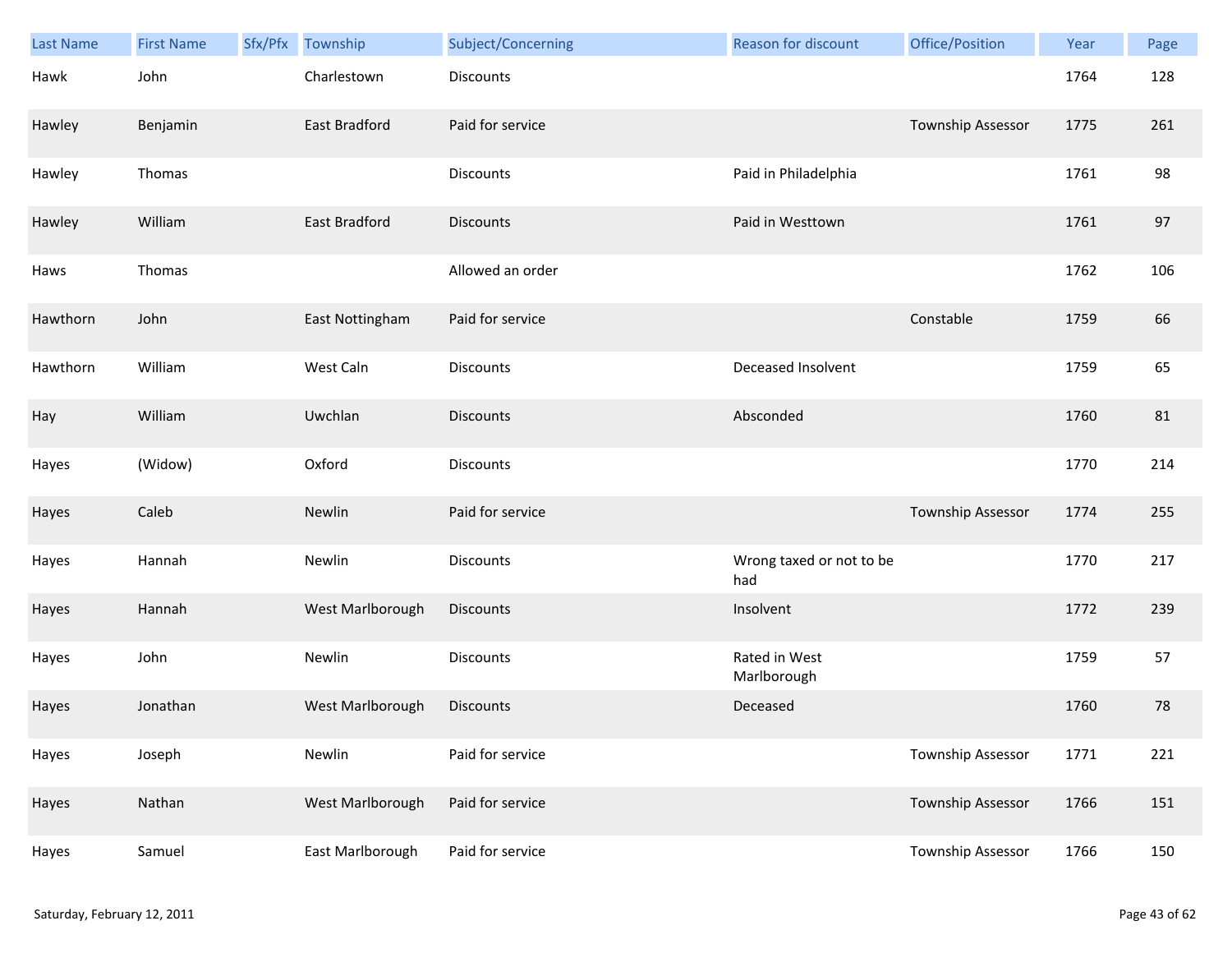| <b>Last Name</b> | <b>First Name</b> | Sfx/Pfx | Township         | Subject/Concerning                    | Reason for discount | Office/Position | Year | Page   |
|------------------|-------------------|---------|------------------|---------------------------------------|---------------------|-----------------|------|--------|
| Hayes            | Samuel            |         | East Marlborough | Discounts                             | Loss by fire        |                 | 1766 | 153    |
| Hayes            | Samuel            |         |                  | Discounts                             | Loss                |                 | 1768 | 185    |
| Hays             | Henry             |         | Birmingham       | House where next meeting will be held |                     |                 | 1757 | 31     |
| Hays             | Henry             |         | Birmingham       | House where next meeting will be held |                     |                 | 1758 | 51     |
| Hays             | Henry             |         | Birmingham       | House where next meeting will be held |                     |                 | 1758 | 52     |
| Hays             | Henry             |         | Birmingham       | Discounts                             | Gone                |                 | 1762 | 110    |
| Hays             | Isaac             |         | East Marlborough | Warrant granted against               |                     |                 | 1758 | 50     |
| Hays             | James             |         | Tredyffrin       | Tennant of Thomas Robinson            |                     |                 | 1758 | 45     |
| Hays             | James             |         | Tredyffrin       |                                       |                     |                 | 1761 | 100    |
| Hays             | Nathan            |         | Fallowfield      |                                       |                     |                 | 1761 | 95     |
| Hays             | Stephen           |         | West Fallowfield | <b>Discounts</b>                      | Died insolvent      |                 | 1758 | 32     |
| Hays             | Thomas            |         | Goshen           | Discounts                             | Enlisted            |                 | 1757 | 12     |
| Hays             | William           |         | Uwchlan          | Discounts                             | Poor                |                 | 1757 | 31     |
| Hazel            | Thomas            |         | Radnor           | Discounts                             |                     |                 | 1775 | 266    |
| Heald            | John              |         | Whiteland        | <b>Discounts</b>                      | Poor                |                 | 1758 | 37     |
| Heastings        | Job               |         | East Nottingham  | Neglected or refused to pay tax       |                     |                 | 1757 | $10\,$ |
| Heath            | Daniel            |         | Coventry         | <b>Discounts</b>                      | Sickly              |                 | 1768 | 175    |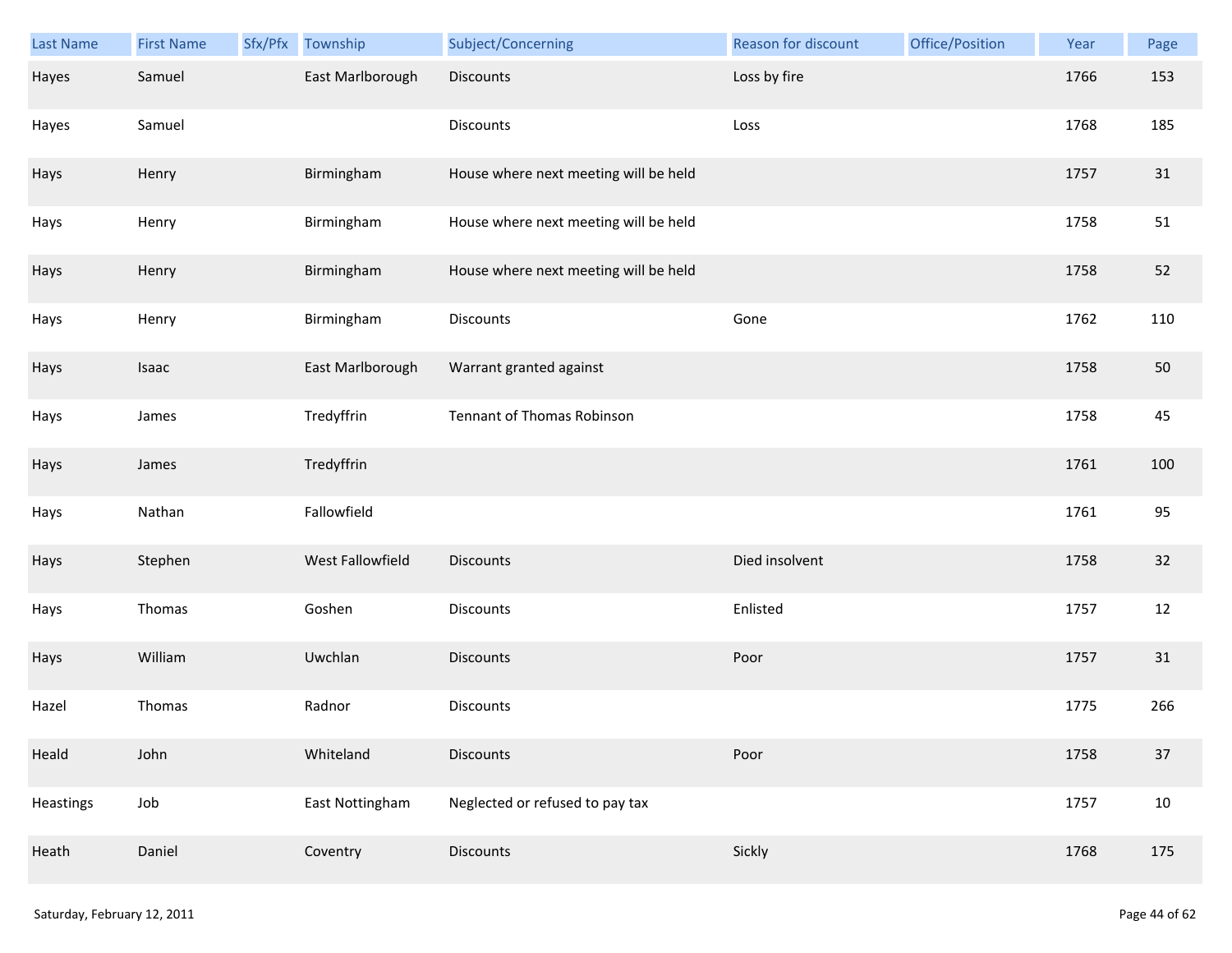| Last Name | <b>First Name</b> | Sfx/Pfx Township        | Subject/Concerning | Reason for discount | Office/Position | Year | Page |
|-----------|-------------------|-------------------------|--------------------|---------------------|-----------------|------|------|
| Hedges    | Isaac             | Chester                 | Discounts          | Absconded           |                 | 1757 | 28   |
| Heiden    | Andrew            | <b>West Nantmeal</b>    | Discounts          | Not found           |                 | 1759 | 67   |
| Heifer    | Patrick           | West Nottingham         | Discounts          | Absconded           |                 | 1757 | 27   |
| Heller    | Jacob             | Pikeland                | Discounts          | Not found           |                 | 1759 | 66   |
| Henderson | Alexander         | <b>West Nantmeal</b>    | Discounts          | Not found           |                 | 1768 | 182  |
| Henderson | Arthur            | Newtown                 | Discounts          | Enlisted &/or Poor  |                 | 1777 | 278  |
| Henderson | Daniel            | Ridley                  | Discounts          | Gone                |                 | 1771 | 228  |
| Henderson | David             | East Caln               | Discounts          |                     |                 | 1773 | 249  |
| Henderson | Isaac             | Ridley                  | <b>Discounts</b>   | Overrated           |                 | 1766 | 157  |
| Henderson | John              | London Grove            | Discounts          | Poor                |                 | 1771 | 227  |
| Henderson | John              | New London              | Discounts          | Overrated           |                 | 1772 | 234  |
| Henderson | Thomas            | <b>West Nantmeal</b>    | <b>Discounts</b>   | Absconded           |                 | 1767 | 169  |
| Henderson | Valentine         | Sadsbury                | Discounts          | Gone                |                 | 1773 | 249  |
| Henderson | William           | West Fallowfield        | <b>Discounts</b>   |                     |                 | 1762 | 107  |
| Henderson | William           | <b>Upper Chichester</b> | Land to be sold    |                     |                 | 1766 | 160  |
| Hendrix   | John              | London Grove            | Discounts          | Not found           |                 | 1767 | 166  |
| Hendrixon | Isaac             | Ridley                  | Discounts          | Under age           |                 | 1763 | 115  |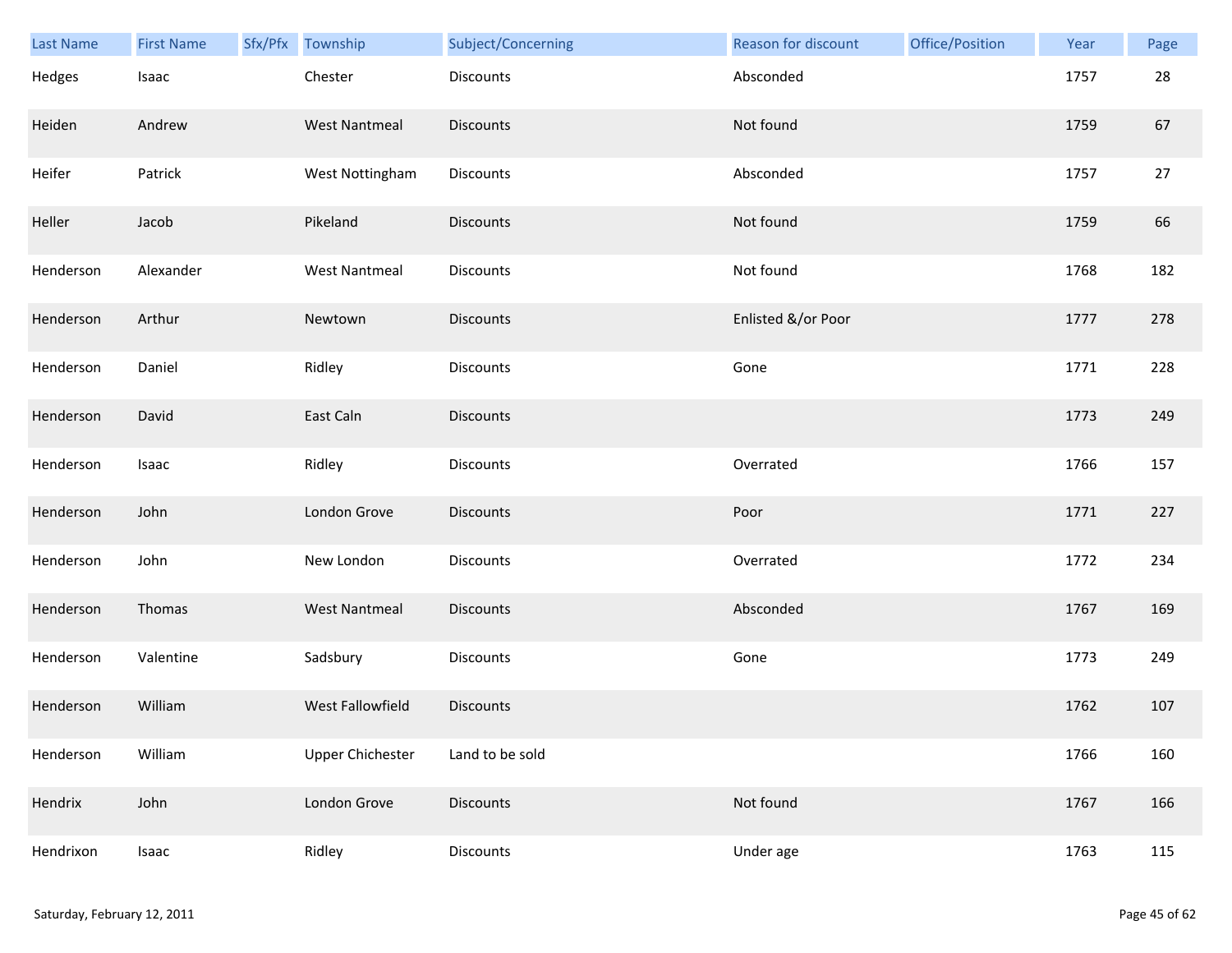| Last Name    | <b>First Name</b> | Sfx/Pfx | Township                | Subject/Concerning | <b>Reason for discount</b> | Office/Position   | Year | Page |
|--------------|-------------------|---------|-------------------------|--------------------|----------------------------|-------------------|------|------|
| Henry        | Andrew            |         | Newlin                  | <b>Discounts</b>   | Absconded                  |                   | 1762 | 109  |
| Henry        | Andrew            |         | Newlin                  | Discounts          | Paid in Philadelphia       |                   | 1764 | 129  |
| Henry        | James             |         | Easttown                | <b>Discounts</b>   | Gone                       |                   | 1769 | 200  |
| Henry        | James             |         | Oxford                  | Discounts          | Gone & Poor                |                   | 1772 | 240  |
| Henry        | James             |         | Oxford                  | <b>Discounts</b>   | Nothing to be had          |                   | 1773 | 252  |
| Henry        | James             |         | Oxford                  | Paid for service   |                            | Township Assessor | 1775 | 261  |
| Henry        | James             |         | Oxford                  | Paid for service   |                            | Township Assessor | 1776 | 270  |
| Henry        | John              |         | Haverford               |                    | Gone                       |                   | 1761 | 100  |
| Henry        | Joseph            |         | West Nottingham         | Discounts          | Gone out of the county     |                   | 1770 | 209  |
| Henry        | Samuel            |         | West Caln               | Discounts          |                            |                   | 1759 | 65   |
| Henry        | Samuel            |         | West Caln               | Paid for service   |                            | Township Assessor | 1760 | 74   |
| Henry        | William           |         | <b>Upper Providence</b> | Discounts          | Enlisted &/or Poor         |                   | 1777 | 279  |
| Heslet       | John              |         | New London              | <b>Discounts</b>   |                            |                   | 1762 | 107  |
| Heslip       | Thomas            |         | East Fallowfield        | Paid for service   |                            | Township Assessor | 1772 | 232  |
| Hetherington | John              |         | West Fallowfield        | <b>Discounts</b>   |                            |                   | 1775 | 268  |
| Hetherinton  | John              |         | East Fallowfield        | <b>Discounts</b>   | Paid in West Fallowfield   |                   | 1761 | 96   |
| Hetherinton  | John              |         | London Britain          | Discounts          | Paid in Fallowfield        |                   | 1764 | 131  |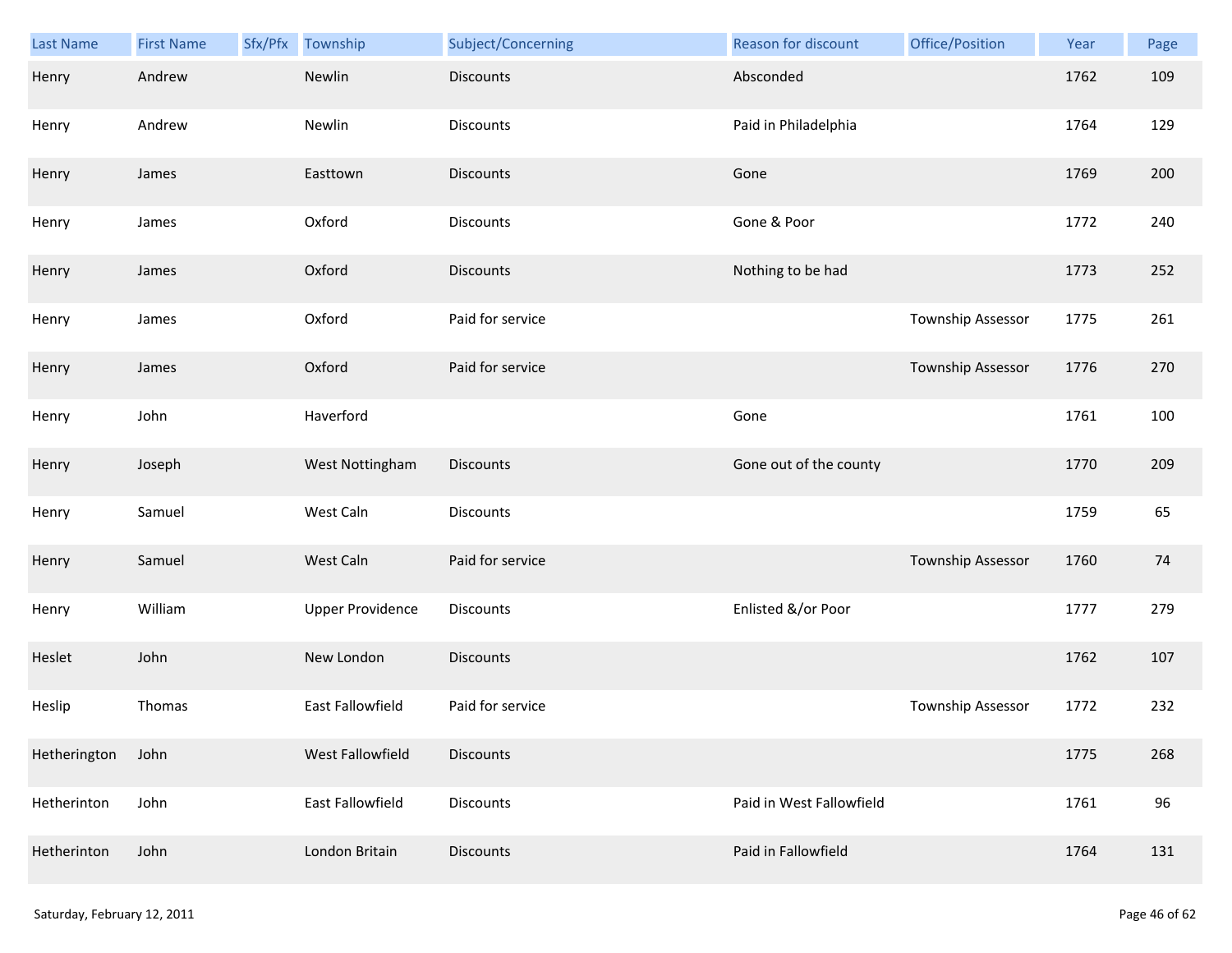| <b>Last Name</b> | <b>First Name</b> | Sfx/Pfx | Township             | Subject/Concerning              | Reason for discount            | Office/Position | Year | Page |
|------------------|-------------------|---------|----------------------|---------------------------------|--------------------------------|-----------------|------|------|
| Hetherinton      | John              |         | East Caln            | <b>Discounts</b>                | Enlisted, Absconded or<br>Poor |                 | 1778 | 281  |
| Hetherling       | Stophel           |         | Vincent              | <b>Discounts</b>                | Ran away                       |                 | 1768 | 182  |
| Hethrington      | Henry             |         | Kennett              | Discounts                       | Paid in Fallowfield            |                 | 1767 | 168  |
| Hethrington      | John              |         | West Fallowfield     | <b>Discounts</b>                | Paid in Marlborough            |                 | 1774 | 260  |
| Hethrinton       | John              |         | London Grove         | Discounts                       | Paid in Fallowfield            |                 | 1766 | 158  |
| Heverly          | Henry             |         | <b>East Nantmeal</b> | <b>Discounts</b>                | Absconded                      |                 | 1767 | 167  |
| Hewes            | William           |         | Middletown           | Discounts                       | Ran away                       |                 | 1772 | 240  |
| Hibbard          | John              |         | Willistown           | Neglected or refused to pay tax |                                |                 | 1757 | 12   |
| Hibbard          | John              |         | Willistown           | Neglected or refused to pay tax |                                |                 | 1758 | 34   |
| Hibbard          | John              |         | Willistown           | Warrant granted against         |                                |                 | 1758 | 49   |
| Hibbard          | John              |         | Willistown           | Neglected or refused to pay tax |                                |                 | 1759 | 63   |
| Hibbard          | Josiah            |         | Willistown           | <b>Discounts</b>                | Paid in Whiteland              |                 | 1757 | 29   |
| Hibben           | John              |         | Westtown             | Discounts                       |                                |                 | 1769 | 197  |
| Hibben           | John              |         | Thornbury            | <b>Discounts</b>                | Poor                           |                 | 1770 | 215  |
| Hibberd          | John              |         | Willistown           | Warrant granted against         |                                |                 | 1761 | 96   |
| Hibberd          | John              |         | Willistown           | Warrant granted against         |                                |                 | 1762 | 108  |
| Hickman          | Francis           |         | Westtown             | Discounts                       |                                |                 | 1769 | 193  |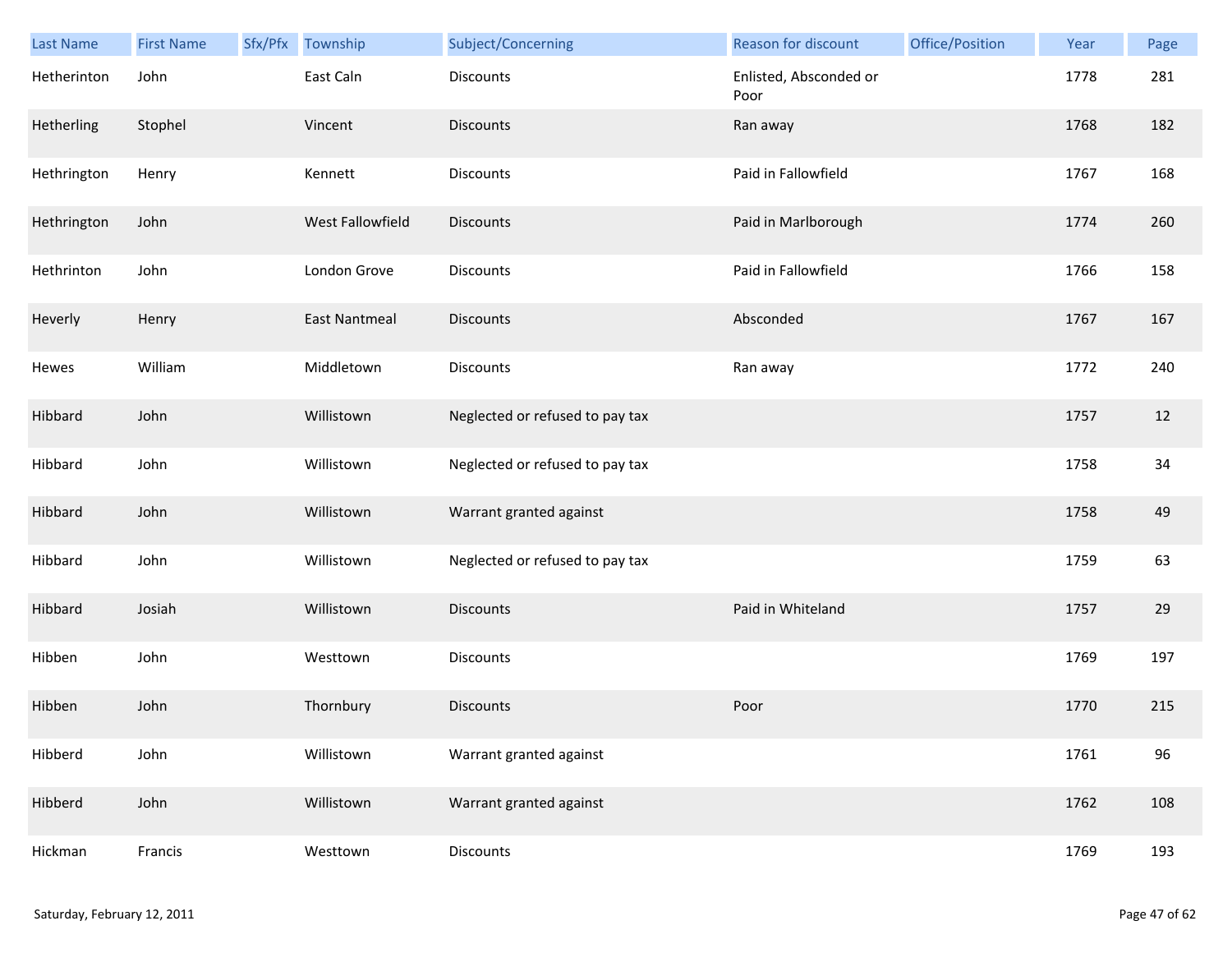| Last Name | <b>First Name</b> | Sfx/Pfx Township | Subject/Concerning                    | Reason for discount     | Office/Position   | Year | Page |
|-----------|-------------------|------------------|---------------------------------------|-------------------------|-------------------|------|------|
| Hickman   | John              | Thornbury        | <b>Discounts</b>                      | Overrated               |                   | 1768 | 181  |
| Hickman   | Joseph            | Middletown       | Discounts                             | Absconded               |                   | 1769 | 201  |
| Hickman   | Joseph            | Middletown       | <b>Discounts</b>                      | Paid in Westtown        |                   | 1770 | 215  |
| Hickman   | William           | Kennett          | <b>Discounts</b>                      |                         |                   | 1776 | 273  |
| Hicks     | Kimble            | Goshen           | <b>Discounts</b>                      | Insolvent               |                   | 1771 | 231  |
| Higgins   | Edward            | Radnor           | Discounts                             |                         |                   | 1770 | 212  |
| Higgins   | Mathew            | Willistown       | <b>Discounts</b>                      | Effects under execution |                   | 1764 | 129  |
| Hiland    | Timothy           | Birmingham       | Discounts                             | Twice taxed             |                   | 1760 | 79   |
| Hilbert   | Jacob             | Middletown       | <b>Discounts</b>                      | Enlisted &/or Poor      |                   | 1777 | 279  |
| Hill      | Jacob             | West Nottingham  | Discounts                             | Absconded               |                   | 1757 | 15   |
| Hill      | Jacob             | West Nottingham  | <b>Discounts</b>                      |                         |                   | 1758 | 38   |
| Hill      | John              | Middletown       | Paid for service                      |                         | Township Assessor | 1764 | 126  |
| Hill      | John              | Middletown       | House where next meeting will be held |                         |                   | 1765 | 147  |
| Hill      | John              | Middletown       | Paid for service                      |                         | Township Assessor | 1766 | 152  |
| Hill      | John              | Middletown       | House where appeals will be held      |                         |                   | 1766 | 162  |
| Hill      | John              | Middletown       | House where next meeting will be held |                         |                   | 1768 | 187  |
| Hill      | John              | Middletown       | House where next meeting will be held |                         |                   | 1768 | 189  |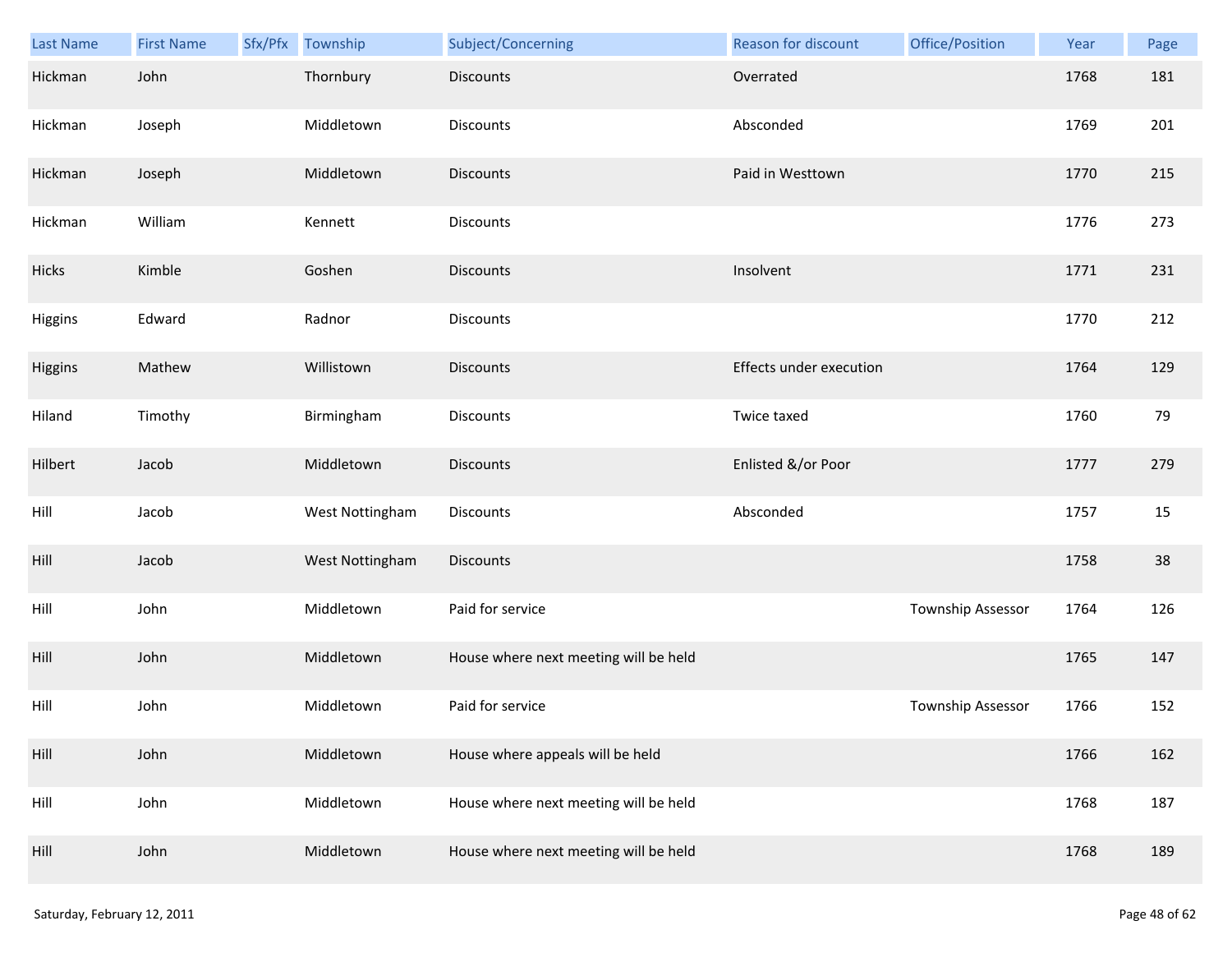| <b>Last Name</b> | <b>First Name</b> | Sfx/Pfx | Township             | Subject/Concerning                    | <b>Reason for discount</b> | Office/Position | Year | Page |
|------------------|-------------------|---------|----------------------|---------------------------------------|----------------------------|-----------------|------|------|
| Hill             | John              |         | Middletown           | House where appeals will be held      |                            |                 | 1768 | 189  |
| Hill             | John              |         | Middletown           | House where next meeting will be held |                            |                 | 1769 | 202  |
| Hill             | John              |         | Middletown           | House where appeals will be held      |                            |                 | 1770 | 217  |
| Hill             | Jonathan          |         | East Nottingham      | <b>Discounts</b>                      | Poor & Gone                |                 | 1767 | 170  |
| Hill             | Jonathan          |         | East Nottingham      | Discounts                             | Ran away                   |                 | 1768 | 186  |
| Hill             | Jonathan          |         | Oxford               | <b>Discounts</b>                      | Broke & Ran away           |                 | 1772 | 236  |
| Hill             | Moses             |         | Uwchlan              | Warrant granted against               |                            |                 | 1763 | 118  |
| Hill             | Moses             |         | Uwchlan              | <b>Discounts</b>                      | Ran away or Twice taxed    |                 | 1763 | 120  |
| Hill             | Moses             |         | Marple               | <b>Discounts</b>                      |                            |                 | 1766 | 160  |
| Hill             | Moses             |         | Middletown           | <b>Discounts</b>                      | Poor or Gone               |                 | 1770 | 215  |
| Hill             | Robert            |         | East Nottingham      | Discounts                             | Gone                       |                 | 1770 | 212  |
| Hill             | Robert            |         | Oxford               | <b>Discounts</b>                      | Gone                       |                 | 1772 | 236  |
| Hill             | Thomas            |         | Charlestown          | Discounts                             | Enlisted &/or Poor         |                 | 1777 | 278  |
| Hillhouse        | James             |         | <b>West Nantmeal</b> | <b>Discounts</b>                      | Enlisted                   |                 | 1758 | 48   |
| Hillhouse        | James             |         | <b>West Nantmeal</b> | Discounts                             | Not found                  |                 | 1768 | 182  |
| Hilliard         | Bartholomew       |         | Thornbury            | <b>Discounts</b>                      | Poor                       |                 | 1773 | 247  |
| <b>Hillis</b>    | Leutrick          |         | West Nottingham      | Discounts                             | Absconded                  |                 | 1759 | 67   |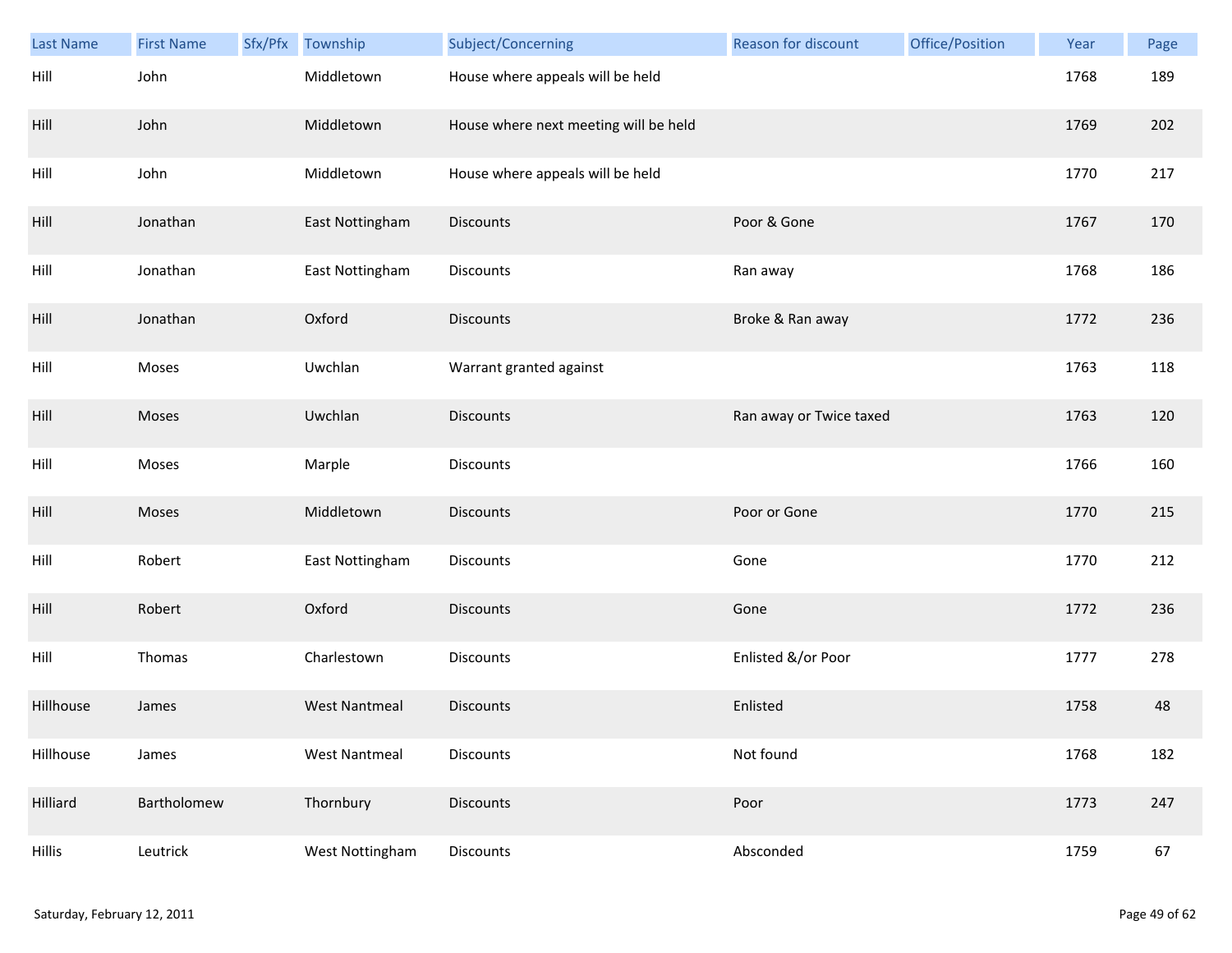| Last Name   | <b>First Name</b> | Sfx/Pfx Township        | Subject/Concerning                    | Reason for discount      | Office/Position          | Year | Page |
|-------------|-------------------|-------------------------|---------------------------------------|--------------------------|--------------------------|------|------|
| Hillman     | John              | Pennsbury               | <b>Discounts</b>                      | Gone                     |                          | 1775 | 265  |
| Hills       | John              | Middletown              | House where next meeting will be held |                          |                          | 1771 | 229  |
| Hills       | John              | Middletown              | House where appeals will be held      |                          |                          | 1774 | 260  |
| Hills       | John              | Middletown              | House where next meeting will be held |                          |                          | 1776 | 269  |
| Hilton      | John              | <b>Upper Chichester</b> | <b>Discounts</b>                      | Poor                     |                          | 1765 | 138  |
| Himbleright | Samuel            | Coventry                | Discounts                             | Poor or Insolvent        |                          | 1768 | 182  |
| Himes       | William           | <b>East Nantmeal</b>    | Discounts                             | Gone                     |                          | 1774 | 257  |
| Himpleman   | George            | <b>Upper Darby</b>      | Discounts                             |                          |                          | 1773 | 249  |
| Hinde       | John              | Lower Darby             | <b>Discounts</b>                      | Insolvent                |                          | 1768 | 186  |
| Hindman     | Robert            | East Caln               | Discounts                             | Gone out of the Province |                          | 1767 | 169  |
| Hindman     | Robert            | West Bradford           | <b>Discounts</b>                      | Absconded                |                          | 1768 | 187  |
| Hines       | Edward            | West Nottingham         | Discounts                             | Infirm                   |                          | 1757 | 27   |
| Hinkson     | John              | Nether Providence       | Paid for service                      |                          | Township Assessor        | 1770 | 213  |
| Hinkson     | John              | Nether Providence       | Paid for service                      |                          | Township Assessor        | 1771 | 223  |
| Hinkson     | John              | Nether Providence       | Paid for service                      |                          | Township Assessor        | 1772 | 235  |
| Hinkson     | John              | Nether Providence       | Paid for service                      |                          | <b>Township Assessor</b> | 1773 | 247  |
| Hinter      | Adam              | <b>West Nantmeal</b>    | <b>Discounts</b>                      | Absconded                |                          | 1758 | 48   |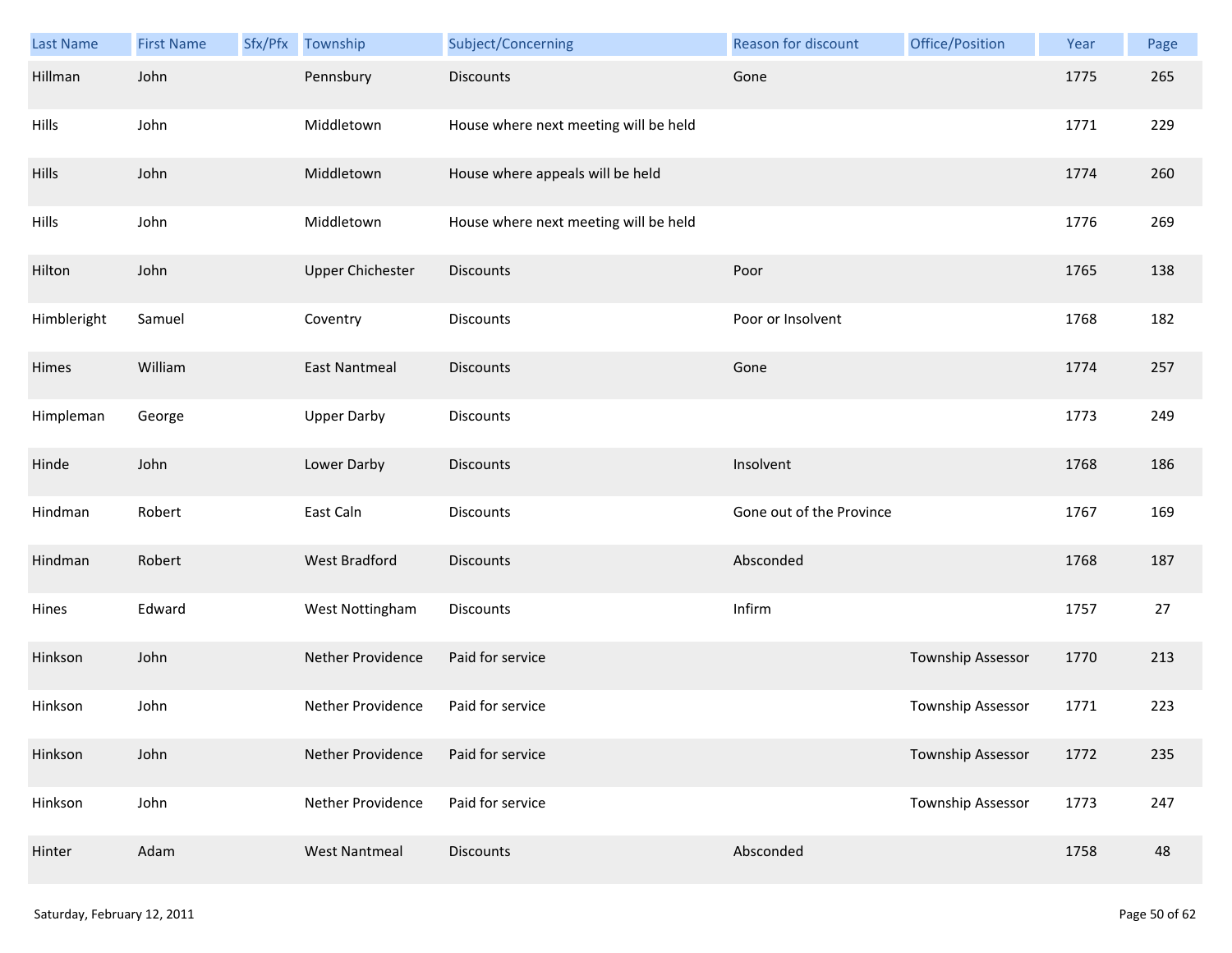| Last Name     | <b>First Name</b> | Sfx/Pfx Township     | Subject/Concerning | Reason for discount    | Office/Position   | Year | Page |
|---------------|-------------------|----------------------|--------------------|------------------------|-------------------|------|------|
| Hipple        | Frederick         | Vincent              | <b>Discounts</b>   | Poor                   |                   | 1769 | 195  |
| Hobson        | Joseph            | London Grove         | Paid for service   |                        | Constable         | 1759 | 64   |
| Hobson        | Joseph            | London Grove         | Discounts          | Dead                   |                   | 1771 | 227  |
| Hodge         | James             | Charlestown          | <b>Discounts</b>   | Enlisted &/or Poor     |                   | 1777 | 278  |
| Hodge         | Samuel            | Goshen               | Discounts          | Insolvent              |                   | 1771 | 231  |
| Hofield       | John              | West Nottingham      | Discounts          | Absconded              |                   | 1760 | 80   |
| Hofman        | Adam              | <b>West Nantmeal</b> | Discounts          | Not found              |                   | 1768 | 182  |
| Hogan         | James             | West Nottingham      | Discounts          | Poor                   |                   | 1769 | 201  |
| Hogg          | James             | New London           | Discounts          | Gone                   |                   | 1768 | 182  |
| Hoggison      | Townsend          | Kennett              | <b>Discounts</b>   | Poor                   |                   | 1764 | 129  |
| Holder        | Joseph            | Lower Chichester     | Discounts          | Insolvent or Not Found |                   | 1770 | 214  |
| Holdon        | John              | Kennett              | <b>Discounts</b>   | Gone to Carolina       |                   | 1757 | 25   |
| Holeman       | Adam              | Pikeland             | Paid for service   |                        | Township Assessor | 1766 | 150  |
| Holland       | John              | Middletown           | <b>Discounts</b>   | Absconded              |                   | 1762 | 108  |
| Holland       | Joseph            | Middletown           | <b>Discounts</b>   |                        |                   | 1769 | 201  |
| Holliday      | Robert            | Easttown             | <b>Discounts</b>   | Under age              |                   | 1767 | 167  |
| Hollingsworth | Elias             | New Garden           | Discounts          | Gone out of the County |                   | 1763 | 119  |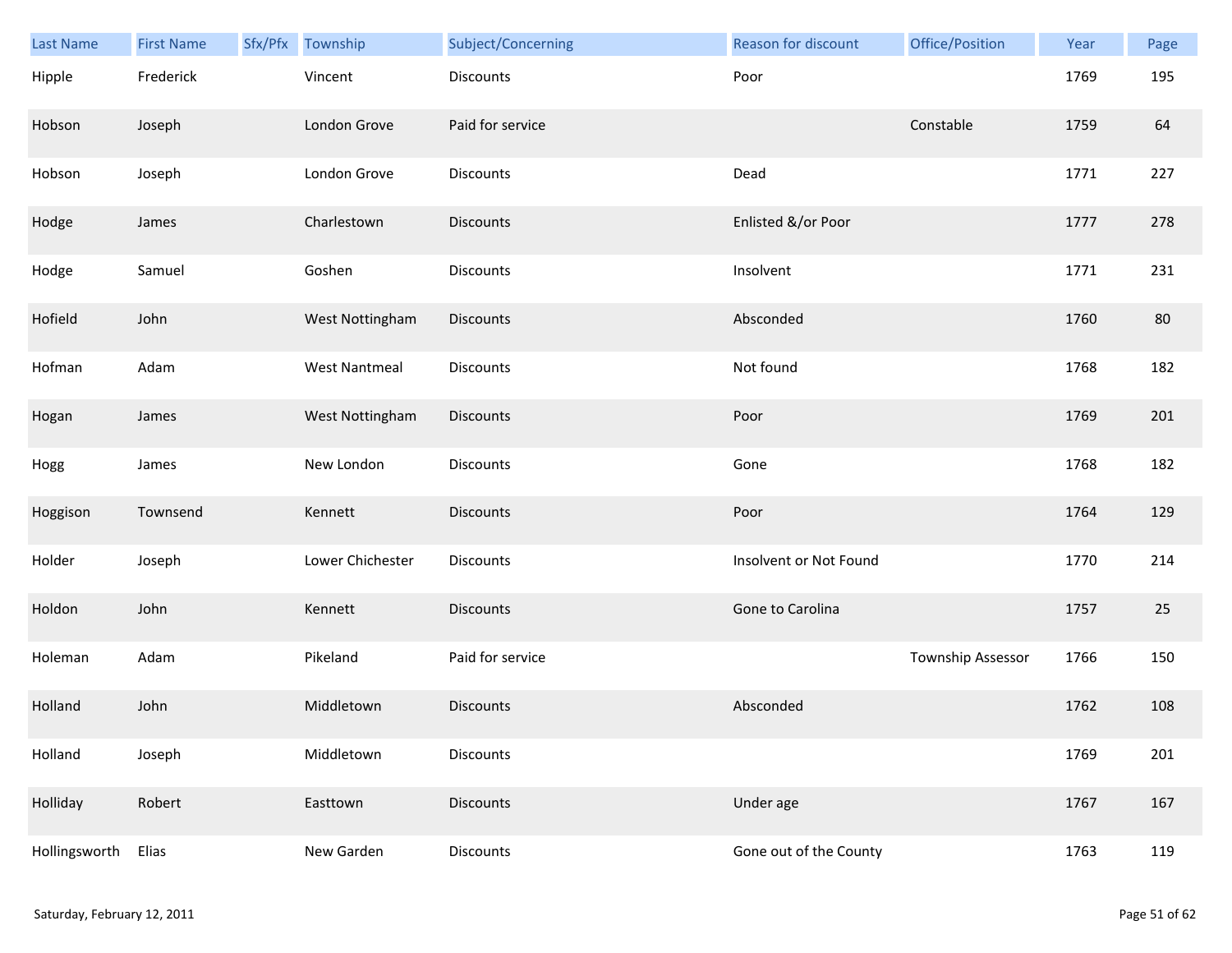| Last Name | <b>First Name</b> | Sfx/Pfx | Township         | Subject/Concerning              | Reason for discount                        | Office/Position          | Year | Page |
|-----------|-------------------|---------|------------------|---------------------------------|--------------------------------------------|--------------------------|------|------|
| Holman    | Adam              |         | Pikeland         | Paid for service                |                                            | Township Assessor        | 1768 | 173  |
| Holman    | Adam              |         | Pikeland         | Discounts                       | Saw Mill worth little                      |                          | 1769 | 198  |
| Holman    | Adam              |         | Charlestown      | <b>Discounts</b>                | Loss by fire                               |                          | 1770 | 210  |
| Holman    | Adam              |         | Pikeland         | Paid for service                |                                            | Township Assessor        | 1771 | 223  |
| Holman    | George            |         | Charlestown      | <b>Discounts</b>                |                                            |                          | 1773 | 250  |
| Holmes    | John              |         | West Nottingham  | Neglected or refused to pay tax |                                            |                          | 1767 | 169  |
| Holmes    | John              |         | Newtown          | Discounts                       | Paid in Bucks County                       |                          | 1770 | 211  |
| Holmes    | Thomas            |         | Uwchlan          | Discounts                       | Paid elsewhere & Not to<br>be found        |                          | 1772 | 240  |
| Holston   | John              |         | Edgmont          | <b>Discounts</b>                | Overrated                                  |                          | 1761 | 94   |
| Holton    | Samuel            |         | West Marlborough | Discounts                       | Left much entangled &<br>low circumstances |                          | 1759 | 64   |
| Holton    | Samuel            |         | Middletown       | <b>Discounts</b>                | Absconded or Poor                          |                          | 1774 | 260  |
| Holton    | Samuel            |         | Middletown       | Discounts                       | Poor                                       |                          | 1775 | 267  |
| Hood      | (Widow)           |         | East Nottingham  | <b>Discounts</b>                |                                            |                          | 1765 | 139  |
| Hood      | (Widow)           |         | East Nottingham  | Discounts                       | Poor                                       |                          | 1765 | 144  |
| Hood      | Walter            |         | Oxford           | Paid for service                |                                            | Township Assessor        | 1772 | 232  |
| Hood      | Walter            |         | Oxford           | Paid for service                |                                            | <b>Township Assessor</b> | 1774 | 254  |
| Hood      | William           |         | East Nottingham  | <b>Discounts</b>                | Poor                                       |                          | 1758 | 39   |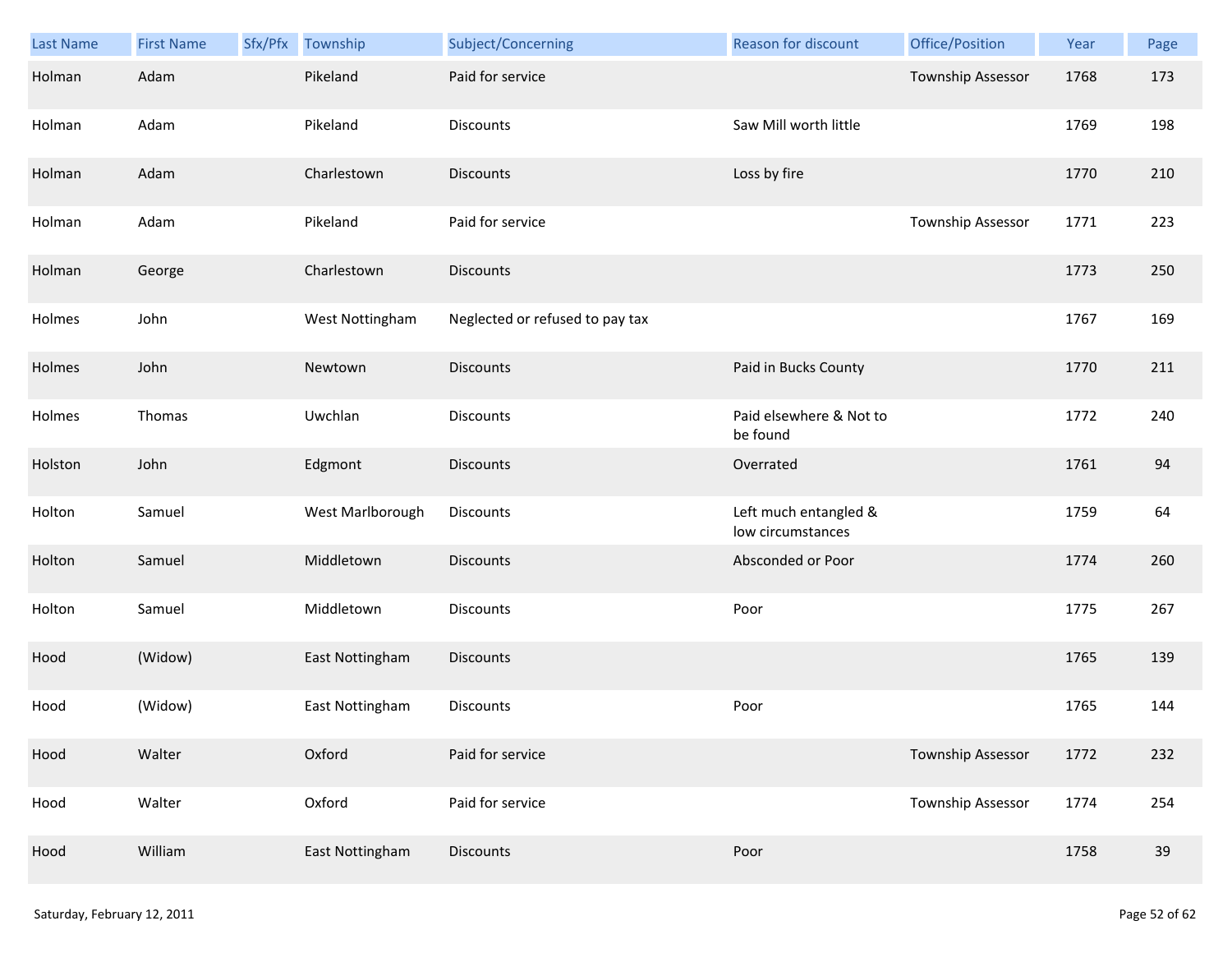| Last Name | <b>First Name</b> | Sfx/Pfx | Township             | Subject/Concerning         | Reason for discount    | Office/Position        | Year | Page |
|-----------|-------------------|---------|----------------------|----------------------------|------------------------|------------------------|------|------|
| Hoofman   | Adam              |         | Charlestown          | <b>Discounts</b>           | Gone to Virginia       |                        | 1768 | 184  |
| Hoofman   | Daniel            |         | Radnor               | <b>Discounts</b>           |                        |                        | 1775 | 266  |
| Hoofman   | Henry             |         | Goshen               | Discounts                  | Insolvent or Absconded |                        | 1768 | 181  |
| Hoofman   | John              |         | <b>East Nantmeal</b> | <b>Discounts</b>           | Not found              |                        | 1768 | 184  |
| Hooper    | William           |         | East Whiteland       | Discounts                  | Absconded              |                        | 1772 | 244  |
| Hoopes    | Daniel            |         | Marple               | <b>Discounts</b>           | Overrated              |                        | 1771 | 222  |
| Hoopes    | Nathan            |         | East Bradford        | Discounts                  | Land tax               |                        | 1765 | 143  |
| Hoopes    | Thomas            |         | Goshen               | Paid for service           |                        | Township Assessor      | 1775 | 261  |
| Hoops     | Hance             |         | <b>Upper Darby</b>   | Discounts                  | Overrated              |                        | 1757 | 22   |
| Hoops     | Joshua            |         | Westtown             | Paid for service           |                        | Township Assessor      | 1759 | 63   |
| Hootten   | Joseph            |         | New Garden           | Appointed                  |                        | <b>Tax Collector</b>   | 1776 | 274  |
| Hope      | Robert            |         | New London           | <b>Discounts</b>           | Not found              |                        | 1770 | 210  |
| Hope      | Thomas            |         |                      | Present at meeting         |                        | <b>County Assessor</b> | 1756 | 5    |
| Hope      | Thomas            |         |                      | Present at meeting         |                        | <b>County Assessor</b> | 1757 | 16   |
| Hope      | Thomas            |         |                      | <b>Examined appealants</b> |                        | <b>County Assessor</b> | 1757 | 18   |
| Hope      | Thomas            |         |                      | Paid for service           |                        | <b>County Assessor</b> | 1757 | 23   |
| Hope      | Thomas            |         |                      | Present at meeting         |                        | <b>County Assessor</b> | 1757 | 9    |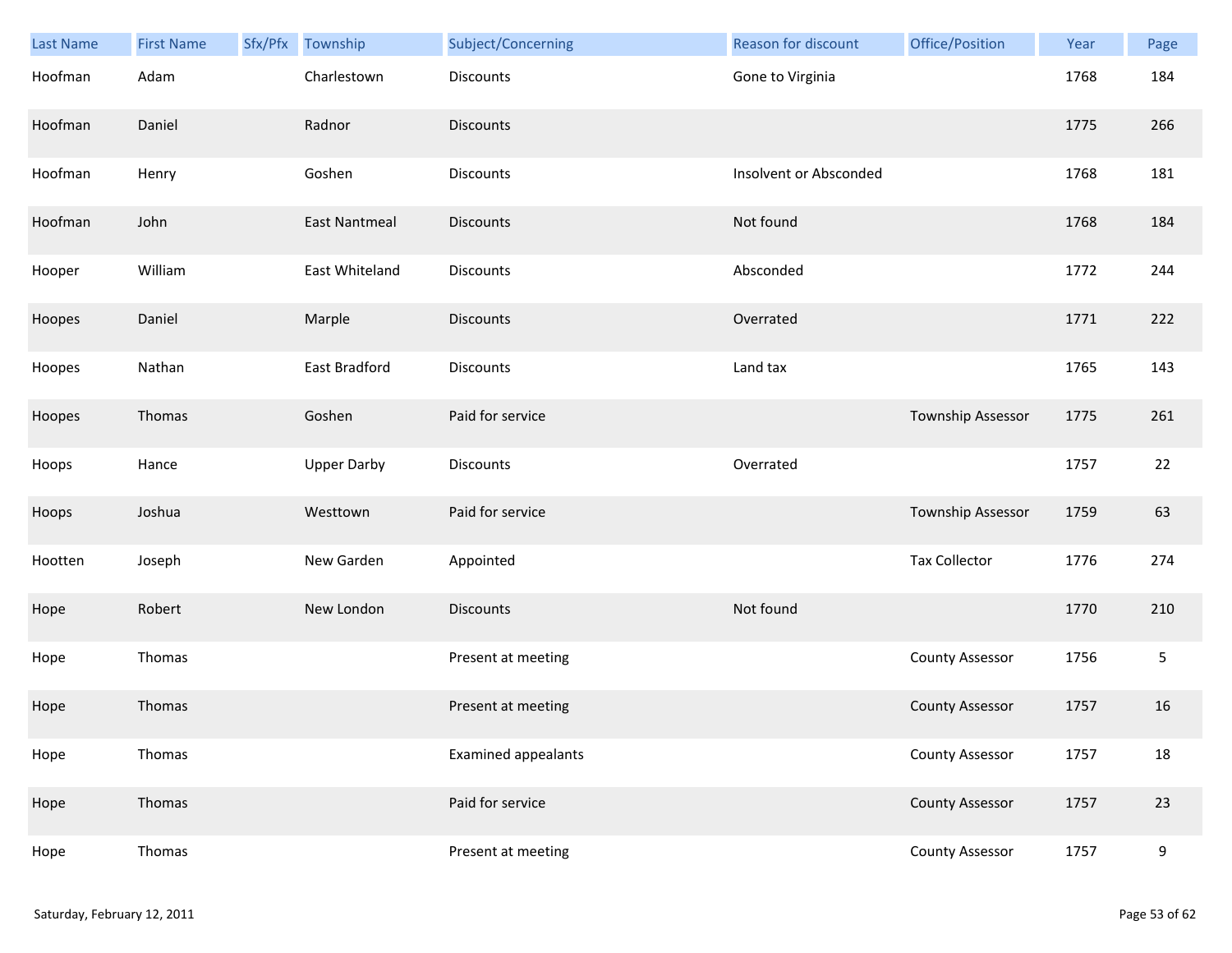| Last Name | <b>First Name</b> | Sfx/Pfx Township | Subject/Concerning | Reason for discount | Office/Position   | Year | Page             |
|-----------|-------------------|------------------|--------------------|---------------------|-------------------|------|------------------|
| Hope      | Thomas            | Sadsbury         | Paid for service   |                     | Township Assessor | 1759 | 59               |
| Hopkin    | Ezekiel           | Oxford           | Discounts          | Poor or Gone        |                   | 1778 | 283              |
| Hopkins   | Alexander         | Marple           | Discounts          |                     |                   | 1773 | 246              |
| Hopkins   | Mathew            | Springfield      | <b>Discounts</b>   | Poor                |                   | 1763 | 121              |
| Hopton    | John              | Bethel           | Paid for service   |                     | Township Assessor | 1759 | 69               |
| Horn      | Benjamin          | Chester          | Discounts          |                     |                   | 1775 | 268              |
| Hornet    | Joseph            | Easttown         | <b>Discounts</b>   | Ran away            |                   | 1756 | $\boldsymbol{6}$ |
| Horril    | John              | Goshen           | Discounts          | Insolvent           |                   | 1771 | 231              |
| Horry     | William           | Concord          | <b>Discounts</b>   | Poor                |                   | 1769 | 197              |
| Horton    | Abraham           | West Bradford    | Discounts          | Poor                |                   | 1770 | 208              |
| Horton    | William           | Lower Darby      | Discounts          | Enlisted            |                   | 1770 | 214              |
| Hoskins   |                   | Chester          | Discounts          | Lost                |                   | 1774 | 260              |
| Hotenback | Peter             | Pikeland         | Discounts          | Poor                |                   | 1771 | 223              |
| Houlton   | Isaac             | West Marlborough | Discounts          |                     |                   | 1760 | 78               |
| House     | Benjamin          | Goshen           | <b>Discounts</b>   | Under age           |                   | 1757 | 12               |
| Hoves     | John              | East Caln        | <b>Discounts</b>   | Ran away            |                   | 1757 | 13               |
| How       | John              | Charlestown      | <b>Discounts</b>   | Not found           |                   | 1761 | 98               |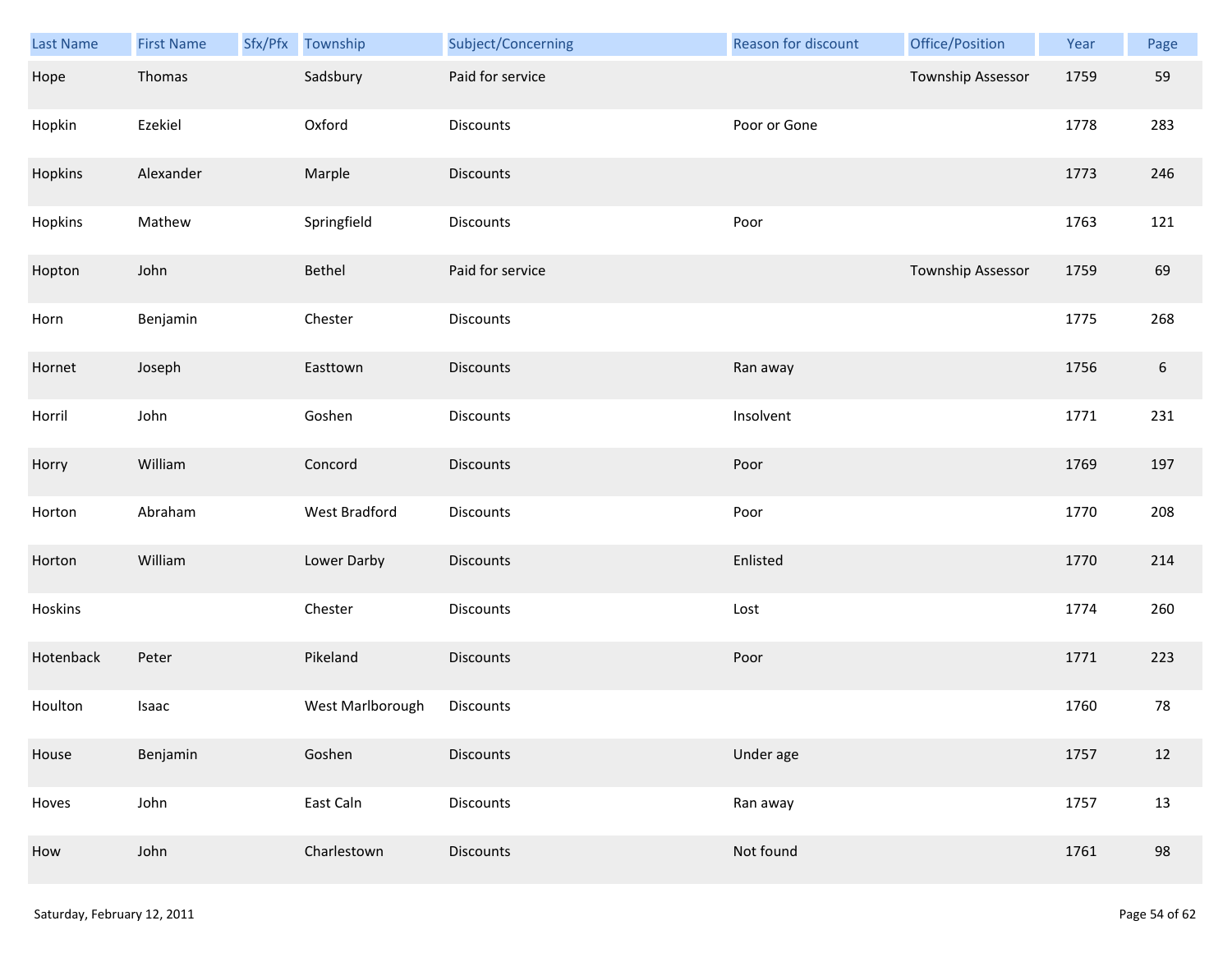| <b>Last Name</b> | <b>First Name</b> | Sfx/Pfx | Township                | Subject/Concerning      | Reason for discount  | Office/Position          | Year | Page   |
|------------------|-------------------|---------|-------------------------|-------------------------|----------------------|--------------------------|------|--------|
| Howard           | Henry             |         | Edgmont                 | Discounts               | Ran away             |                          | 1772 | 238    |
| Howard           | Henry             |         | Newtown                 | <b>Discounts</b>        | Ran away             |                          | 1772 | 238    |
| Howard           | James             |         | East Marlborough        | Discounts               | Gone                 |                          | 1772 | 235    |
| Howard           | James             |         | <b>Upper Chichester</b> | Discounts               | Gone                 |                          | 1773 | 250    |
| Howard           | John              |         | Edgmont                 | Discounts               | Absconded            |                          | 1762 | 107    |
| Howard           | John              |         | Edgmont                 | <b>Discounts</b>        | Poor                 |                          | 1767 | 167    |
| Howard           | John              |         |                         |                         |                      |                          | 1767 | 168    |
| Howard           | John              |         | Edgmont                 | Discounts               | Poor                 |                          | 1768 | 186    |
| Howard           | John              |         | Easttown                | <b>Discounts</b>        | Paid elsewhere       |                          | 1769 | 200    |
| Howard           | John              |         | <b>Upper Providence</b> | <b>Discounts</b>        | Enlisted &/or Poor   |                          | 1777 | 279    |
| Howard           | Laurence          |         | Marple                  | Paid for service        |                      | Township Assessor        | 1766 | 156    |
| Howard           | Richard           |         | Edgmont                 | Warrant granted against |                      |                          | 1763 | 117    |
| Howart           | William           |         | Oxford                  | Discounts               | Land under execution |                          | 1757 | 15     |
| Howel            | Jacob             |         | <b>Upper Chichester</b> | Bounding neighbor       |                      |                          | 1766 | 160    |
| Howel            | Jacob             |         | Lower Chichester        | Paid for service        |                      | <b>Township Assessor</b> | 1772 | 239    |
| Howel            | Richard           |         | Edgmont                 | Discounts               | Taxed in Willistown  |                          | 1777 | 279    |
| Howell           | Benjamin          |         | Lower Chichester        | Discounts               | Overrated            |                          | 1757 | $20\,$ |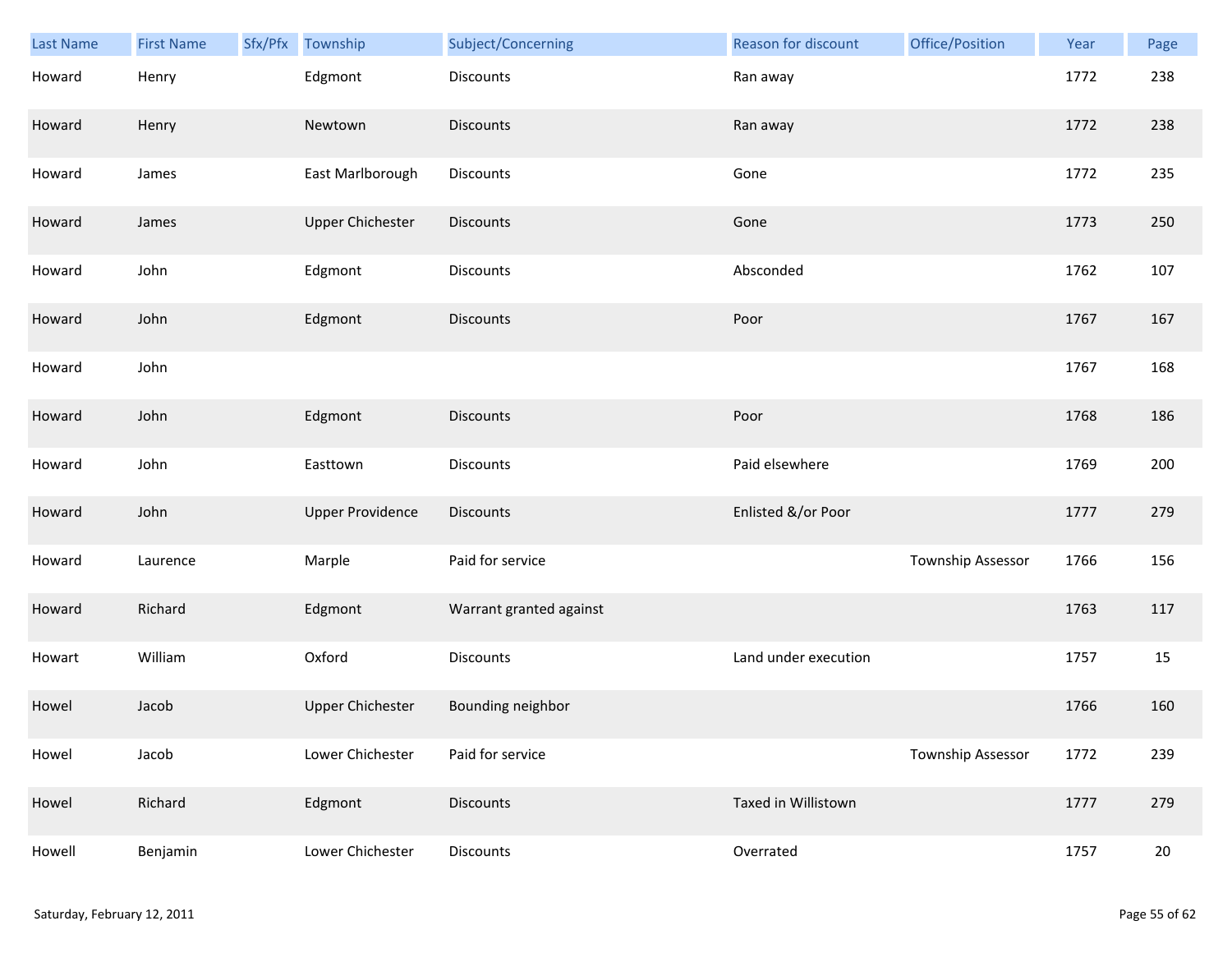| Last Name | <b>First Name</b> | Sfx/Pfx Township     | Subject/Concerning                                                  | Reason for discount      | Office/Position      | Year | Page |
|-----------|-------------------|----------------------|---------------------------------------------------------------------|--------------------------|----------------------|------|------|
| Howell    | David             | Easttown             | <b>Discounts</b>                                                    | Pays for land            |                      | 1757 | 26   |
| Howell    | Jacob             | Lower Chichester     | Paid for service                                                    |                          | Township Assessor    | 1771 | 223  |
| Howell    | John              | Chester              | <b>Discounts</b>                                                    | Absconded                |                      | 1764 | 130  |
| Howell    | Samuel            | Chester              | Discounts                                                           | Overrated                |                      | 1757 | 19   |
| Howell    | Samuel            | Chester              | <b>Discounts</b>                                                    |                          |                      | 1761 | 95   |
| Howell    | Thomas            | Lower Chichester     | Discounts                                                           | Gone                     |                      | 1774 | 258  |
| Howfall   | Patrick           | Uwchlan              | <b>Discounts</b>                                                    |                          |                      | 1762 | 109  |
| Hows      | John              | <b>Upper Darby</b>   | Discounts                                                           | Enlisted &/or Poor       |                      | 1777 | 279  |
| Hubbert   | Thomas            | Whiteland            | House where next meeting will be held                               |                          |                      | 1759 | 55   |
| Hudders   | David             | <b>East Nantmeal</b> | Discounts                                                           | Poor, Gone or Under age  |                      | 1772 | 238  |
| Hudders   | John              | East Nottingham      | Allowed an order for his extraordinary<br>trouble south of the line |                          | <b>Tax Collector</b> | 1776 | 271  |
| Hudders   | John              |                      | Paid for tax he could not recover                                   |                          | <b>Tax Collector</b> | 1776 | 275  |
| Hudson    | George            | Whiteland            | <b>Discounts</b>                                                    |                          |                      | 1763 | 121  |
| Huet      | Joseph            | East Nottingham      | Discounts                                                           | Not found                |                      | 1759 | 66   |
| Huff      | Thomas            | Chester              | <b>Discounts</b>                                                    | Overrated                |                      | 1757 | 28   |
| Hufman    | Daniel            | <b>East Nantmeal</b> | Discounts                                                           |                          |                      | 1760 | 79   |
| Hugh      | Jonathan          | Easttown             | Discounts                                                           | Broke & all being seized |                      | 1757 | 26   |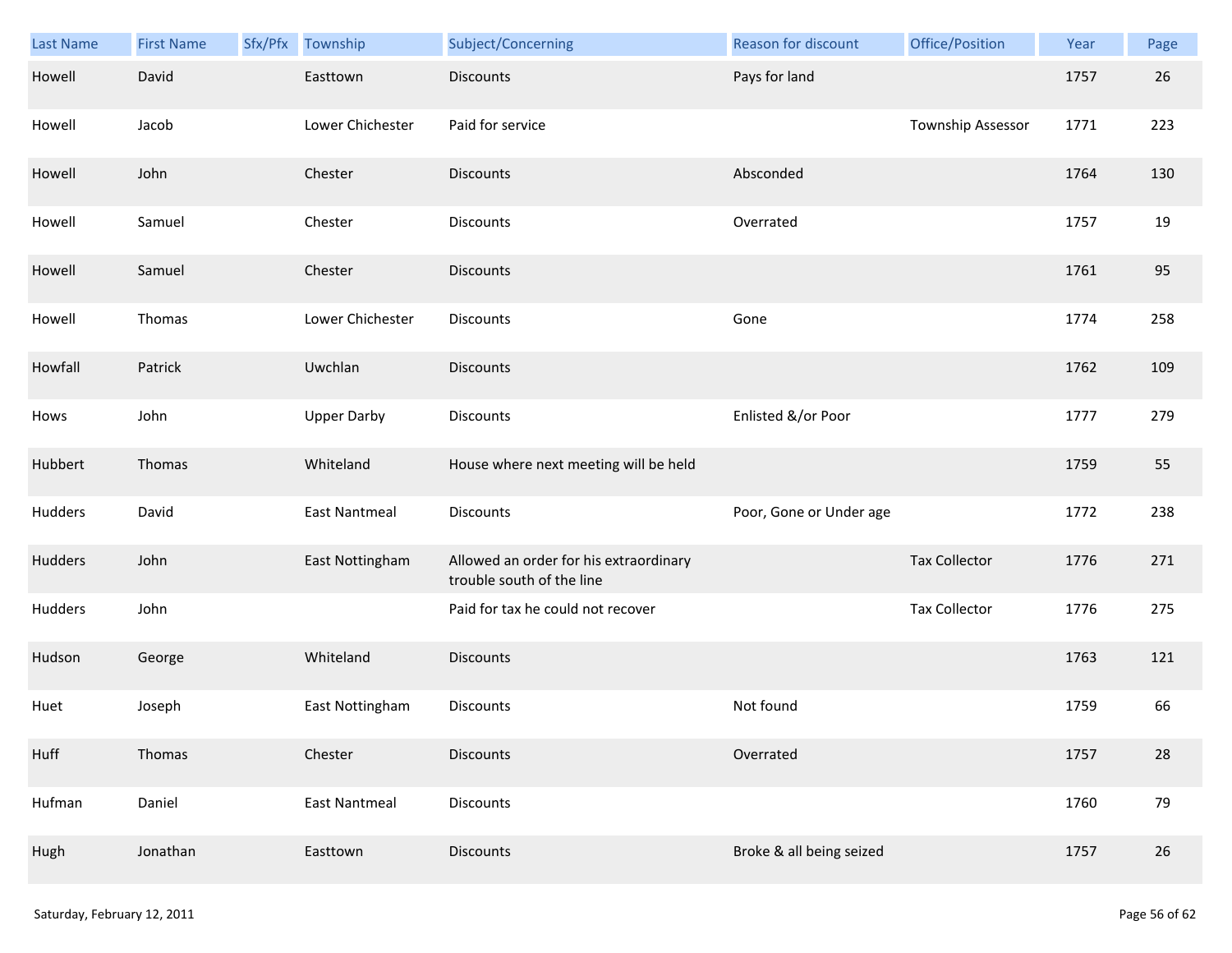| Last Name | <b>First Name</b> | Sfx/Pfx | Township         | Subject/Concerning              | <b>Reason for discount</b> | Office/Position        | Year | Page             |
|-----------|-------------------|---------|------------------|---------------------------------|----------------------------|------------------------|------|------------------|
| Hughes    | Edward            |         | Marple           | Paid for service                |                            | Constable              | 1759 | 57               |
| Hughes    | Elisha            |         |                  | Present at meeting              |                            | <b>County Assessor</b> | 1763 | 122              |
| Hughes    | Elisha            |         | West Nottingham  | Discounts                       | Overrated                  |                        | 1770 | 217              |
| Hughes    | Samuel            |         | Aston            | <b>Discounts</b>                |                            |                        | 1775 | 268              |
| Hughs     | Caleb             |         | Lower Chichester | Discounts                       |                            |                        | 1758 | 49               |
| Hughs     | Edward            |         | Marple           | <b>Discounts</b>                | Enlisted                   |                        | 1777 | 280              |
| Hughs     | Elisha            |         |                  | Qualified                       |                            | <b>County Assessor</b> | 1762 | 112              |
| Hughs     | Elisha            |         |                  | Present at meeting              |                            | <b>County Assessor</b> | 1764 | 132              |
| Hughs     | James             |         | Newtown          | Discounts                       | Sickness                   |                        | 1766 | 154              |
| Hughs     | John              |         | Lower Chichester | <b>Discounts</b>                | Overrated                  |                        | 1757 | 20               |
| Hughs     | John              |         | Lower Chichester | Neglected or refused to pay tax |                            |                        | 1758 | 37               |
| Hughs     | Jonathan          |         | Newtown          | <b>Discounts</b>                | Paid in Easttown           |                        | 1756 | $\boldsymbol{6}$ |
| Hughs     | Thomas            |         | London Britain   | Discounts                       | Paid in New London         |                        | 1764 | 131              |
| Hughs     | Thomas            |         | London Britain   | <b>Discounts</b>                | Absconded                  |                        | 1765 | 140              |
| Hulin     | Dennis            |         | Charlestown      | Discounts                       | Not found                  |                        | 1759 | 65               |
| Humes     | John              |         |                  | Discounts                       | In Goal                    |                        | 1757 | 13               |
| Humes     | Samuel            |         | Marple           | Discounts                       | Dead                       |                        | 1773 | 246              |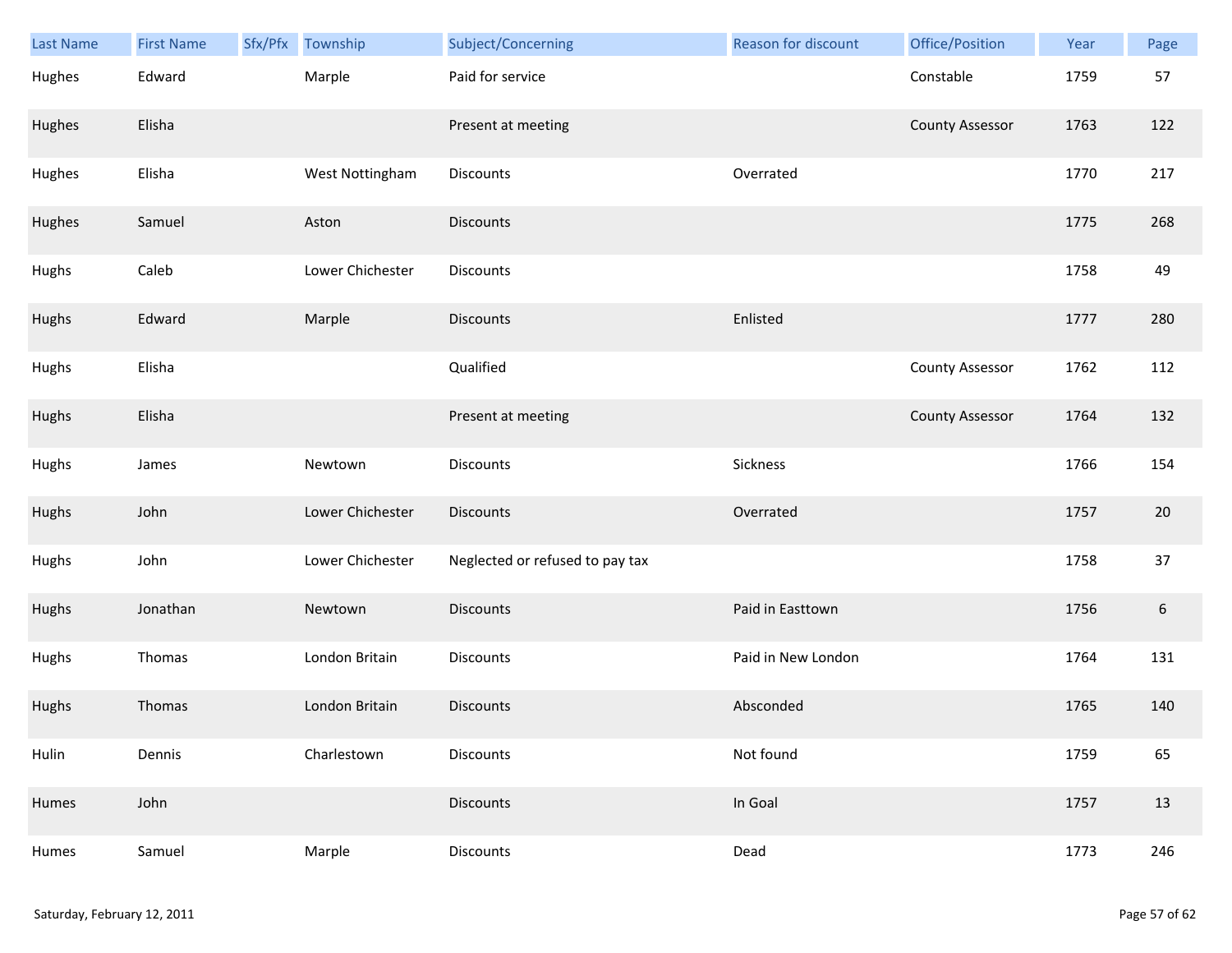| <b>Last Name</b> | <b>First Name</b> | Sfx/Pfx | Township  | Subject/Concerning | Reason for discount        | Office/Position          | Year | Page |
|------------------|-------------------|---------|-----------|--------------------|----------------------------|--------------------------|------|------|
| Humphrey         | Charles           |         | Haverford | <b>Discounts</b>   | Wrong cast up              |                          | 1770 | 207  |
| Humphrey         | Edward            |         | Haverford | Paid for service   |                            | Township Assessor        | 1776 | 274  |
| Humphreys        | Charles           |         | Haverford |                    |                            | Township Assessor        | 1760 | 83   |
| Humphreys        | David             |         | Chester   | Discounts          | Overrated                  |                          | 1762 | 103  |
| Humphreys        | Edward            |         | Haverford | Paid for service   |                            | <b>Township Assessor</b> | 1766 | 150  |
| Humphreys        | Edward            |         | Haverford | Paid for service   |                            | Township Assessor        | 1769 | 190  |
| Humphreys        | Edward            |         | Haverford | Paid for service   |                            | Township Assessor        | 1771 | 222  |
| Humphreys        | Edward            |         | Haverford | Paid for service   |                            | Township Assessor        | 1772 | 232  |
| Humphreys        | Edward            |         | Haverford | Paid for service   |                            | Township Assessor        | 1773 | 244  |
| Humphreys        | Edward            |         | Haverford | Paid for service   |                            | Township Assessor        | 1774 | 253  |
| Humphreys        | Edward            |         | Haverford | Paid for service   |                            | Township Assessor        | 1775 | 260  |
| Humphreys        | Jacob             |         | Haverford | <b>Discounts</b>   | <b>Indented Apprentice</b> |                          | 1769 | 200  |
| Humphry          | Edward            |         | Haverford | Paid of service    |                            | Township Assessor        | 1760 | 76   |
| Humphrys         | Charles           |         | Haverford | Paid for service   |                            | Township Assessor        | 1759 | 67   |
| Humphrys         | Charles           |         | Haverford | Paid for service   |                            | <b>Township Assessor</b> | 1761 | 99   |
| Humphrys         | Edward            |         | Haverford | Paid for service   |                            | Township Assessor        | 1767 | 162  |
| Humphrys         | Edward            |         | Haverford | Paid for service   |                            | Township Assessor        | 1768 | 174  |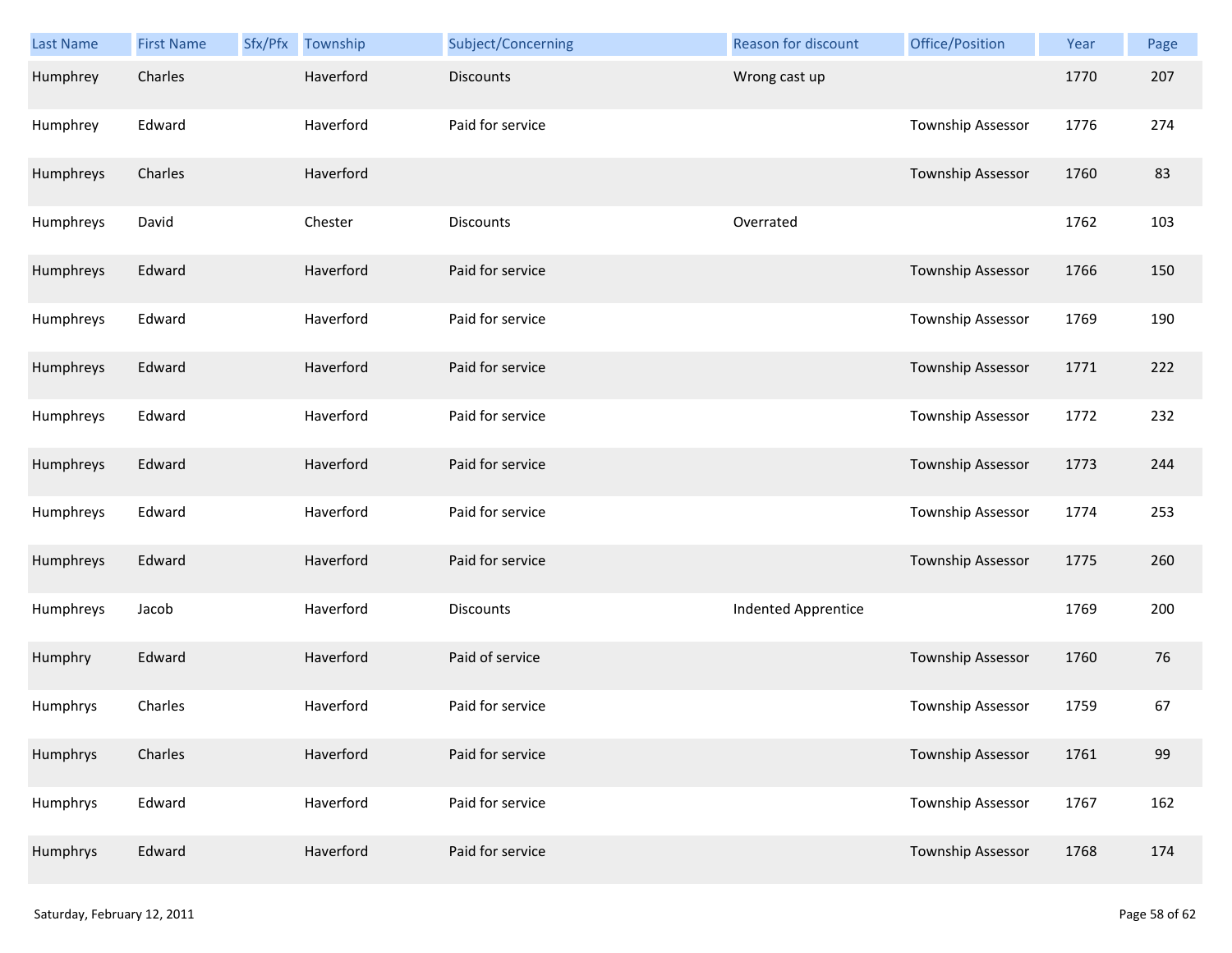| Last Name | <b>First Name</b> | Sfx/Pfx | Township             | Subject/Concerning | <b>Reason for discount</b> | Office/Position               | Year | Page |
|-----------|-------------------|---------|----------------------|--------------------|----------------------------|-------------------------------|------|------|
| Hunt      | John              |         | Westtown             | Paid for service   |                            | Township<br>Assessor (Former) | 1772 | 243  |
| Hunt      | Rogert            |         | <b>West Bradford</b> | <b>Discounts</b>   | Overrated                  |                               | 1758 | 48   |
| Hunt      | William           |         | Westtown             | Paid for service   |                            | Township Assessor             | 1766 | 151  |
| Hunt      | William           |         | Westtown             | Paid for service   |                            | Township Assessor             | 1767 | 162  |
| Hunter    | Charles           |         | Chester              | Discounts          | Ran away                   |                               | 1772 | 233  |
| Hunter    | David             |         | Tredyffrin           | <b>Discounts</b>   | Poor                       |                               | 1773 | 249  |
| Hunter    | Edward            |         | Easttown             | Discounts          | Twice rated                |                               | 1772 | 235  |
| Hunter    | Edward            |         | Newtown              | <b>Discounts</b>   |                            |                               | 1775 | 266  |
| Hunter    | George            |         | Whiteland            | Discounts          | Twice taxed                |                               | 1763 | 120  |
| Hunter    | George            |         | <b>West Nantmeal</b> | <b>Discounts</b>   | Paid in Edgmont            |                               | 1767 | 166  |
| Hunter    | Henry             |         | Radnor               | Discounts          | Absconded                  |                               | 1764 | 131  |
| Hunter    | James             |         | Thornbury            | <b>Discounts</b>   | Went to Ireland            |                               | 1757 | 11   |
| Hunter    | James             |         | Marple               | Discounts          | Sickness                   |                               | 1757 | 20   |
| Hunter    | James             |         | Marple               | <b>Discounts</b>   | Overrated                  |                               | 1758 | 42   |
| Hunter    | James             |         | Newtown              | Paid for service   |                            | Township Assessor             | 1762 | 104  |
| Hunter    | James             |         | <b>East Nantmeal</b> | <b>Discounts</b>   | Poor                       |                               | 1771 | 226  |
| Hunter    | James             |         | Newtown              | Paid for service   |                            | Township Assessor             | 1772 | 232  |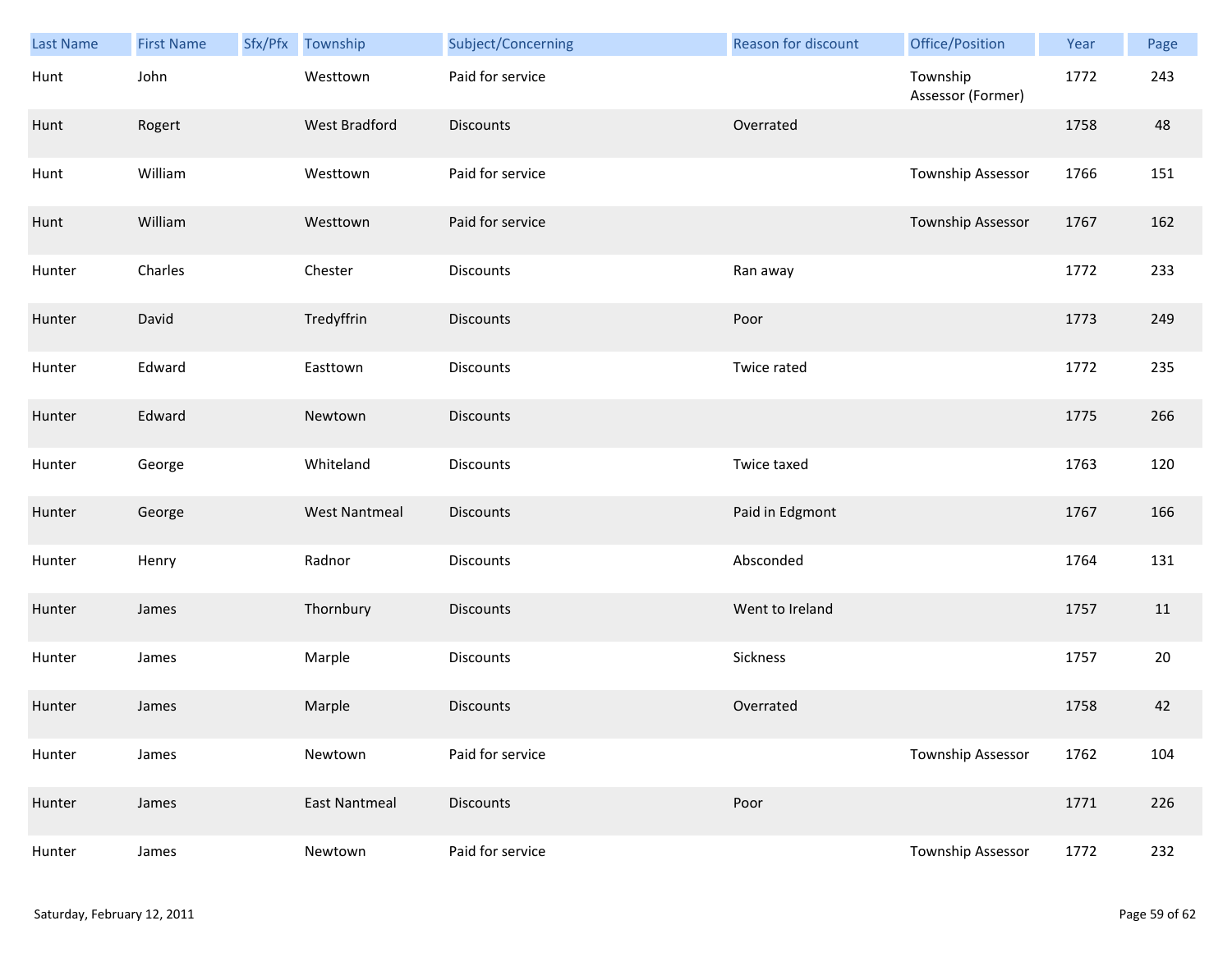| Last Name | <b>First Name</b> | Sfx/Pfx | Township             | Subject/Concerning              | Reason for discount | Office/Position          | Year | Page             |
|-----------|-------------------|---------|----------------------|---------------------------------|---------------------|--------------------------|------|------------------|
| Hunter    | James             |         | Newtown              | Paid for service                |                     | Township Assessor        | 1773 | 244              |
| Hunter    | John              |         | Whiteland            | Neglected or refused to pay tax |                     |                          | 1758 | 38               |
| Hunter    | John              |         | Whiteland            | Discounts                       | Gone                |                          | 1759 | 66               |
| Hunter    | Jonathan          |         | Edgmont              | Paid for service                |                     | Township Assessor        | 1763 | 119              |
| Hunter    | Jonathan          |         |                      | Allowed an order for payment    |                     |                          | 1764 | 135              |
| Hunter    | Jonathan          |         | Edgmont              | Discounts                       | Overrated           |                          | 1766 | 154              |
| Hunter    | Michael           |         | <b>Upper Darby</b>   | <b>Discounts</b>                | Ran away            |                          | 1756 | $\boldsymbol{6}$ |
| Hunter    | Nicholas          |         | <b>East Nantmeal</b> | Discounts                       | Poor                |                          | 1772 | 234              |
| Hunter    | Peter             |         | Newtown              | <b>Discounts</b>                | Under age           |                          | 1774 | 256              |
| Hunter    | Thomas            |         | Vincent              | Discounts                       |                     |                          | 1765 | 139              |
| Hunter    | William           |         | Easttown             | <b>Discounts</b>                | Overrated           |                          | 1759 | 60               |
| Hunter    | William           |         | Easttown             | Discounts                       | Overrated           |                          | 1759 | 60               |
| Hunter    | William           |         | Newtown              | Paid for service                |                     | <b>Township Assessor</b> | 1759 | 60               |
| Hunter    | William           |         | Whiteland            | <b>Discounts</b>                | Paid in East Caln   |                          | 1760 | 79               |
| Hurford   | Isaac             |         | New Garden           | <b>Discounts</b>                | An apprentice       |                          | 1762 | 111              |
| Hurford   | John              |         | New Garden           |                                 |                     | <b>Township Assessor</b> | 1760 | 84               |
| Hurford   | John              |         | New Garden           | Paid for service                |                     | Township Assessor        | 1761 | 93               |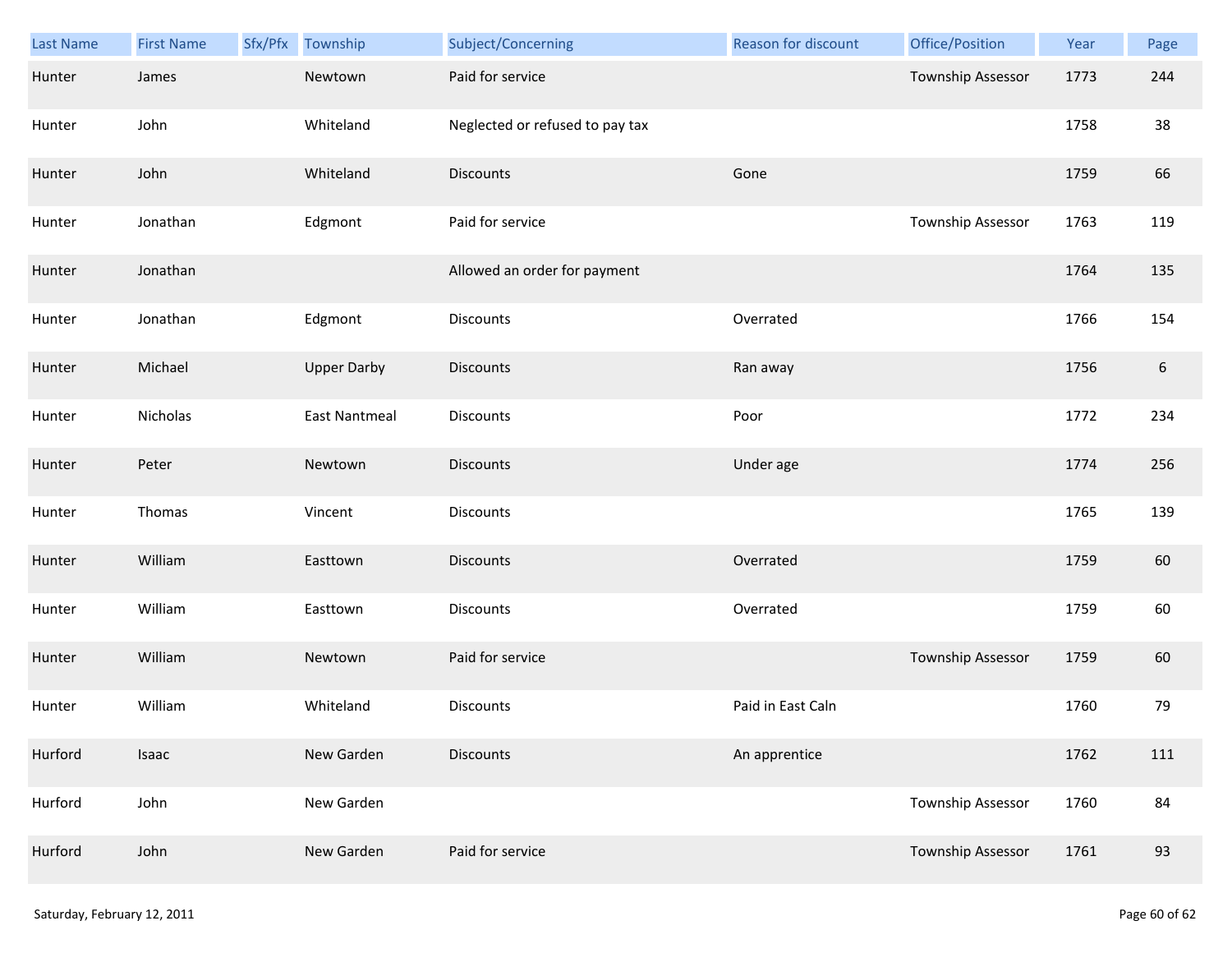| <b>Last Name</b> | <b>First Name</b> | Sfx/Pfx Township     | Subject/Concerning | Reason for discount            | Office/Position | Year | Page |
|------------------|-------------------|----------------------|--------------------|--------------------------------|-----------------|------|------|
| Hurfurd          | John              | New Garden           | Discounts          | Overrated                      |                 | 1757 | 19   |
| Husk             | John              | East Caln            | <b>Discounts</b>   | Absconded                      |                 | 1772 | 242  |
| Husk             | Thomas            | West Bradford        | Discounts          | Not found                      |                 | 1773 | 251  |
| Husk             | Thomas            | <b>West Nantmeal</b> | <b>Discounts</b>   | Paid elsewhere or<br>Absconded |                 | 1774 | 254  |
| Huston           | Andrew            | East Caln            | Discounts          | Ran away                       |                 | 1765 | 143  |
| Huston           | James             | Coventry             | Discounts          |                                |                 | 1770 | 209  |
| Huston           | John              | Oxford               | Discounts          | Gone & Poor                    |                 | 1772 | 240  |
| Huston           | John              | Oxford               | Discounts          | Poor or Gone                   |                 | 1778 | 283  |
| Huston           | Joseph            | Sadsbury             | Discounts          | Twice rated                    |                 | 1757 | 26   |
| Huston           | Samuel            | Londonderry          | Discounts          |                                |                 | 1775 | 262  |
| Huston           | Thomas            | Kennett              | Discounts          | Poor                           |                 | 1760 | 79   |
| Hutcheson        | John              | East Nottingham      | Discounts          | Absconded                      |                 | 1773 | 252  |
| Hutcheson        | John              | Charlestown          | Discounts          | Poor                           |                 | 1775 | 266  |
| Hutchison        | James             | New London           | <b>Discounts</b>   | Overrated                      |                 | 1757 | 19   |
| Hutchison        | James             | New London           | Discounts          | Absconded                      |                 | 1759 | 66   |
| Hutchison        | John              | New London           | <b>Discounts</b>   | Not found                      |                 | 1765 | 143  |
| Hutchison        | William           | London Britain       | Paid for service   |                                | Constable       | 1759 | 62   |